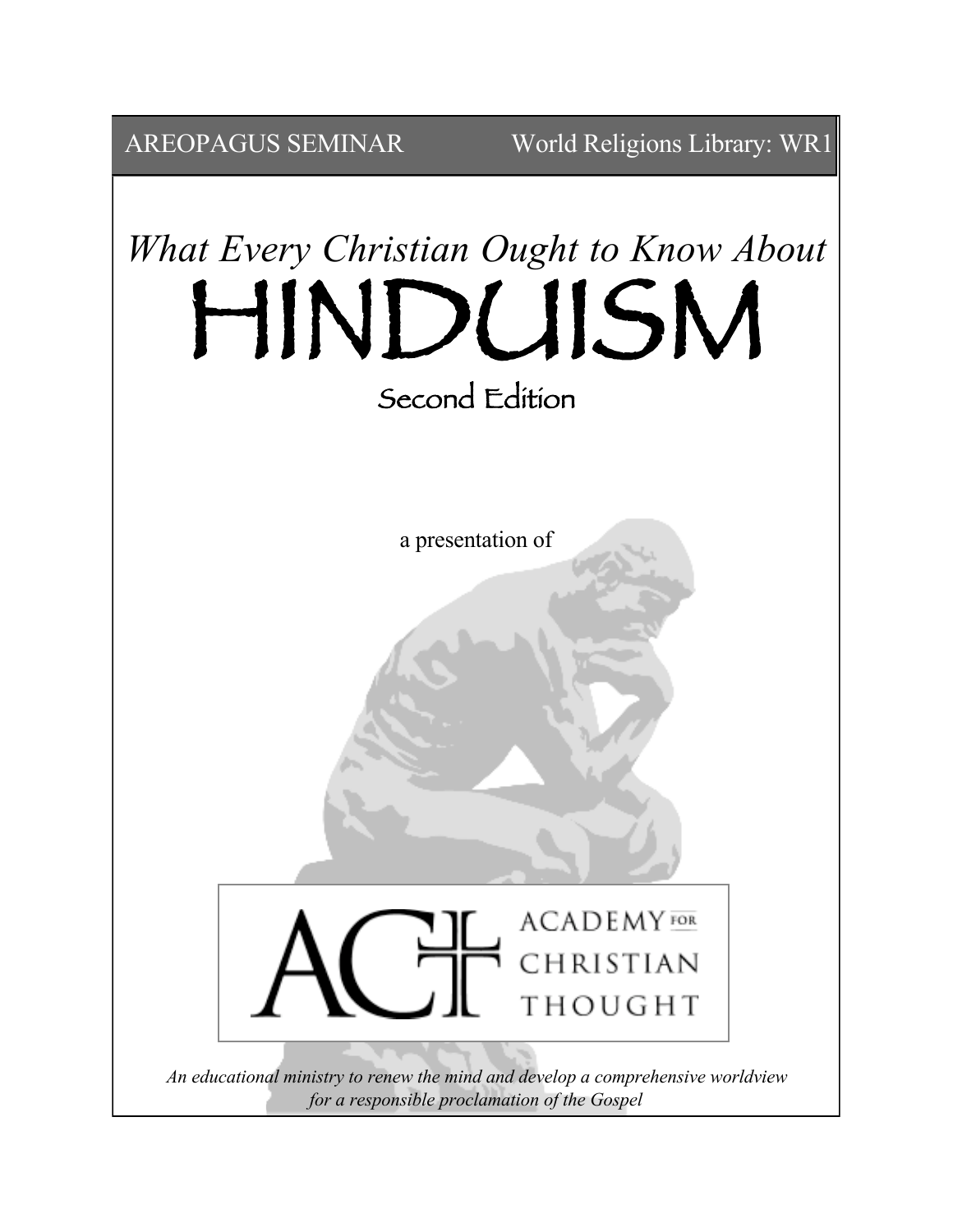

An educational ministry to renew the mind and develop a comprehensive worldview for a responsible proclamation of the Gospel.

*While Paul was waiting for them in Athens, he was greatly distressed to see that the city was full of idols. So he reasoned in the synagogue with the Jews and the God-fearing Greeks, as well as in the marketplace*  day by day with those who happened to be there. A group of Epicurean and Stoic philosophers began to dispute *with him. Some of them asked, "What is this babbler trying to say?" Others remarked, "He seems to be advocating foreign gods." They said this because Paul was preaching the good news about Jesus and the resurrection. Then they took him and brought him to a meeting of the Areopagus, where they said to him, "May we know what this new teaching is that you are presenting? You are bringing some strange ideas to our ears, and we want to know what they mean." Paul then stood up in the meeting of the Areopagus and said: "Men of Athens! I see that in every way you are very religious. For as I walked around and looked carefully at your objects of worship, I even found an altar with this inscription: TO AN UNKNOWN GOD. Now what you worship as something unknown I am going to proclaim to you.* ... Acts 17:16-23 (NIV)

The Areopagus of Paul's time was the market-square where city leaders would gather to debate issues of great importance in Athenian life. As Paul saw the great number of idols, and the competing worldviews present in Athens, he was compelled to preach Jesus Christ his relevance to all cultures and peoples. Areopagus Seminars provide Christians a theological-safe-space to better understand critical issues facing the Christian faith as well as the impact of history, philosophy, culture and the sciences on the Christian faith. Knowledge of our intellectual history helps us sidestep pitfalls of the past, that we may contribute to a surer foundation for those coming after us, even as we stand upon the shoulders of those who came before us. This equips us to articulate an informed and comprehensive worldview by which to present a responsible proclamation the Gospel of Jesus Christ. The goal of ACT is to prepare believers to engage the urgent issues of our times and persistent questions of all ages. The manuals will form the core of your *ready reference library* as you equip yourself to tap the storehouse of saving knowledge that we call the Christian Bible. Each seminar is available as full-text lecture notes in a manual with bibliography and on CD.

*I am very thankful for Ron's double commitment to international students and to the development of the Christian mind. He is a gifted and dedicated young man and we at All Souls Church in London are glad to support his ministry* The Rev. Dr. John R. W. Stott

 $\mathcal{L}_\mathcal{L} = \mathcal{L}_\mathcal{L} = \mathcal{L}_\mathcal{L} = \mathcal{L}_\mathcal{L} = \mathcal{L}_\mathcal{L} = \mathcal{L}_\mathcal{L} = \mathcal{L}_\mathcal{L} = \mathcal{L}_\mathcal{L} = \mathcal{L}_\mathcal{L} = \mathcal{L}_\mathcal{L} = \mathcal{L}_\mathcal{L} = \mathcal{L}_\mathcal{L} = \mathcal{L}_\mathcal{L} = \mathcal{L}_\mathcal{L} = \mathcal{L}_\mathcal{L} = \mathcal{L}_\mathcal{L} = \mathcal{L}_\mathcal{L}$ *WECOTKA Hinduism.* Copyright © Ron Choong. 2003. 2005. All Rights Reserved.

All rights reserved under Pan American and International Copyright Conventions. No part of this publication may be reproduced or transmitted in any form or by any means, electronic or mechanical, including photocopying, recording or any information storage or retrieval system, without prior permission in writing from the publishers.

Published in the United States by **Academy** *for* **Christian Thought Publications**

 $\mathcal{L}_\mathcal{L} = \mathcal{L}_\mathcal{L} = \mathcal{L}_\mathcal{L} = \mathcal{L}_\mathcal{L} = \mathcal{L}_\mathcal{L} = \mathcal{L}_\mathcal{L} = \mathcal{L}_\mathcal{L} = \mathcal{L}_\mathcal{L} = \mathcal{L}_\mathcal{L} = \mathcal{L}_\mathcal{L} = \mathcal{L}_\mathcal{L} = \mathcal{L}_\mathcal{L} = \mathcal{L}_\mathcal{L} = \mathcal{L}_\mathcal{L} = \mathcal{L}_\mathcal{L} = \mathcal{L}_\mathcal{L} = \mathcal{L}_\mathcal{L}$ 

ACT Post Office Box 3230 Church Street Station New York, New York 10008 www.actministry.org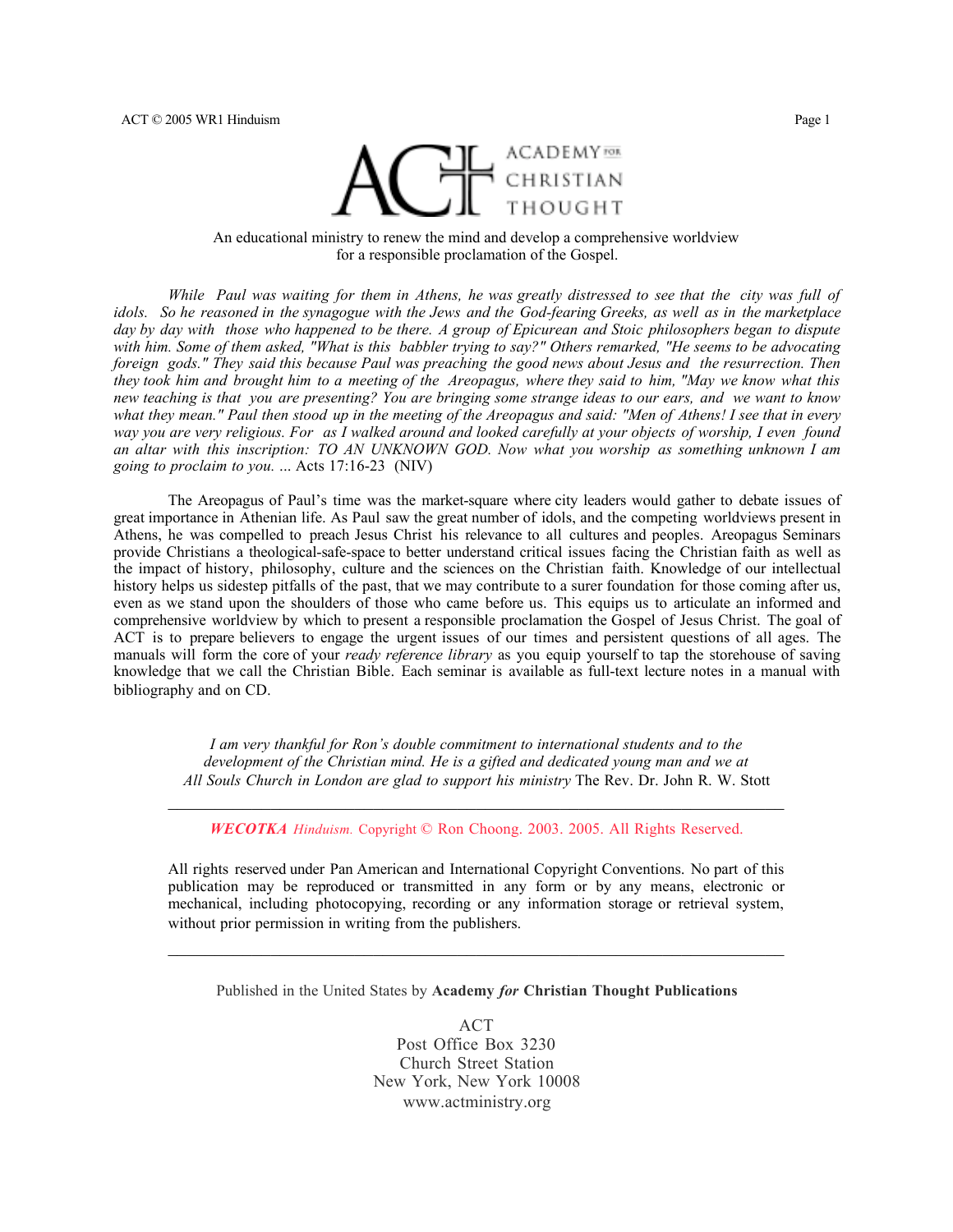#### **Mission**

*To develop a comprehensive worldview for a responsible proclamation of the Gospel*

### **Vision**

*By equipping Christians for a life of learning by study*, *growth by discipleship, & obedience by evangelism*

#### **Goals**

- 1. Explore how the Christian life may be enriched by a deeper understanding and responsible interaction with every field of human inquiry within their cultural contexts.
- 2. Create a 'theological safe space' to transform and renew the mind.
- 3. Serve as a resource to equip the Church for productive growth, effective witness and caring discipleship within the marketplace of ideas.

#### **Ministries**

1) Kairos Lectures (KL): Lectures on timely issues for Christians

2) Areopagus Seminars (AS): Seminars investigating Christian theology and its relationship to history, philosophy, science & world religions.

3) Paideia Bible Studies (PBS): Presenting the global relevance of the Christian message to international students and scholars to reach the world by serving locally.

4) Project Timothy (PT): 'Discipleship of the Mind' program studying the entire Bible in conjunction with extra-biblical resources, academic tools for Biblical research, excursions and guest lectures.

5) Discourse in Science & Theology (DST): A public forum investigating the nexus of the natural sciences and biblical reflection to address complex questions inherent in their shared experiences.

6) International Ministry (IM): Sharing the primary research developed by ACT through speaking & preaching engagements in Asia, Africa, & Europe.

#### **Principal Instructor: The Rev. Mr. Ron Choong**

*Ron is an ordained minister and founder of ACT. He read English law, international politics, the natural sciences, the humanities & Christian theology at institutions in Malaysia, Great Britain and the United States. An apologist and evangelist in New York City since 1990, he also serves an international summer teaching ministry. Ron holds the B.A., LL.B. Hons., M.Div., Th.M., and S.T.M. degrees from Open, London & Yale Universities as well as Princeton Theological Seminary, where he is completing a Ph.D. in philosophy of science and theology. His research interests include the emergence of human intelligence, moral cognition and the doctrine of the imago Dei.*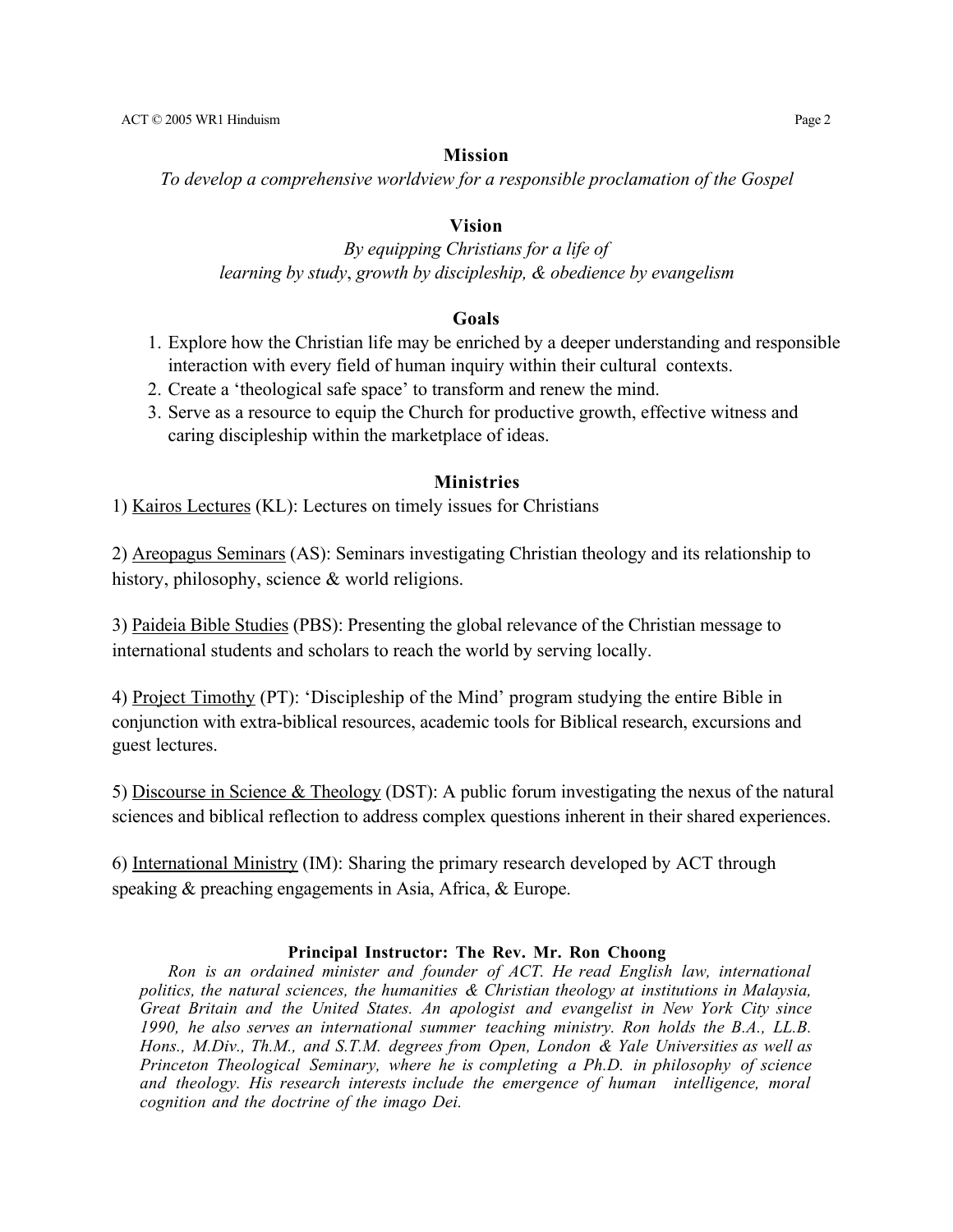#### **PREFACE**

In his essay "Why I am not a Christian", the atheist philosopher Bertrand Russell claimed that religious conviction is culturally embedded and nationalist to boot. Indians tend to be Hindus, Arabs tend to embrace Islam and Jews will be Jews. There is some descriptive merit to that observation but it has no prescriptive or normative value. Our cultural condition is just that, a conditioning, not a determination. Russell overreached his argument. How did I, a Chinese living in Islamized Malaysia, come to embrace Christianity, the religious faith of the West? Ought not I be a Daoist, a Confucian, a Buddhist or a Muslim rather than a Christian? For me, it was the specific yet universal message of the gospel that liberated me from Russell's hogwash.

Christians have enough to learn about the Bible without spending time on other religions. How did my interest in Hinduism emerge? It was at Princeton Theological Seminary, a Christian institution of higher learning charged with preparing men and women for ministerial service that I encountered advanced courses in Hinduism. A professor dedicated his academic life to teaching the subject! I seized the opportunity to study with Charles Ryerson, III, a mildly eccentric Christian historian of religion whose interest in Indology made him a minor celebrity among several generations of his students. After his retirement, he was succeeded by another eminent scholar of the east, Richard Fox Young, who spent many years in India and in Japan. His different approach to Hinduism further enriched my sensitivity to and knowledge of this ancient complex of beliefs. I have hardly begun to scratch the surface. I am no expert and have only begun at the beginning. I invite you to join me in exploring this world religion whose teachings have so influenced the cultures of the world well beyond India.

I shall consider my modest goal a success if the reader achieves a deeper appreciation and a stronger love for Hindus, many for whom religion is an unquestioned way of life and not just for individual selves but for their communities.

This seminar is neither a polemic against Hinduism nor a theologically ecumenical statement to erase the distinctives of each religion. It is attempt at a fair description of Hinduism as it understands itself.

I alone bear the responsibility for any inadequacies of expression. Such are the limitations of writing about a confessional faith one does not hold to. I do not claim to have found a perfect balance but assure the reader that much care has been taken to offer a sincere assessment with no unkindness intended.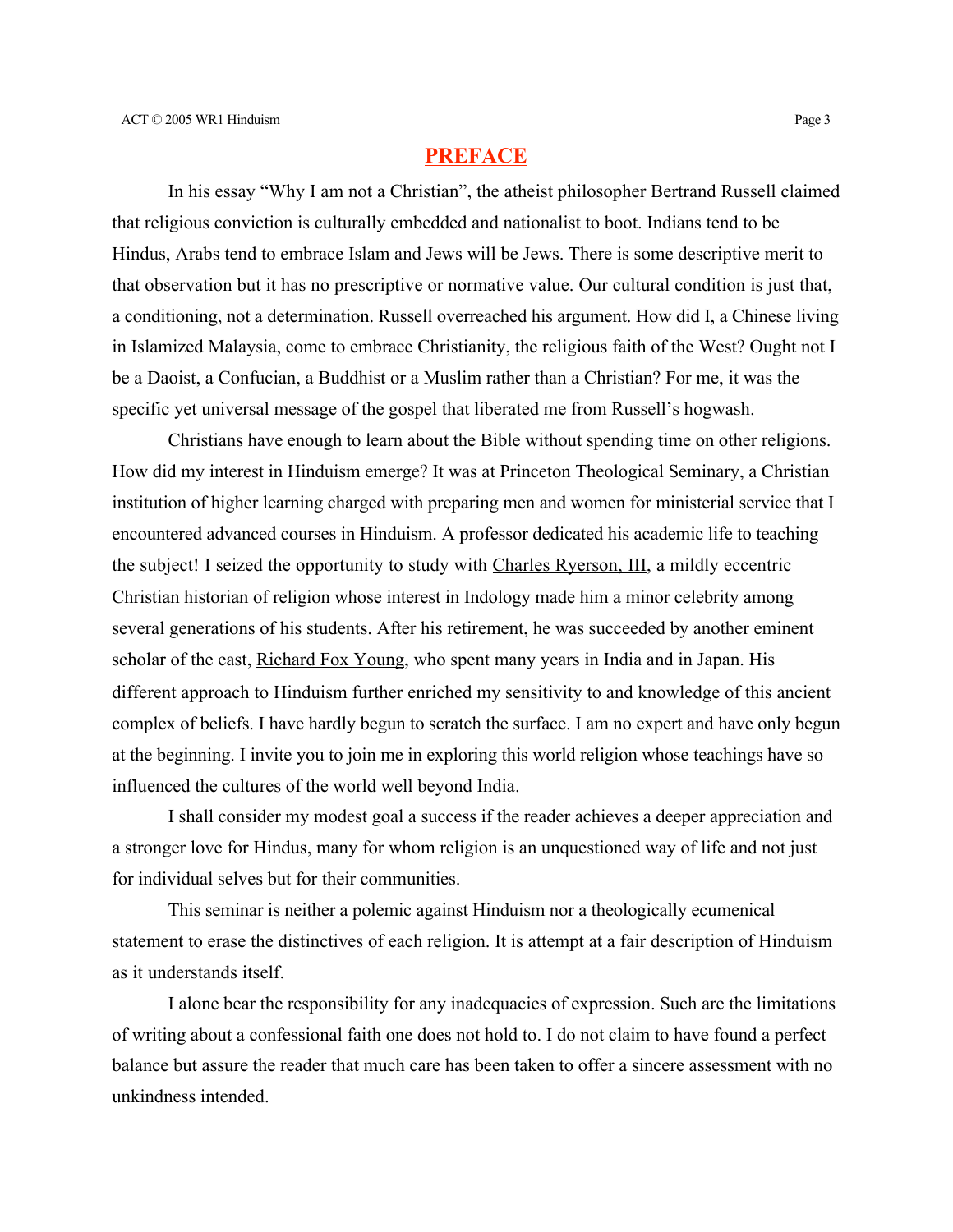# **CONTENTS**

# **PREFACE DID YOU KNOW THAT ... EXECUTIVE SUMMARY INTRODUCTION**

**1. HISTORY**

- **2. HINDU SCRIPTURES**
- **3. PRACTICES & BELIEFS**
- **4. HINDUISM & CHRISTIANITY**
- **5. HINDU RENAISSANCE & GLOBAL HINDUISM**
- **6. HINDUISM IN AMERICA**
- **7. HINDUISM in SCIENCE, EDUCATION, & THE MEDIA**

# **CONCLUSION**

**SELECTED BIBLIOGRAPHY APPENDIX A: HINDU GODS THROUGHOUT THE AGES APPENDIX B: FAMOUS HINDUS IN HISTORY APPENDIX C: SALVIFIC VIEWS APPENDIX D: GLOSSARY**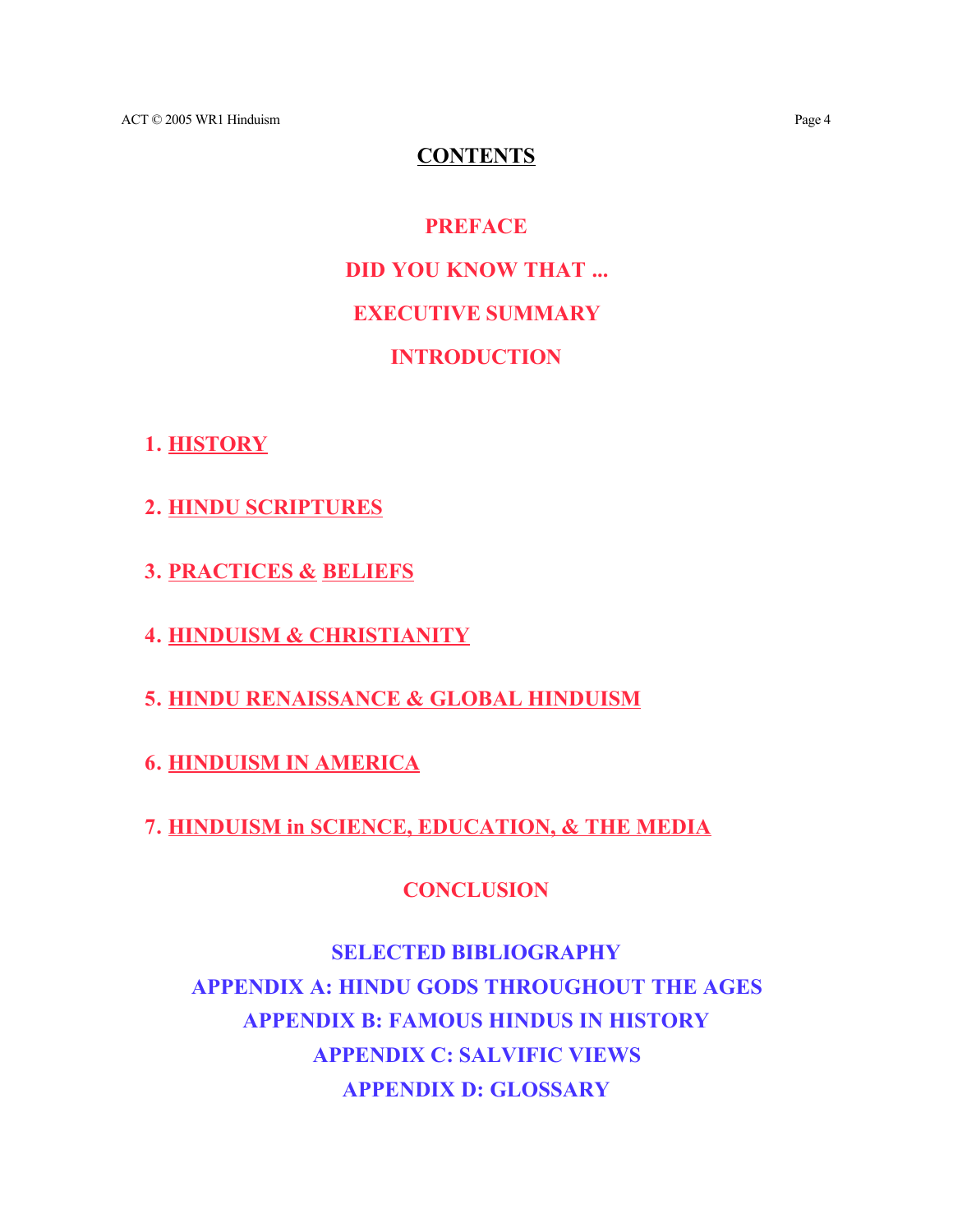# **DID YOU KNOW THAT IN HINDUISM ...**

- 1. ... there is no identifiable founder for these religions of India and Nepal?
- 2. ...popular practice is based on the ancient *Veda*s, many gods are worshipped while philosophical practice is based on the *Vedanta,* Brahman is the only reality?
- 3. .... life is a cyclic flow of many existences or rebirths (*samsara*) influenced by the consequences of one's actions (*karma*) from which liberation (*moksha*) is achieved by enlightenment through the acquisition of knowledge (*jnana-marga*) ?
- 4. ...the way of knowledge towards liberation involves acknowledging the illusory nature of perception and the proper understanding of reality by the practice of *yoga*, the meditation with mantras (*om*) and asceticism?
- 5. ... the doctrine of *karma* is inconsistent with Mahatma Gandhi's ethics and the struggle for equity (not equality)?
- 6. ...material reality is illusory so that scientific knowledge or material progress poses a philosophical challenge?
- 7. ...no other religion can be tolerated?
- 8. ... its status as a world religion is a nineteenth century development?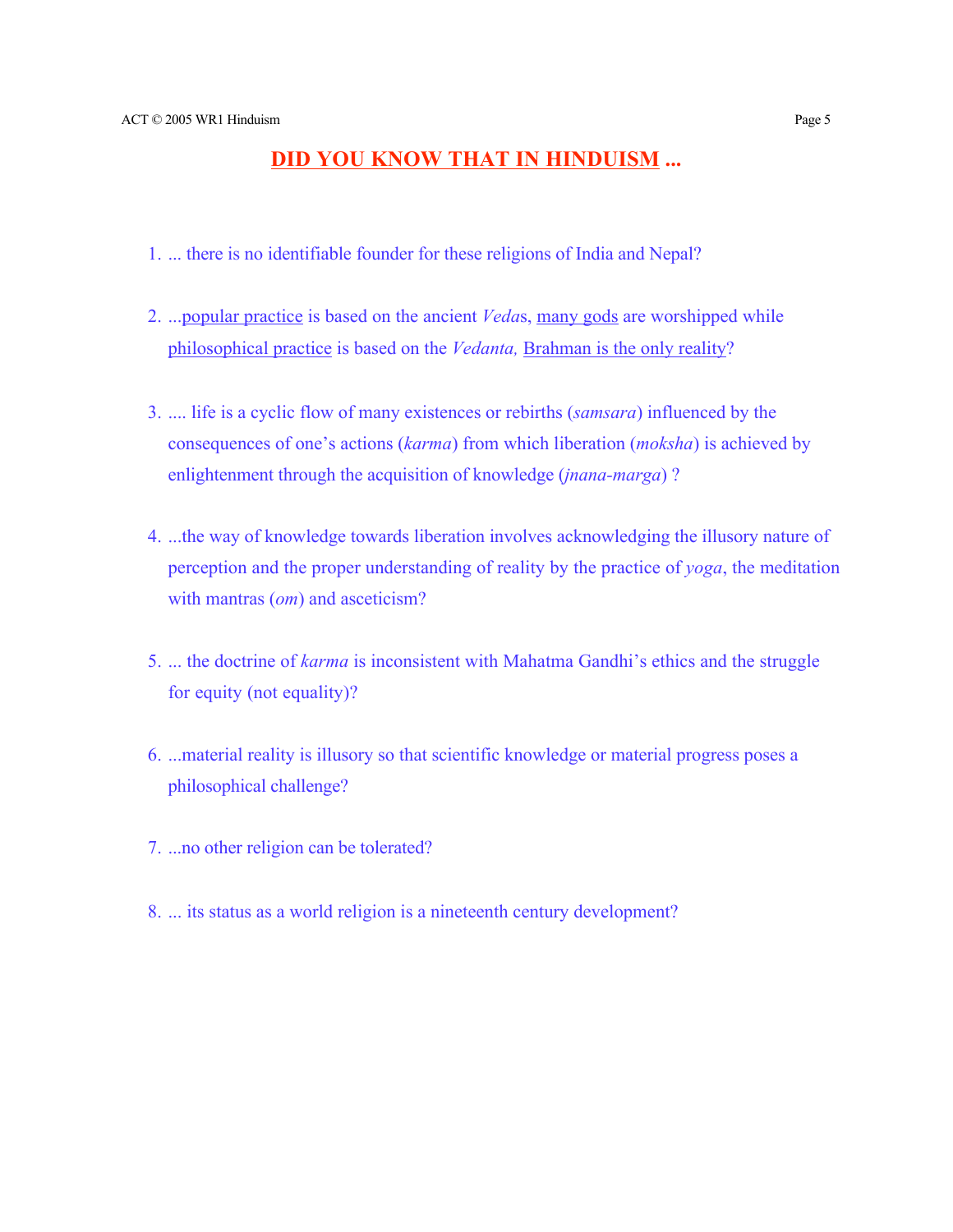# **EXECUTIVE SUMMARY**

#### **Goal:** *To understand the main teachings of Hinduism in conversation with Christian beliefs.*

#### **HINDU BELIEFS**

- **1. Goal of Hinduism**: To achieve union with **Brahman**, the ultimate reality and absolute spirit. Hindus disagree on whether Brahman is unity or pantheist, or polytheist.
- **2. Popular (Vedic) Hinduism** encourages the worship of deities and gods, including Vishnu, Shiva and Devi. **Philosophical (Vedantic) Hinduism** claims that there is one God (Brahman) and we are part of it. All other gods are merely manifestations of Brahman.
- **3. Who are we?** In the beginning, there was the One (Brahman). Creation is the division of the One into the gender pair. As the male changes into another species, his partner changes into the respective female counterpart. This explains the diversity of life. Since we are at least part of the creator, our souls are eternal and can neither suffer nor die. The effects of joy and suffering are both illusory.
- **4. What is our future?** The doctrine of *Karma* states that our lives are subject to the moral consequences of all our actions, so that suffering may be a result of past sins. *Samsara* means that we keep in being born and dying is an endless series of lives until we achieve reunion with Brahman and escape this existence of suffering, or *maya*. This escape is called *moksha* and often translated as liberation. The final goal is *nirvana*, or eternal bliss.

#### **The Global Influence of Hinduism**

Hindu teachings are found deeply embedded in the world of entertainment, professional sports, the visual arts, peace studies, and in science education and research, especially in the fields of cosmogony and spacetime studies. Christianity must respond to the challenge of Hinduism at our doorstep with responsible engagement. We begin with a deeper appreciation of the complex philosophical foundations which form their structures of belief and practice.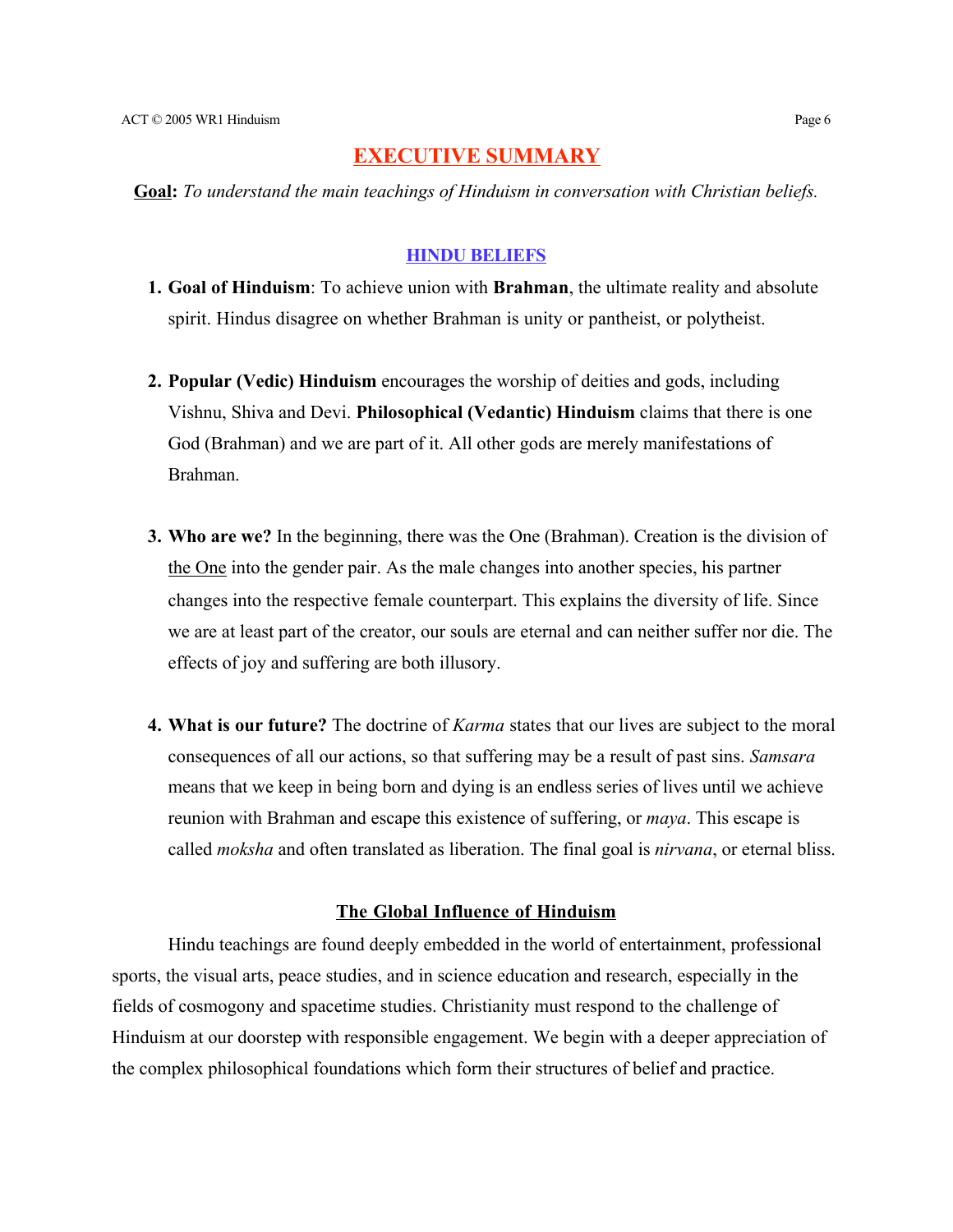# **INTRODUCTION**

Hinduism is practiced by a billion people, most of whom live in India, the world's largest democracy. It possesses a rich history of reflection about the common questions of human existence. Hinduism is no longer a foreign religion and has shaped American life and thought in many ways. Christians who proclaim a universal message ought to understand something of Hinduism to better understand their own faith beliefs

The appeal of Hinduism is that it easily adapts to changing circumstances and offers a compelling explanation for the inevitable suffering of all sentient beings. The suggestion of universal tolerance and unlimited seconds chances for life's mistakes are extremely comforting.

Why should Christians study Hinduism? All learning is comparative, so we learn something about ourselves when we study something that we are not. The key concepts separating Hinduism and Christianity are the doctrines of creation and salvation, and the implications of *karma* (action), *samsara* (reincarnation) and *moksha* (liberation).

Hinduism rejects the authority of Jesus as the sole redeemer of the world since it claims that all beings are equally divine. This undermines the supposed tolerance of Hinduism.

Hindu pantheism does not qualitatively distinguish creator from creation while Judaic monotheism and Christian trinitarianism certainly do. Making this distinction in a responsible manner is a crucial Christian apologetic task today.

Here are some definitions to distinguish Trinitarian Christianity from other religions:

1. Religious belief: Metaphysical convictional beliefs about the nature of reality.

2. Theological belief: Religious belief in at least one transcendent being.

3. Monotheism: Theological belief in a single, supreme god of ultimate power.

4. Trinitarianism: Belief in the God revealed as the Father, the Son and the Holy Spirit, yet who 'is one' in a triune fellowship (unique to Christianity)

Hinduism considers ignorance of reality to be the reason for evil and suffering.

Hindus need to consider the possibility of a world made 'good' but went wrong. The power of choice included the capacity for sin. Christians are to commend Hindus for their beliefs that life is contingent and that salvation comes from the *one, true God* but we ought to invite them to consider worship of the **God who created rather than the God who is creation**.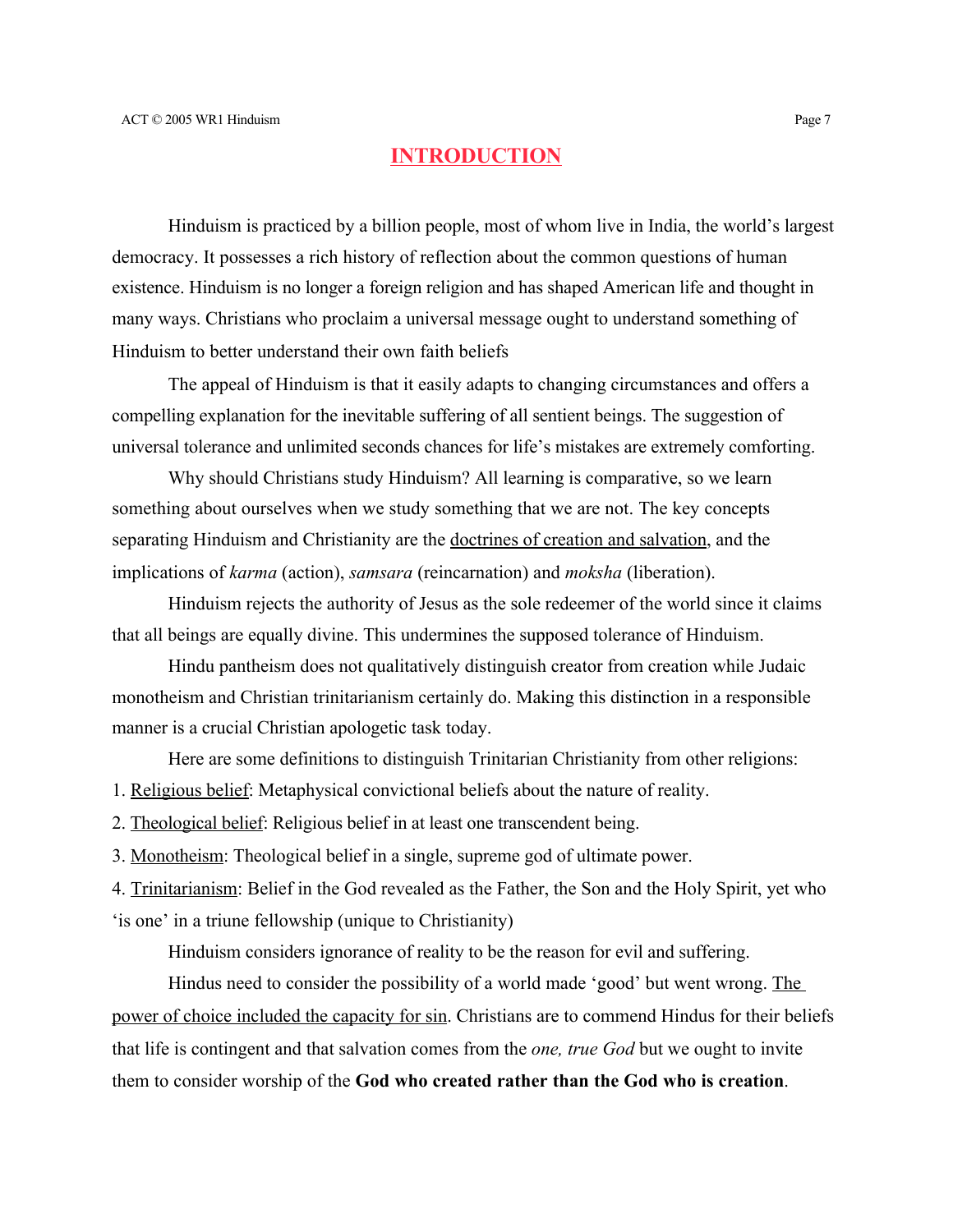### **1. HISTORY**

Hinduism is the third largest religion in the world with about one billion believers, or about one out of every six people. What is the history of the term Hindu and Hinduism in relation to India? Which word came first, India or Hindu? In fact, it was the word hindu which gave birth to the name India and not the other way round.

### **1.1 HINDU, HINDUISM & INDIA,**

**Hindu** is a Persian word derived from *sindu,* the Sanskrit word for river. Hindu or *sindu* also came to refer to the valley through which the Indus river in northwest India flowed. The Greeks hellenized the name *hindu* to *hindia*, from which western European languages derived the now modern name, India.

**India** became known as the land of the Hindus, who practice Hinduism. Although the great majority of Indians are Hindus and most of the world's Hindus live in India, not all Indian philosophies and religions are Hindic. Non-Hindic Indian philosophies and religions include Jainism, the path of the jinas, or victors, a monastic tradition,  $(\sim 550 \text{ B.C.})$ , Buddhism (new dating of ~450 B.C.), Sikhism, the religion of sikhs or disciples, founded after the death of Guru Nanak  $(-1540$  A.D. The last guru died in 1707), and Indian Materialism, which, though virtually dead, was a sophisticated system of anti-Vedic "empiricism".

After the Muslim invasion of India, the term *Hindustan* (land of the Hindus) was used to describe India. *Hindu* took on a religious connotation and referred to non-Muslim Indians<sup>1</sup>.

In summary, the word *sindu* (river) became *hindu* (valley in northwest India) which became *hindia*, then *Hindustan*, and now India (the entire subcontinent). Hinduism came to be known as the religions of all non-Muslim Indians. Indian Hindus prefer to think of their religious traditions as *Sanatana Dharma* (The Eternal Law).

By the 16th century, westerners began to distinguish between Indians (cultural group) and Hindus (religious identification)<sup>2</sup>.

In the late 18th century, the 'Hindu religion' came to the west with the arrival of orientalism into its universities. Sanskrit came to be seen as the common parent of both Greek and Latin<sup>3</sup>. This notion gave birth to the **Indo-European** language tree. The field of comparative

<sup>1</sup> Jean-Christophe Demariaux, *How to Understand Hinduism*, (London: SCM Press, 1995), vii.

<sup>&</sup>lt;sup>2</sup> This resolves the confusion that continues to exist in Judaism and its relationship to ethnic Jews.

<sup>3</sup> Demariaux, *How to Understand Hinduism*, ix.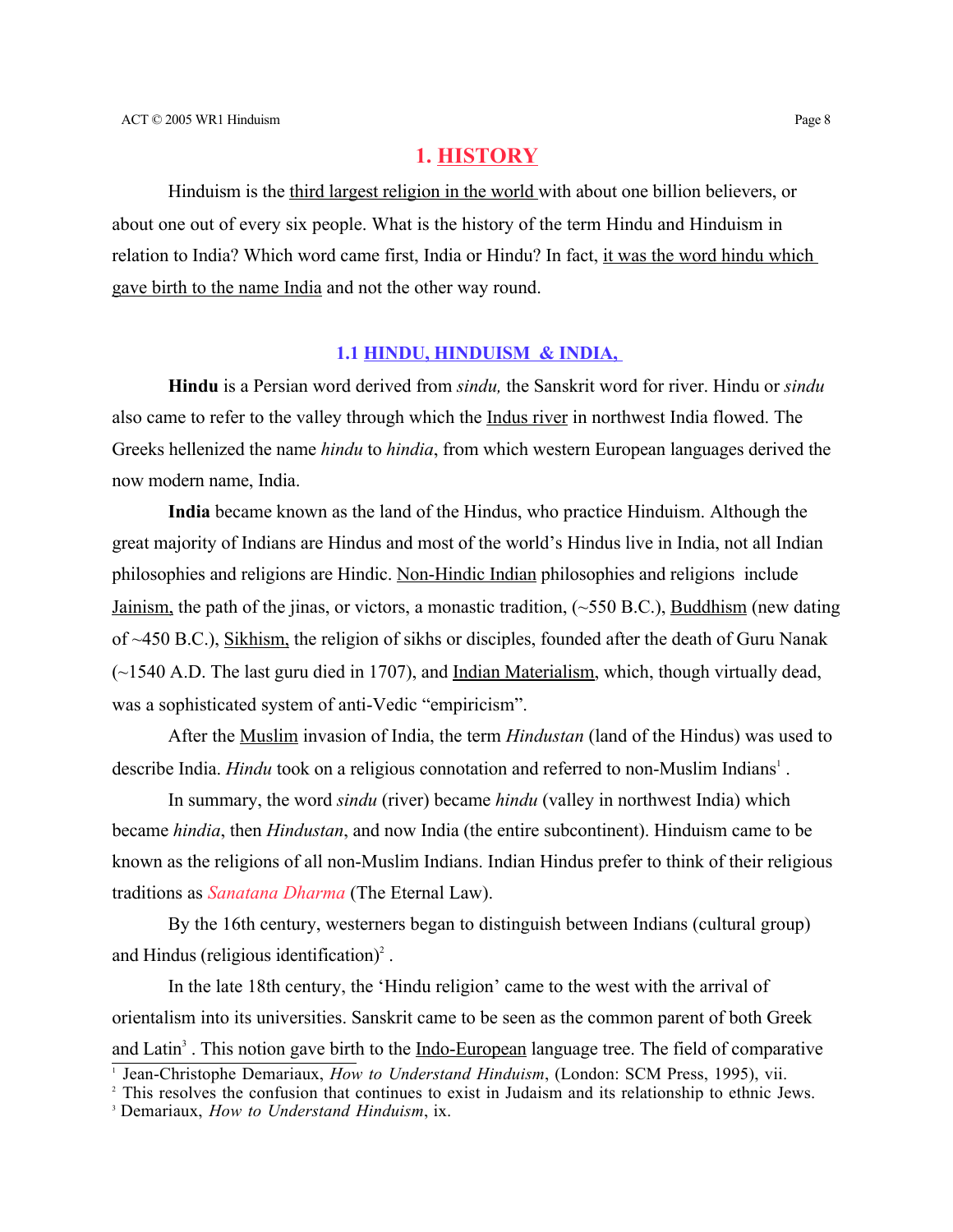linguistics has identified the various branches of Indo-European languages, such as Celtic, Germanic, Hellenic, Indo-Iranian, Romano-Italic and Slav, as representing different degrees of development of a common original stem<sup>4</sup>. Indology greatly influenced European scholars such as Artur Schopenhauer and Friedrich Schlegel.

**Hinduism** is a name coined by westerners in the early nineteenth century to describe the wide range of beliefs, practices and cults of the Hindu, as opposed to Indian peoples.

### **1.2 ROOTS OF HINDUISM**

Hinduism has its roots in the interrelationship of two basic cultures<sup>5</sup>:

- 1. the ancient Dravidian civilization of the Indus valley from around 3000 B.C., and
- 2. the Indo-European vedic Aryans who brought their religious beliefs to the Indus valley around 2000 B.C. The religion of the Aryans is described in the writings of holy men contained in the **Vedas**<sup>6</sup> (knowledge or wisdom) composed between about 1500 and 400 B.C. They form the basis for Hindu beliefs.

Subsequently, other religious writings such as the major **Upanishads** known as Vedanta (*Post-Veda*) came to be considered inspired. Later **non-Vedic Hindu writings**, including the renowned Bhagavad Gita (*The Song of the Lord or The Mystic Doctrines sung by the Blessed One*<sup>7</sup>), are of lesser authority but are widely popular.

There is no universal creed or canon for all Hindus. However, to be a Hindu is to minimally accept the Vedic writings as somehow of divine revelation.

<sup>4</sup> Demariaux, *How to Understand Hinduism*, 11.

<sup>5</sup> Gavin Flood, *An Introduction to Hinduism*, (Cambridge: Cambridge University Press, 1996), 50.

<sup>6</sup> I shall use the convention in western translations of Hindu texts of adding the 's' to designate the plural form, hence Vedas, Upanishads, etc.

<sup>7</sup> Franklin Edgerton, (trans. and interpreted) *The Bhagavad Gita*, (Cambridge: Harvard University Press, 1944), 105.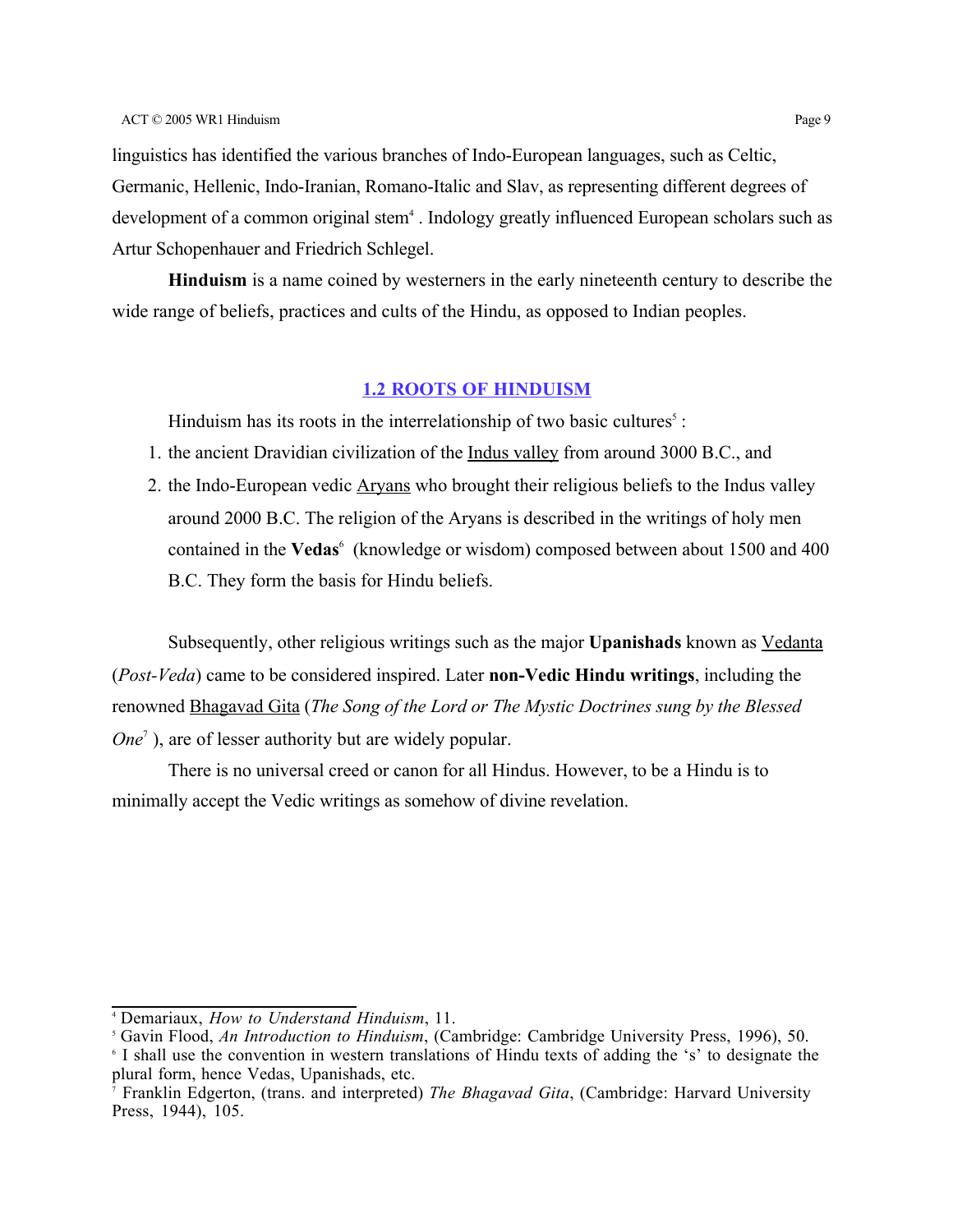# **2. THE SCRIPTURES**

**Hinduism** has been cumulatively expressed in their Scriptures, which include the Vedic (*Vedas*), Vedantic (*Upanishads*) and Epic (*Bhagavad Gita, Mahabharata, Laws of Manu,* and *Artha-shastra*) sources .

# **2.1 VEDA**

Veda or wisdom is the name given to a diverse collection of literature composed in Sanskrit (a sacred language of Hinduism) as early as 1500 B.C. by a priestly class.<sup>8</sup> It is revered as *sruti* (divine revelation) and considered the source of *dharma* (duty, teaching).<sup>9</sup> All Hindus share this reverence for the Vedas as authoritative. It may be divided into four broad branches:

- (a) **Rg Veda**
- (b) **Sama Veda**
- (c) **Yajur Veda**
- (d) **Atharva Veda**

Each Vedic branch has four sections:

(i) **Samhita** or 'collection' of liturgical formulae called *mantra*

(ii) **Brahmana**, a prose text of ritual exegesis<sup>10</sup> which explains the meaning of the liturgy  $\frac{11}{11}$ 

(iii) **Aranyaka** (Forest Books), composed in the forest, they are the concluding part of the

*brahmanas*. They form a transitional link between the *bramanas* and the *upanishads*

(iv) **Upanishad**12 , partly included among the Brahmanas

During the centuries before the Christian era, the Upanishads became detached from all the branches of the Vedic corpus and came until the generic title Vedanta (end of the Veda), suggesting an eclipse of the ancient writings by these later works.

<sup>8</sup> Flood, *An Introduction to Hinduism*, 37.

<sup>9</sup> Flood, *An Introduction to Hinduism*, 11.

<sup>&</sup>lt;sup>10</sup> Flood, *An Introduction to Hinduism*, 36.

<sup>&</sup>lt;sup>11</sup> Patrick Olivelle, (trans.), *Upanisads*, (Oxford: Oxford University Press, 1998), xxx.

<sup>&</sup>lt;sup>12</sup> Olivelle, (trans.), *Upanisads*, xxxii.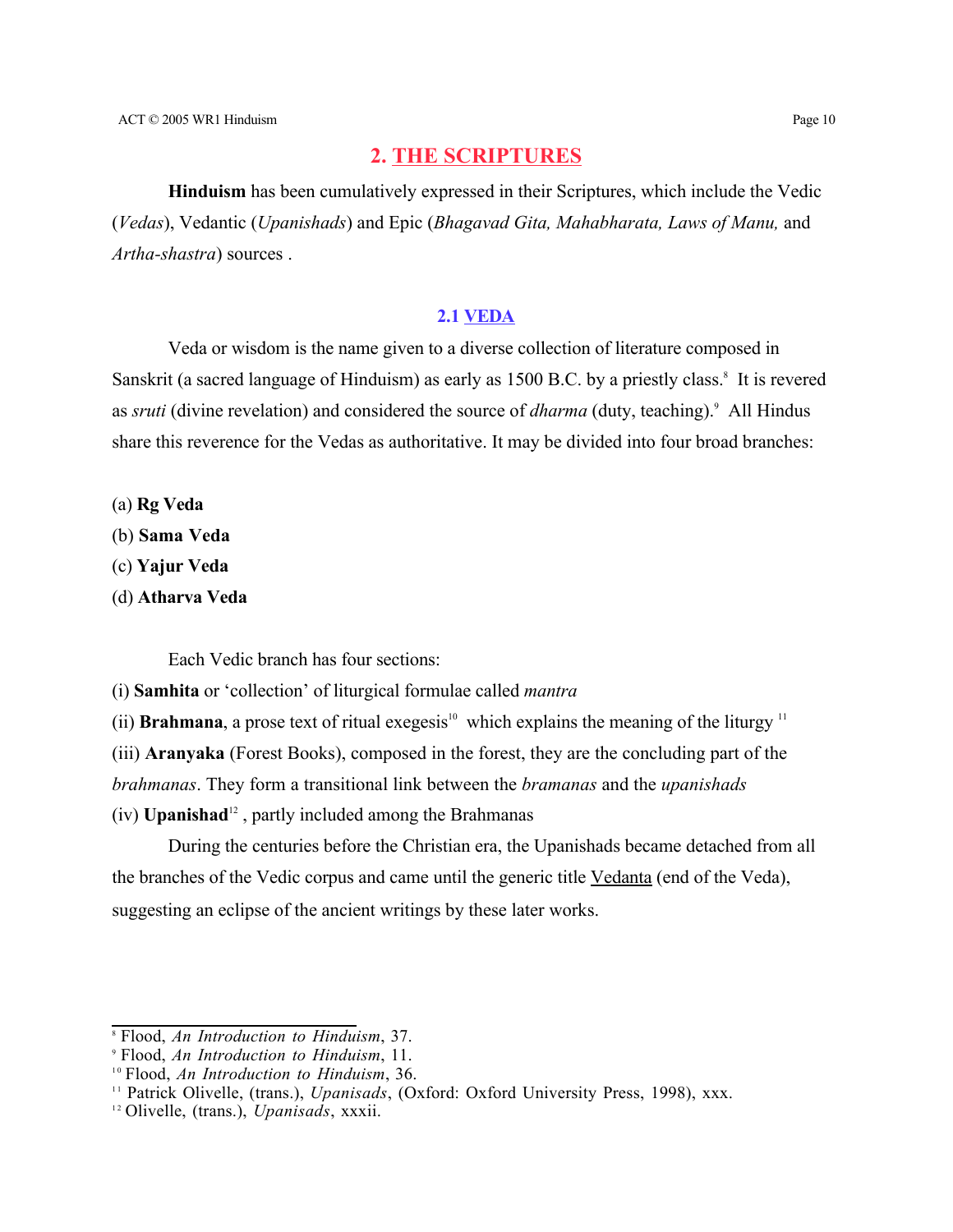**2.1.1 The Rg Veda:** The Rg Veda comprise 1017 hymns in 10 books. This work of antiquity (c. 1500 B.C.) celebrate the activities of several gods. But when any one of them is worshipped, he is considered the chief creator-god of the universe. To exalt one among several gods is  $henotheism<sup>13</sup>$ . It is unlike the monotheism of modern Judaism and Islam, which recognizes the existence of only one God or the trinitarianism of Christianity, which describes the unity of the Godhead. The Vedas call humanity to devotional acts of sacrifice, prayer and obedience to please the deities, achieving salvation for the pious. Its creation myth involves the idea of primeval incest rather than any ultimate beginning as in Christianity.<sup>14</sup>

**2.1.2 The Sama Veda:** The Sama Veda is purely a liturgical collection of melodies ('saman'). The hymns in the Sama Veda, used as musical notes, were almost completely drawn from the Rig Veda and have no distinctive lessons of their own. Hence, its text is a reduced version of the Rig Veda. The nine books of song may be found in about.com<sup>15</sup>.

**2.1.3 The Yajur Veda:** These sacrificial formulae form a liturgical collection made to meet the demands of a ceremonial religion. The Yajur Veda practically served as a guidebook for the priests who execute sacrificial acts muttering simultaneously the prose prayers and the sacrificial formulae ('yajus'). There are no less than six complete recessions of Yajur Veda - Madyandina, Kanva, Taittiriya, Kathaka, Maitrayani and Kapishthala. The full text may be found at hinduism.about.com .

**2.1.4 The Atharva Veda:** Spells and incantations. These form the beginnings of Indian medical science. The ritualistic religion of the Vedas would soon be challenged by the meditative practice of the Upanishads (itself a part of the Vedas), in which the inward journey of the self is a mystical attempt to achieve salvation by untying the knots which bind humanity to the physical world. This was a shift from physical sacrifices to meditation.

<sup>&</sup>lt;sup>13</sup> Sarvepalli Radhakrishnan and Charles A. Moore, (eds.), *A Source Book in Indian Philosophy*, (Princeton: Princeton University Press, 1957), 4.

<sup>&</sup>lt;sup>14</sup> Wendy Doniger O'Flaherty, (trans.), *Hindu Myths: A Source Book Translated From The Sanskrit,* (Harmondsworth: Penguin Books, 1975), 25.

<sup>&</sup>lt;sup>15</sup>http://hinduism.about.com/gi/dynamic/offsite.htm?zi=1/XJ&sdn=hinduism&zu=http%3A%2F%2F www.sacred-texts.com%2Fhin%2Fsv.htm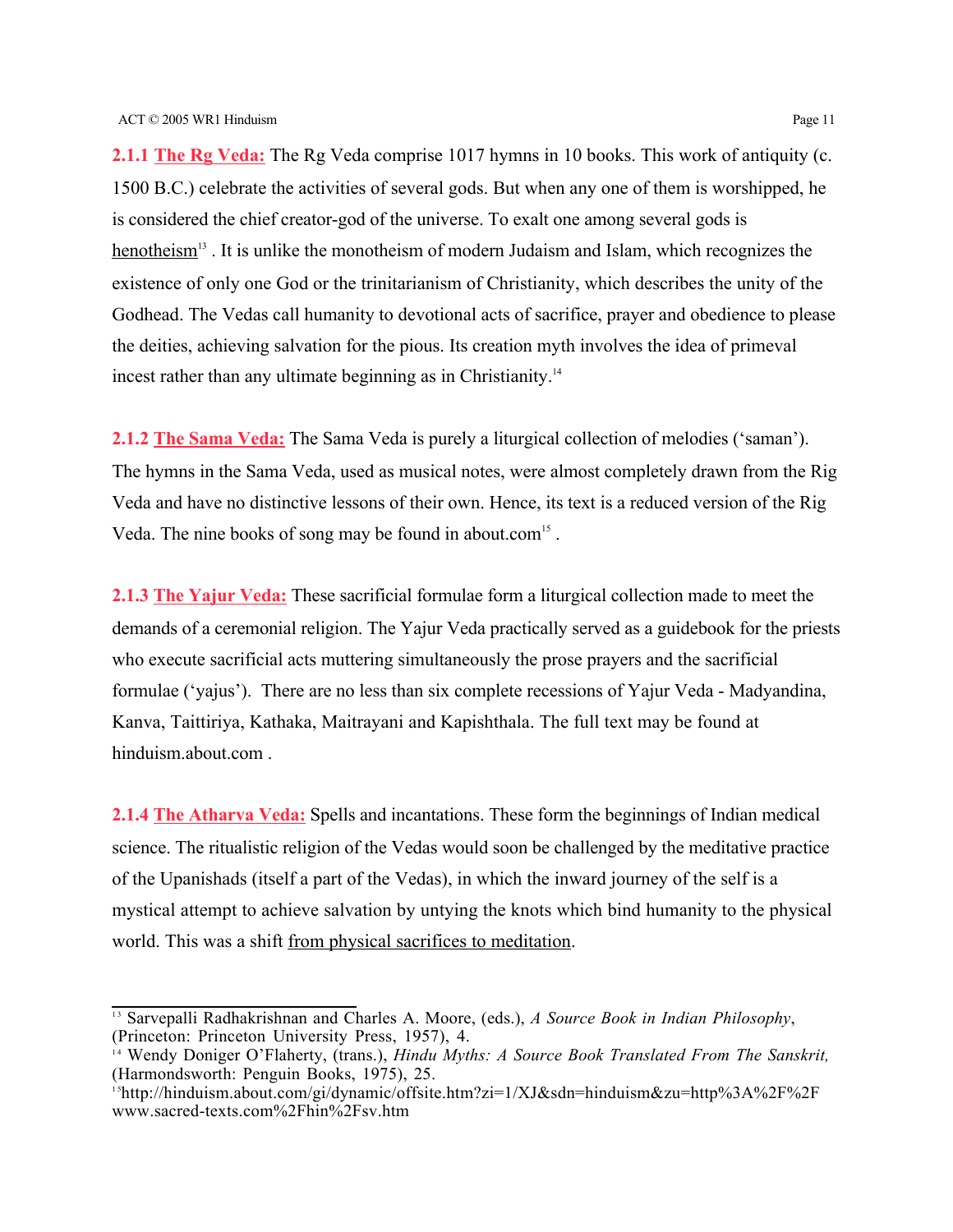**2.1.5 The Upanishads**: The Upanishads are anonymous literary works within the Vedic corpus. Composed between 800-400 B.C., the word Upanishad has its root in three terms: *upa* (near), *ni* (down), and *sad* (to sit)<sup>16</sup>. They imply **sitting down for secret teaching at the feet of the teacher,** to be passed on from the wise to the learner. With the Upanishads, there is a turn away from the hymnology of god and goddess to a search for the ONE universal reality that sustains the flux of being. This was a major shift from polytheism to monotheism. The Upanishads seek to discover the unchanging in all that is changing. One of the prayers (of *Brihad Aranyaka Upanishad*) reads "From the unreal, lead me to the real, from darkness, lead me to light, from death, lead me to immortality."17

The Principal Upanishads (*Vedanta*) include thirteen works<sup>18</sup>:

- *1. Brihad-Aranyaka*
- *2. Chandogya*
- *3. Taittriya*
- *4. Aitareya*
- *5. Kaushitaki*
- *6. Kena*
- *7. Prashna*
- *8. Maitri*
- *9. Mandukya*
- *10. Katha*
- *11. Shvetashvatara*
- *12. Isha*
- *13. Mungaka*19

These works serve as the foundation for the philosophy called the **Vedanta** ("the end of the Veda"). There are about 200 lesser Upanishadic works that date back to the medieval period.

As *Vedanta,* the Principal Upanishads present themselves as the hidden true meaning of

<sup>&</sup>lt;sup>16</sup> Ian P. McGreal, (ed.), *Great Thinkers of the Eastern World*, (New York: Harper Collins Publishers, 1995), 155.

<sup>&</sup>lt;sup>17</sup> McGreal, (ed.), *Great Thinkers of the Eastern World*, 156.

<sup>&</sup>lt;sup>18</sup> Brihad-Aranyaka, Chandogya, and Kaushitaki, are anthologies. See Olivelle, (trans. from the original Sanskrit.) *Upanisads*, (Oxford: Oxford University Press, 1998), xxxiv.

<sup>&</sup>lt;sup>19</sup> McGreal, (ed.), *Great Thinkers of the Eastern World*, 155.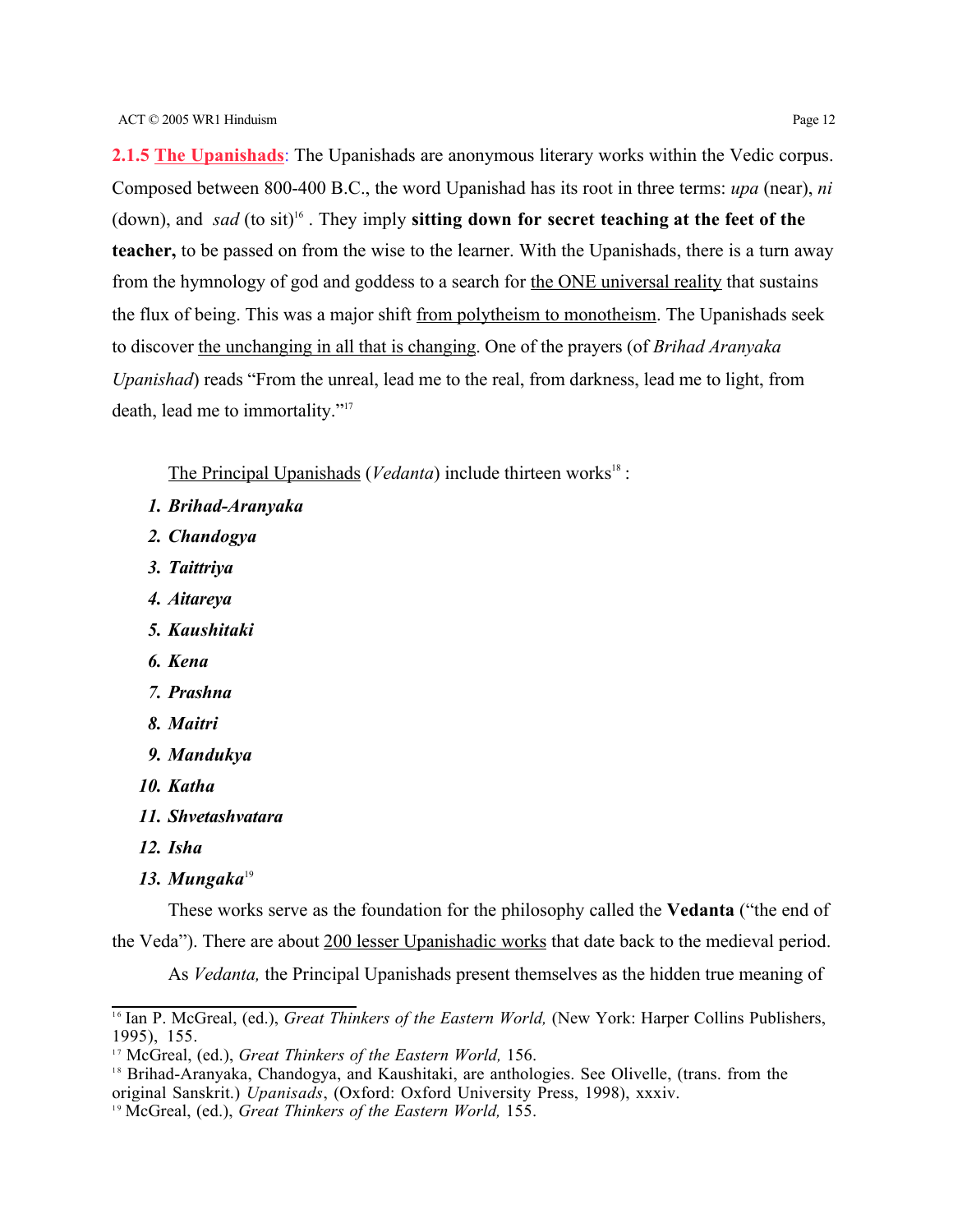Vedic religious practice. This was ancient Hinduism's first great reformation. Hinduism underwent many such changes. Others include the reformation which gave birth to Buddhism and the Renaissance of Hinduism which gave rise to Hinduism as a world religion in the 19th century.

The Vedic external acts of piety were rejected and the search for the infinite in the finite, the eternal in the temporal, and the absolute in the relative, became the ultimate goal. This longing to find rest from the restlessness of the human condition began to focus on the self and to ignore the universe of matter. The fulfillment of this longing for ultimate reality (the self or soul of the universe) is called Brahman.

# **Hinduism may be said to have undergone at least three major reformations:**

- 1. Upanishad Vedantic Reformation (which led to monotheistic Philosophical Hinduism)
- 2. Buddhist Reformation (which led to Buddhism)
- 3. Renaissance Reformation (which led to Global Hinduism)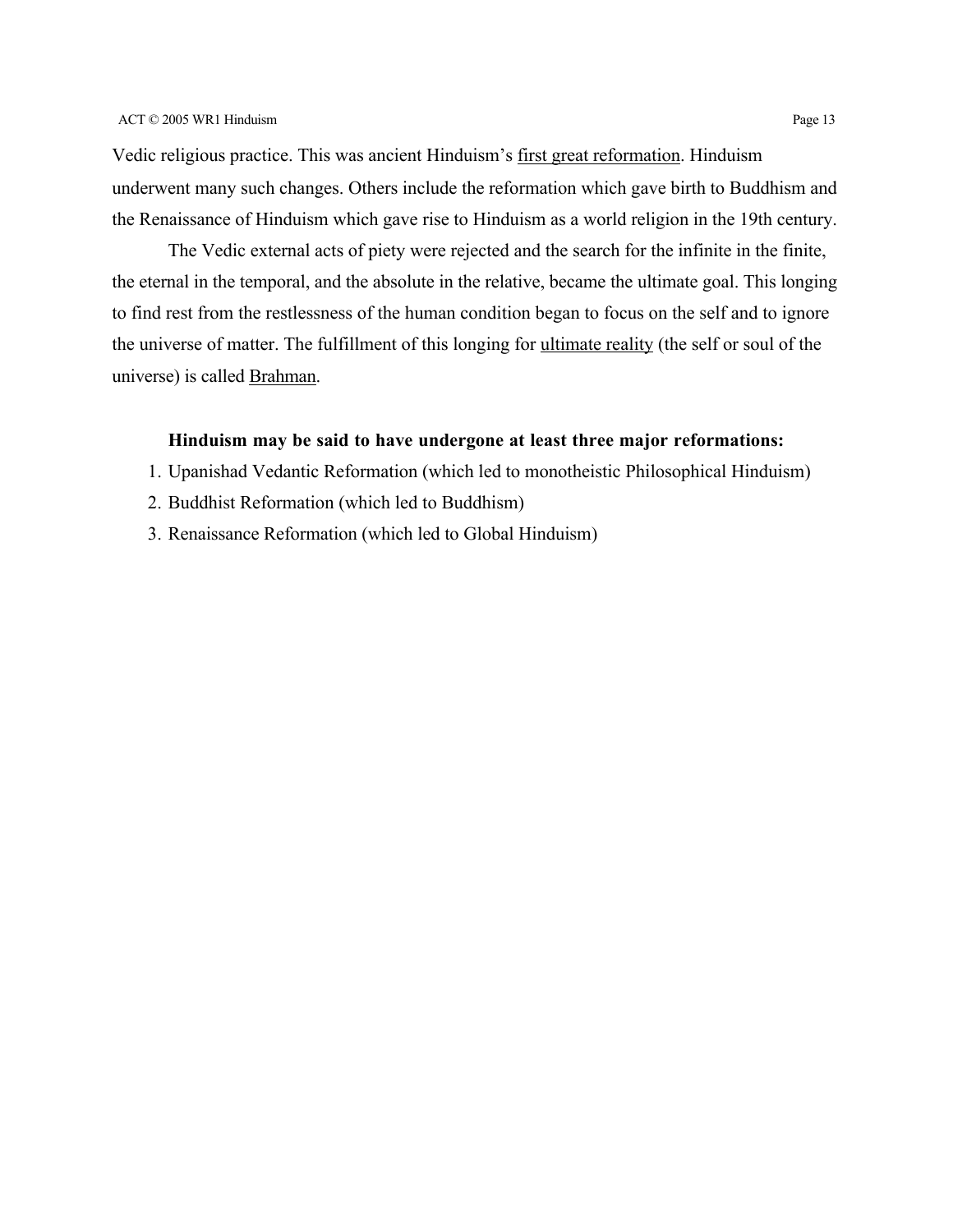#### **2.2 VEDANTA**

### **Brahmanism, Religion of the Upanishads**

The central concept of the Upanishads is that of *Brahman*<sup>20</sup>, the "holy power which informs and animates the whole of reality" and came to be known in western eyes as being akin to the name of God<sup>21</sup>. This reformed Hindu religion of the *Vedantic Upanishads* became known as Brahmanism, and for many people, replaced the older Vedic religion.

The Upanishads affirm that all 33 gods of the earlier Vedic period are subordinate to the one absolute Lord (*parameshvara*) named **Brahman**, the source of all being<sup>22</sup>, the ground of **Atman** (the Self/Soul). The individual and the world are manifestations of the same **Absolute**. Absolute/Brahman/God is therefore the source and at one (not necessarily one<sup>23</sup>) with the human soul (Atman). This does not of itself imply that the individual *is* the absolute but that the individual *is a manifestation* (not creation) of the absolute.

This is no semantic dance, but a distinction between

- **• pantheism** (Divine creation and God are essentially the same)
- **• panentheism** (Divine creation is a part of God) and
- **• biblical creationism** (Divine creation is distinct from and is not a part of God).

Hinduism speaks of **avatars** or manifestations of God. While manifestations are appearances such that they are representative of a subject for the purpose of adapting to the tools of perception, they are not the totality of the subject. Hence for example, Lord Krishna, one of the Hindu gods, as an avatar or manifestation, is not himself the full Godhead *in toto*.

Whether Hinduism subscribes to a pantheistic or a panentheistic philosophy is still a matter of debate, but it does not accept the incarnation of the fullness of God as a fully divinefully human being. This is an important distinction between Hinduism and Christianity because much has been written about the possibility that Jesus is yet another avatar of the God Vishnu, just as Krishna was the 8th and the Buddha the 9th avatar. There is even discussion about the

 $\frac{1}{20}$  Ninian Smart, *Religions of Asia*, (Englewood Cliffs, NJ: Prentice Hall, 1993), 49.

<sup>&</sup>lt;sup>21</sup> Smart, *Religions of Asia*, 50.

<sup>&</sup>lt;sup>22</sup> McGreal, (ed.), *Great Thinkers of the Eastern World*, 156.

<sup>&</sup>lt;sup>23</sup> This complex notion denies the Western view that Vedantic Hinduism is pantheistic. Rather, it is closer to panentheism.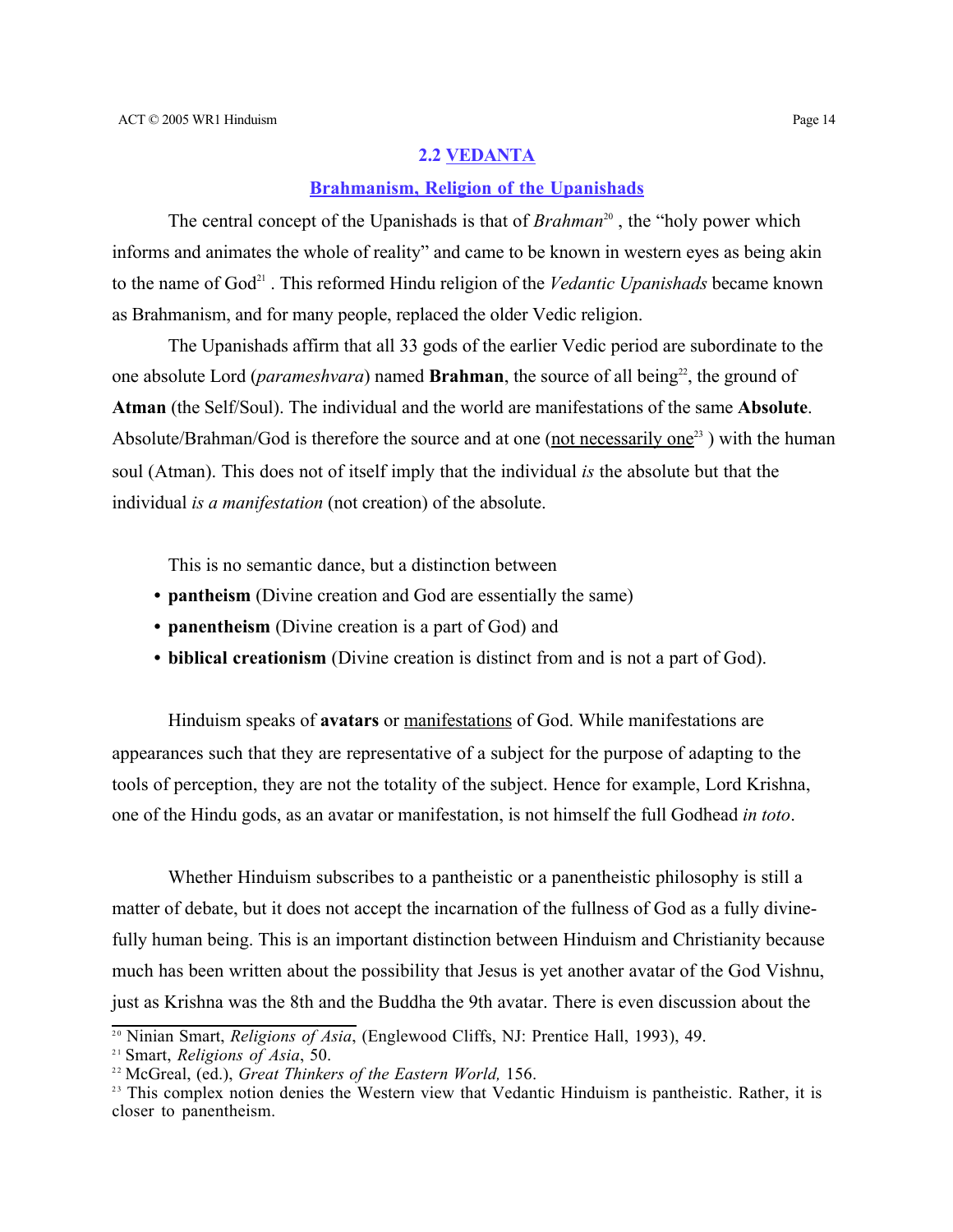possibility that Jesus Christ is in fact Krishna (Chrishna) reincarnated.

**Jesus Christ is not an avatar of YHWH**. He is eternally the second person of the triune God who does not exist otherwise. While *avatars* come and go, the second person (Logos) is eternally God. While the Christian proclaims "Thou art God", the Hindu, as an enlightened self, looks to the self, to others and to the entire universe, sees Brahman and proclaims "**Tat tvam asi**" (That art Thou)<sup>24</sup>. For the Hindu, there is really no other than oneself since all other selves are merely representations of the single self.

This also mean that the notion of prayer bears a different expectation. Hindus in fact do not pray to another, but to a shared self.

The secret teachings of the Upanishadic Vedanta include:

**2.2.1 Rebirth, or for most, redeath:** Failure to reach Self dooms one to repeated death.

**2.2.2 Identification:** Knowledge that we are one with Self/Atman.

**2.2.3 Devotion,** *bhakti:* The practice of devotional acts to achieve salvation through proximity with Self. This is done by worship and obedience to the avatars or manifestations of God.

#### **2.3 THE EPIC LITERATURE**

The epic Indian literature includes:

- **1. Mahabharata** (The Great Story of the War), composed of over 100,000 verses (*slokas*) and divided into 18 books, which includes the Bhagavad Gita. It was originally written in 7000 verses by Vyasa (meaning 'an arranger') between 1000 - 500 B.C. and compiled with additions over several centuries with elaboration by Vaisampayana<sup>25</sup>.
- **2. Ramayana** (The Acts of Rama), composed of 24,000 verses divided into 7 sections (*kandas*), attributed to Valmiki from as early as the first century A.D.
- **3. Laws of Manu**
- **4. Arthasastra of Kautilya**

#### **5. Puranas**

<sup>&</sup>lt;sup>24</sup> McGreal, (ed.), *Great Thinkers of the Eastern World*, 157.

<sup>&</sup>lt;sup>25</sup> Flood, *An Introduction to Hinduism*, 105.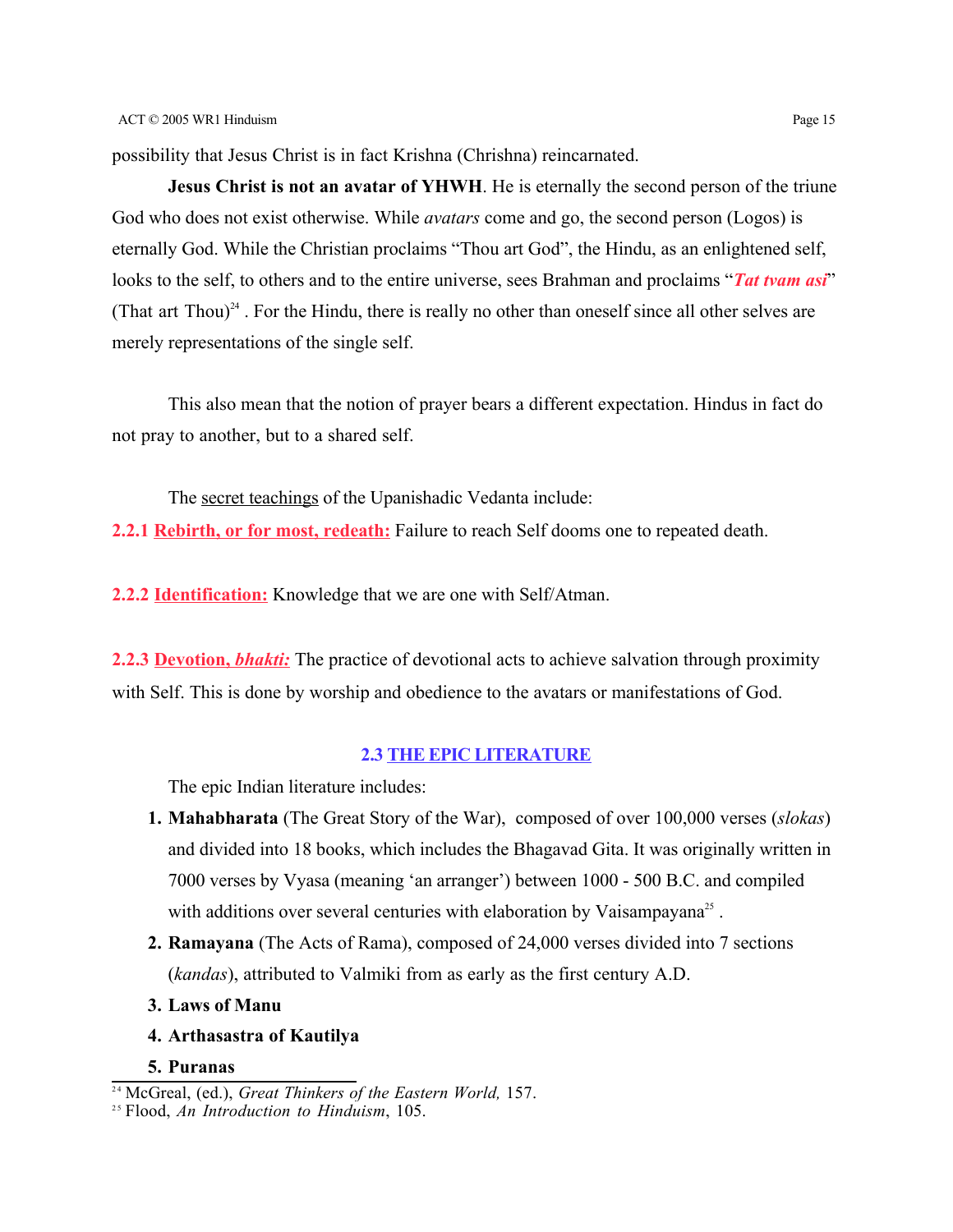#### **2.3.1 Bhagavad Gita in the Mahabharata**

*"He who reads this sacred dialogue of ours, by him I consider myself worshipped through the sacrifice of knowledge, and the man who listens to it with faith and without scoffing, liberated, he shall attain to the happy realm of the righteous."* - Bhagavadgita XVIII, 70f<sup>26</sup>.

The **Bhagavad Gita** (Song of the Lord) is the chief devotional book for most Hindus today. It is part of the **Mahabharata** epic, found in chapters 25-42 of Book VI (*Bishmaparvan*) of the Mahabharata. The Gita (Song) comprises 700 verses in 18 songs $27$  and may be considered the "New Testament" of Hinduism. It records a conversation between the warrior-prince Arjuna and his charioteer Krishna in which personal devotion to deity is endorsed as a way of salvation for all classes of people, and not only for the priests as in Vedic teaching.

Lord Krishna declares:

"*Those who worship me with complete discipline and who contemplate me, whose thoughts are constantly on me - these I soon raise up from the sea of death and*  rebirth.<sup>28</sup>"

The central teaching in the Gita is the importance of devotion to God, or *bhakti<sup>29</sup>*.

 In a battle against his enemies, Arjuna was stunned to learn that some of his kinsmen and intimate friends were lined up on the opposing side. Horror stricken, he told Krishna, his charioteer, that he would rather lay down his arms and be killed than to kill. Krishna then offers a monologue where he details a worldview in which wisdom consists in realizing that the self or soul (*atman*) is permanent and independent of the body; it neither kills nor is killed; it takes no part in either the actions or the sufferings of the body, there is no reason to grieve for either the dead or the living $30$ .

As an act of grace, Krishna declares himself an *avatar* (incarnation) of the Supreme God

<sup>&</sup>lt;sup>26</sup> Klaus K. Klostermaier, *A Survey of Hinduism*, Second Edition, (Albany: State University of New York Press, 1994), 99. The blessing is in the reading and listening of the scripture.

<sup>2 7</sup> Demariaux, *How to Understand Hinduism*, 44.

<sup>&</sup>lt;sup>28</sup> Smart, *Religions of Asia*, 52.

<sup>2 9</sup> Smart, *Religions of Asia*, 53.

<sup>&</sup>lt;sup>30</sup> Klostermaier, 103.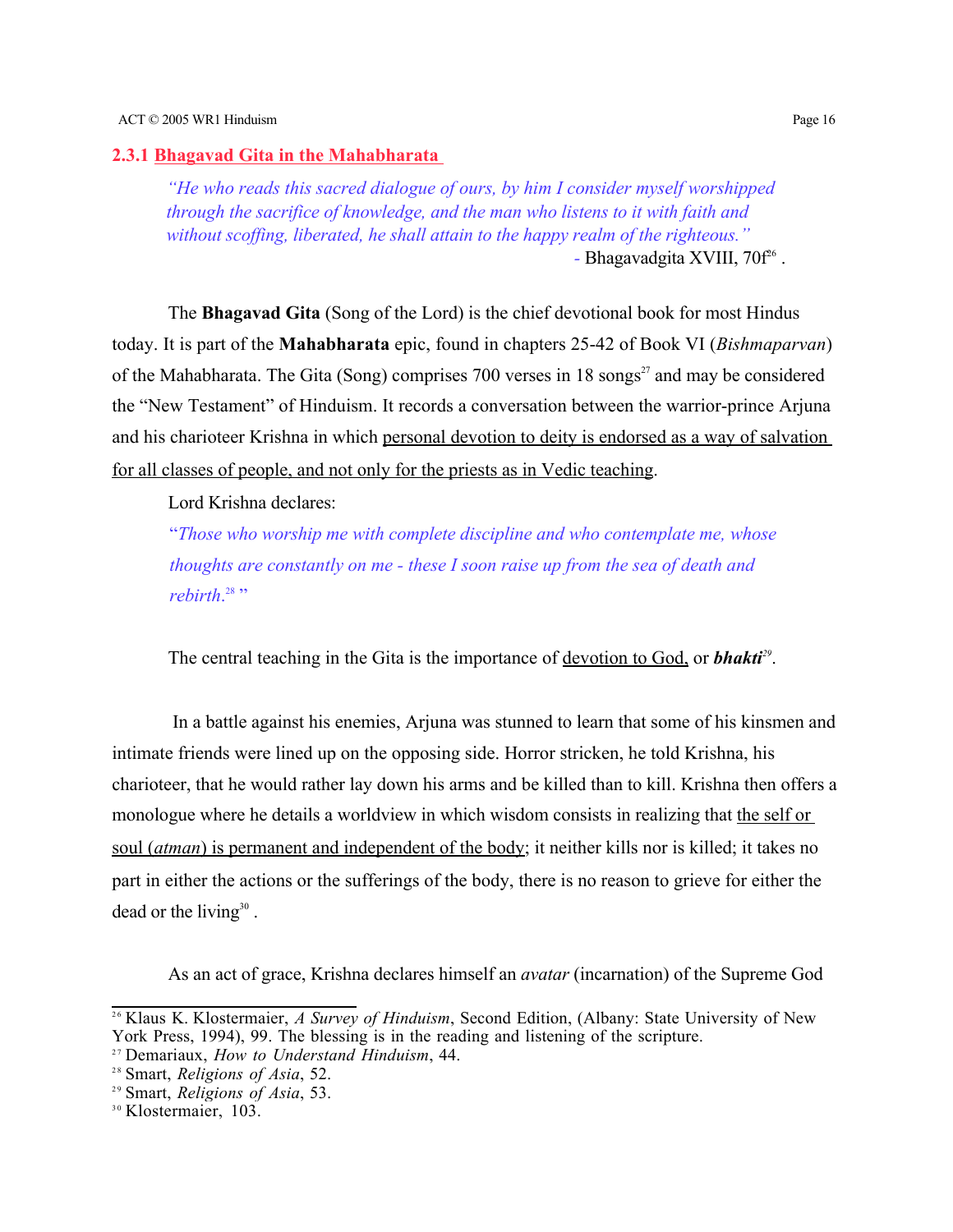Vishnu and permits Arjuna to participate in the mystical revelation we call the Gita $31$ . The Gita (song) ostensibly proves to Arjuna the necessity and propriety of his participation in a epic battle because of the nature of existence and devotion to God (bhakti) as the path to salvation<sup>32</sup>. It is a mystic poem dealing with the nature of the human body and soul, of humanity's relation to God, and the ways by which we may attain salvation<sup>33</sup>.

The Gita's point of view is unrelated to logic and it rejects rational analysis or knowledge as salvific. It turns to the emotional and concrete rather than the abstract because it is easier for the masses to identify with. This simplifies the notion of salvation and made the Gita immensely popular with the ordinary person. For the Gita, a man is as he feels. If he feels united with God, he is. If he is not yet, he shall be.<sup>34</sup>

The Gita may be summarized into several topics: The pessimism that all empirical existence is evil, transmigration of the Soul and Body, the nature of God and self, action (karma) and rebirth (samsara), salvation as release from the chain of existences by the way of knowledge, the way of <u>disciplined activity</u>, the way of <u>devotion to God</u> (bhakti), and <u>practical morality.</u><sup>35</sup>

#### **2.3.2 Ramayana**

The *Ramayana* is also known as The Acts or March of Rama, in defense of *dharma*, written by Valmiki, is composed of 24,000 verses (*slokas*) divided into 7 chapters (*kandas*). The story is of a prince Rama, brother of Bharata and Laksmana. Rama refused the attention of a demoness and in revenge his wife Sita was abducted by the demoness' brother Ravana. Rama and Laksmana enlisted the help of the monkey king Hanuman and successfully rescues Sita.

An excellent brief synopsis of the Ramayana may be found at the Syracuse University website.

*"Retiring King Dasaratha of Ayodha chooses his son Rama as his heir. His wife Kaikeyi asks that he appoint another son Bharata, instead. Kaikeyi pleads that he owes her two favors, and she feels misfortune will come upon her if he doesn't crown Bharata king and banish Rama to the forest for fourteen years. The king reluctantly agrees, so Rama goes with his beautiful wife, Sita, and his brother Laksmana, leaving their riches to live a simple life.*

<sup>&</sup>lt;sup>31</sup> Edgerton, *The Bhagavad Gita*, 105.

<sup>&</sup>lt;sup>32</sup> Edgerton, *The Bhagavad Gita*, 189.

<sup>3 3</sup> Edgerton, *The Bhagavad Gita*, 189.

<sup>&</sup>lt;sup>34</sup> Edgerton, *The Bhagavad Gita*, 194.

<sup>&</sup>lt;sup>35</sup> Edgerton, *The Bhagavad Gita*, 190-192.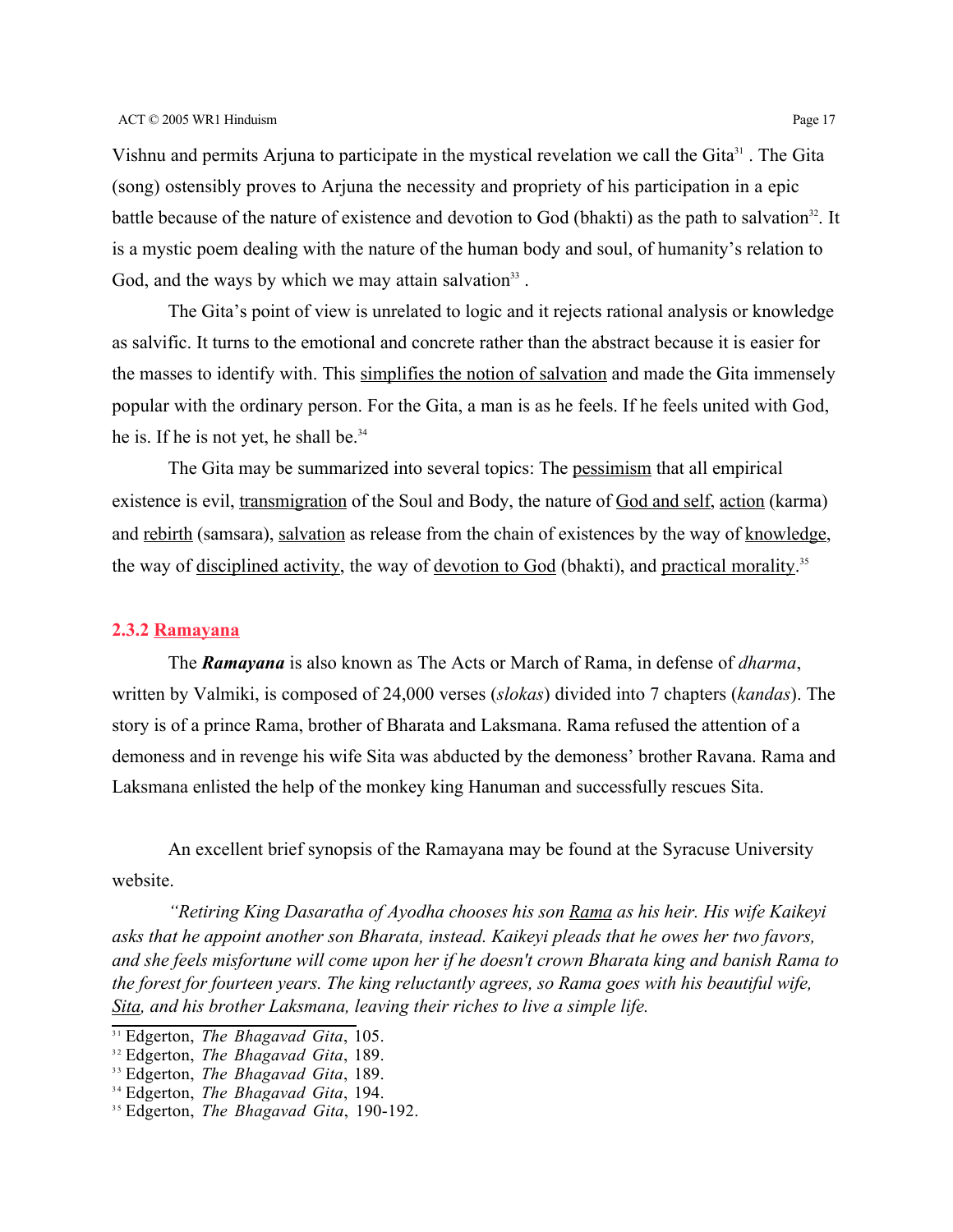#### ACT © 2005 WR1 Hinduism Page 18

*In the forest the three meet the demoness Surpanakha who falls in love with Rama. Rama refuses her advances and Laksmana wounds her. She flees to her brother Ravana, ruler of the island kingdom of Lanka. After hearing Surpanakha's report of the beauty of Sita, Ravana decides that he must have Sita and changes himself into in wandering holy man to find her in the forest. When Rama and Laksmana are distracted, Ravana carries Sita off to Lanka.*

*Sita mourns in Ravana's garden in Lanka, while Rama and Laksmana enlist the services of Hanuman, the monkey king, to help them find her. Hanuman, able to make himself larger or smaller, starts his search for Sita by taking a giant step to the Island of Lanka. Carrying Rama's ring he finds Sita and identifies himself as Rama's messenger. Sita is delighted, but Hanuman is caught and Ravana sets Hanuman's tail on fire. Hanuman escapes and sets fire to Lanka.*

*Rama, Laksmana, Hanuman, and his monkey army lay siege on Lanka. The monkeys make a bridge to Lanka, and after a long battle with spears, bows and arrows, Rama kills Ravana. Sita, however, is not received by Rama unreservedly; he questions her chastity after having lived in the house of another man. When he asks her to undergo the test by fire; she agrees. Proving her chastity by remaining unscathed by the fire, she rejoins Rama. Later, Rama abandons her to maintain the sanctity of public opinion and she goes to live in the ashram of sage Valmiki and bears twin sons Lava and Kusa, who as young men became reunited with their father, the god-king Rama."36*

#### **2.3.3 Laws of Manu**

Also known as *The Code of Manu*, this is a metrical work of 2685 verses which deals with religion, law, customs and politics. It is a *dharma-sastra* and promotes the fourfold order of society as a means of social cooperation for the common good.

Rather than being subject to the station at one's birth, Manu prefers a functional basis so that each one has to perform the function in life for which he is best suited by nature. We go through four stages of development and seek the four supreme goals of life: *dharma* or righteousness, *artha* or wealth, *kama* or enjoyment, and *moksha* or spiritual freedom.

Manu is important for the high place it gives to women, "Where women are honored there the gods are pleased"<sup>37</sup>.

<sup>&</sup>lt;sup>36</sup> http://www.maxwell.syr.edu/maxpages/special/ramayana/story.htm

<sup>&</sup>lt;sup>37</sup> Radhakrishnan and Moore, (eds.), *A Source Book in Indian Philosophy*, 172.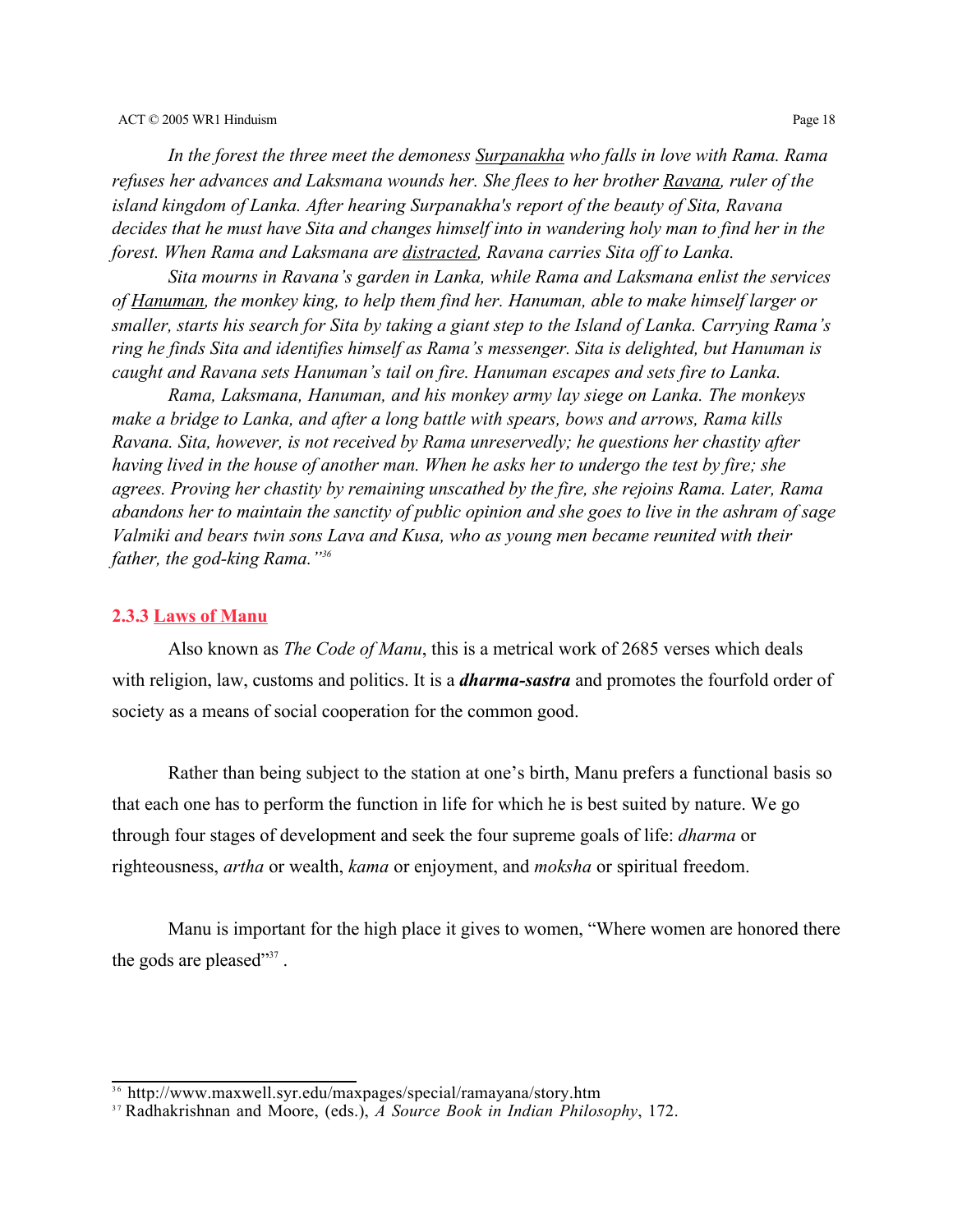#### **2.3.4 Arthasastra of Kautilya**

One of the four aims of the Hindu life is *artha*, or material advantage. This includes political and economic power. **Kautilya** is the minister of the first Mauryan empire and wrote this treatise on politics and diplomacy around 320 - 300 B.C. While *dharma* deals with man in society from the religious and moral perspectives, *artha* considers it from the political and economic perspectives. For Kautilya, economic wealth is the most important of the four aims of life because we are dependent upon it to live. Matter matters. It permits us to seek the other three aims of life, *dharma, kama,* and *moksha*.

Although Kautilya suggests that the state is established by the weak as a protection against the strong, he prefers a monarchy to a republic.<sup>38</sup>

#### **2.3.5 Puranas**

Puranas are oral traditions from 'stories of the ancient past', written down into a vast body of complex narratives with genealogies of deities and kings up to the Guptas, cosmologies, law codes, and descriptions of ritual and pilgrimages to holy places. There are 18 major *Puranas* and 18 related subordinate texts known as *Upapuranas*. 39

<sup>&</sup>lt;sup>38</sup> Radhakrishnan and Moore, (eds.), *A Source Book in Indian Philosophy*, 193.

<sup>&</sup>lt;sup>39</sup> Flood, *An Introduction to Hinduism*, 109.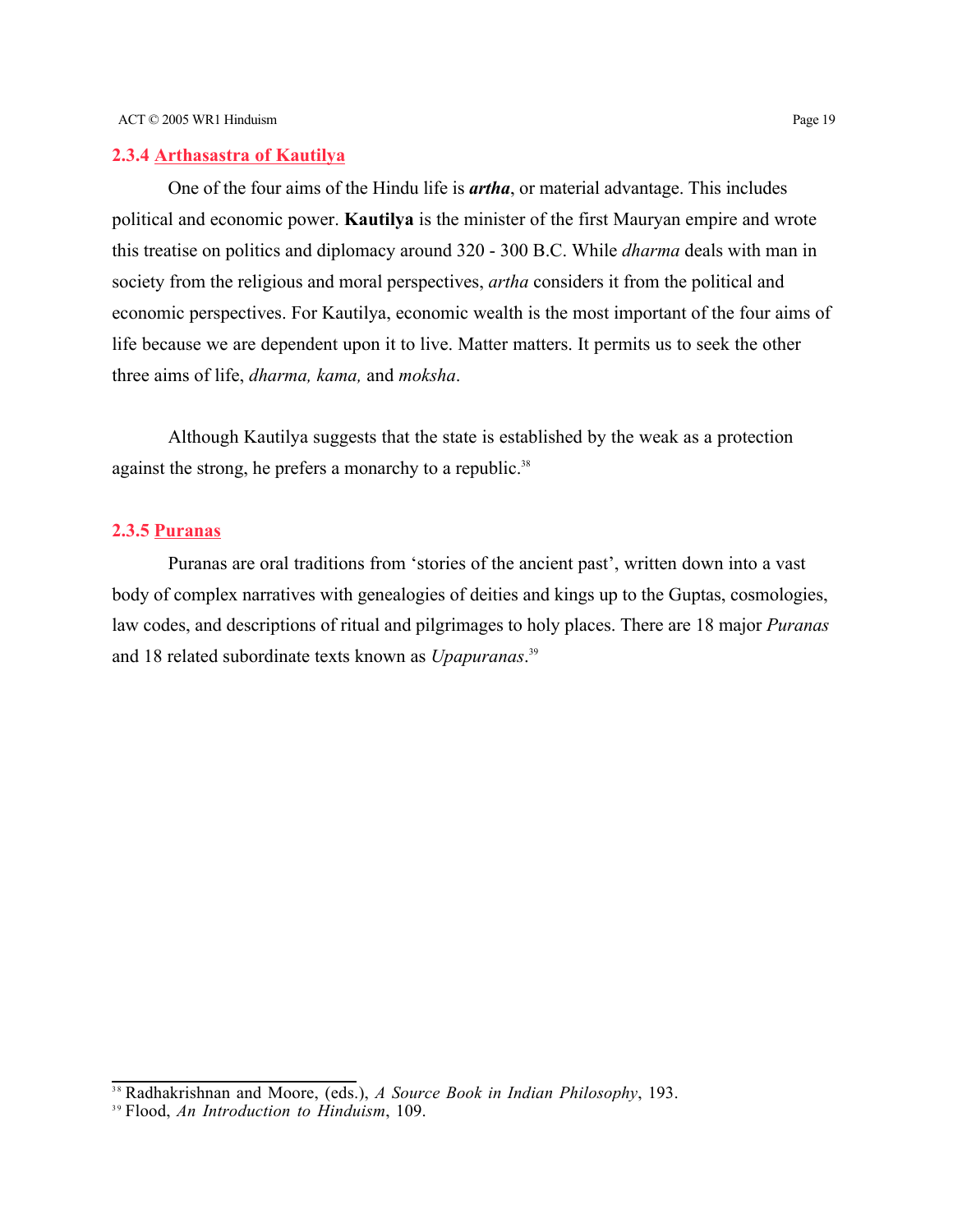# **3. PRACTICES & BELIEFS** *Householder & Renouncer*

Hinduism is a largely orthopractic religion. Correct beliefs in the sense of rational and logic thought is less important than correct physical and emotional worship. While Christianity teaches worship with the body, the emotions and the mind, Hinduism is about the form of rituals. There are two forms of Hindu ritual and Hindus may participate in both.

The distinction between **practical religion** and **soteriological religion** is between appeasement and mysticism. The first concerns Hinduism as a resource to deal with the challenges of life while the second involves the quest for liberation from this life. They are best expressed by the lives of the householder and the renouncer.

The **Hindu householder** is knitted into the social fabric of everyday life and performs ritual obligations to service three debts (*rna*):

- 1. the debt of vedic study (*rsi*), as a celibate student (*brahmacharin*) to the sages;
- 2. the debt of ritual to the gods (*deva*) as a householder (*grihastha*); and
- 3. the debt of begetting a son to make funeral offerings to the ancestors (*pitr*).

Only after these worldly responsibilities are performed can the householder embark on the obligation to withdraw from the world to reflect (*vanaprastha*) and seek liberation as a **Hindu renouncer** (*samnyasin*) 40

**Hindu worship** may be either by viewing images and idols at the temple (*darshan41* ) or by ritual practice of worship (*puja*).

<sup>&</sup>lt;sup>40</sup> Flood, *An Introduction to Hinduism*, 13-14.

<sup>&</sup>lt;sup>41</sup> Diana L. Eck, *Darsan: Seeing the Divine Image in India*, Third Edition, (New York: Columbia University Press, 1998).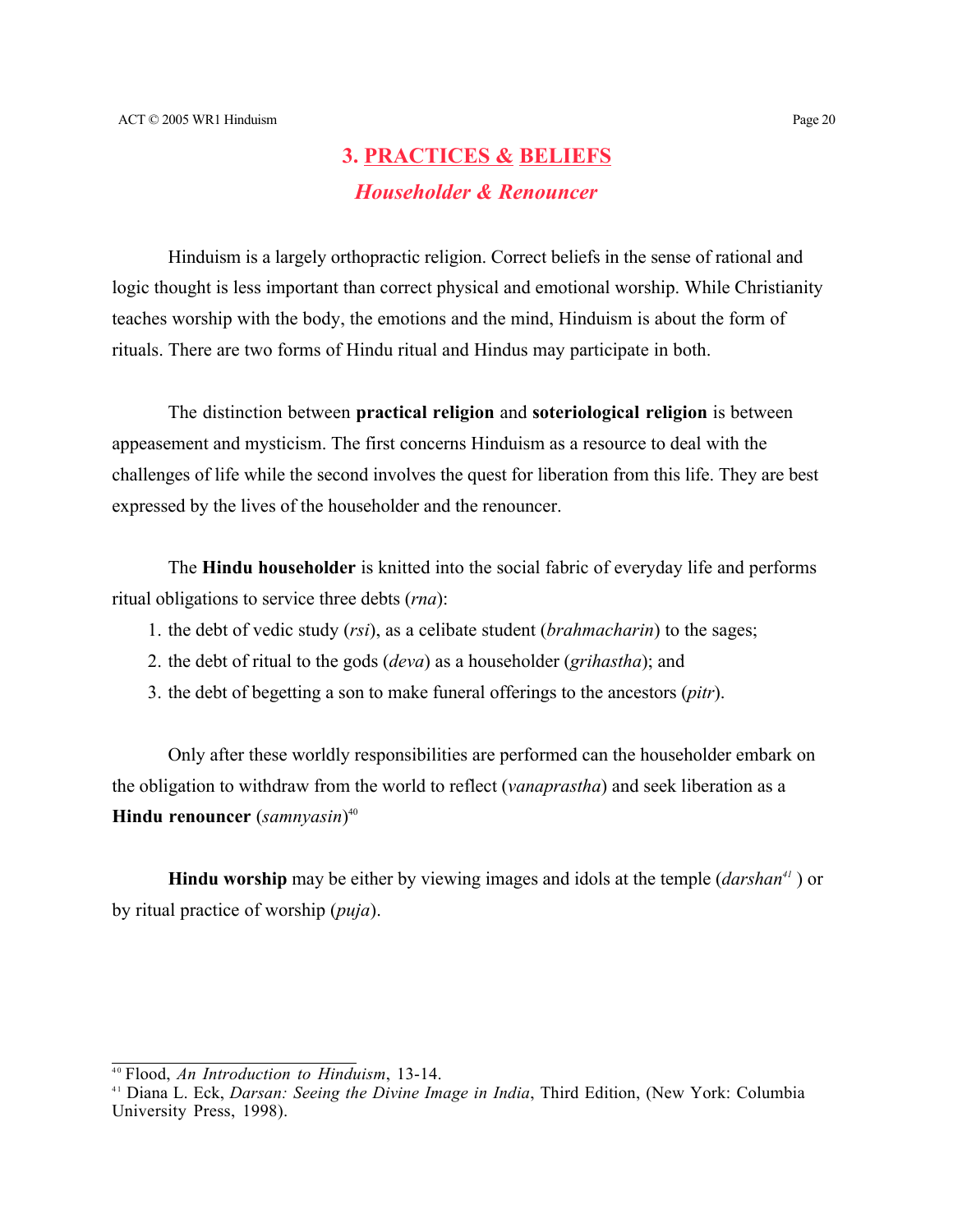# **3.1.1 Karma**

*Karma***,** which means action, but the religious concept has more to do with the results or consequences of actions. Every thought and action results in certain consequences born by the actor or thinker. All suffering is due to one's own past actions, whether in this or in a previous life. Some Hindus believe this implies strict determinism or fatalism and that one must simply resign himself to living out his *karma*. However, most Hindus believe that although our present status is determined by our past, we can influence our future by conducting ourselves in a proper manner in the present.

Some observers have equated the doctrine of *karma* with the statement in Galatians 6:7 that "whatever a man sows, that he will also reap." While it is certainly a biblical teaching that our actions have consequences, this is not the same as believing that every experience in life is a consequence of one's own past actions. This is definitely not a biblical idea since the notion of divine and salvific forgiveness absolves us from some of the consequences of sin while karma cannot be affected by the work of someone else, such as a redeemer.

#### **3.1.2 Samsara (transmigration)**

The second core doctrine is *samsara*, which means transmigration<sup>42</sup> of souls, which explains life and death. Since it is impossible that all of one's karma be experienced in one lifetime, the Hindu scriptures state that after death individual souls are reborn in this world, into another body - human or otherwise. The nature of one's rebirth is determined by the karma resulting from past actions. Closely associated with the doctrine of transmigration is that of *ahimsa* or non-injury to living things. This is the core moral value of Hinduism, the protection of all life (which is ultimately divine), and is the main reason why some Hindus are vegetarian.

#### **3.1.3 The Varna (Caste) System**

Around 500 B.C. more writings were added to the Hindu scriptures to establish the *varna*  or caste system, closely associated with *samsara* or transmigration. Accordingly, there are four

 $42$  Often translated as reincarnation, it actually refers to the soul moving on from one body to another, hence transmigration of souls.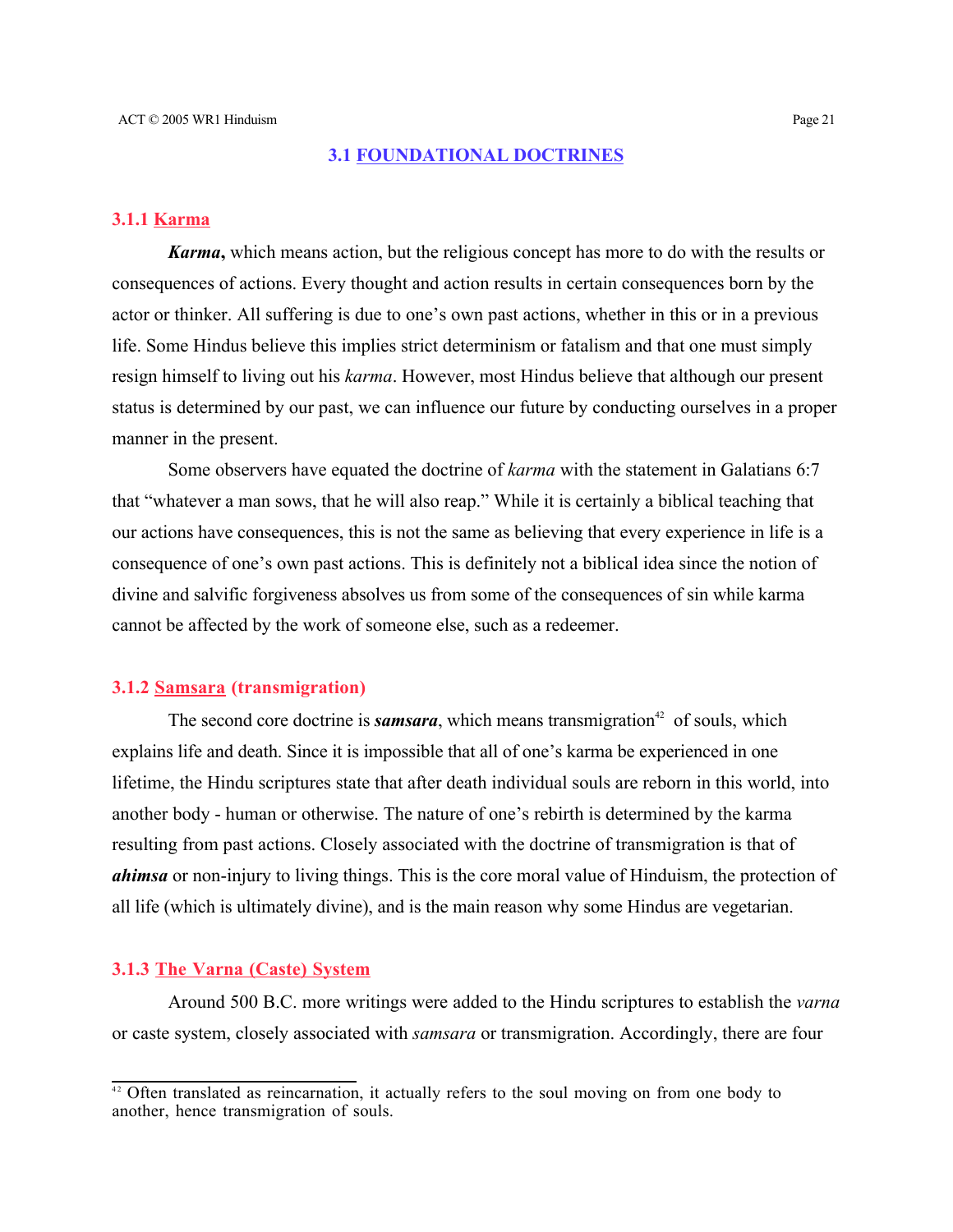basic castes or social classes and thousands of subgroups within the castes called *jati43* . Each has its own rules and obligations pertaining to nearly every facet of life.

The four major castes represent the body parts of the creator-god Brahman: head, arms, thighs and feet. At the top are (1) the *Brahmins* or priests (so called because they aid the people in worshipping Brahman). Second in rank are (2) the *Kshatriyas* or warriors and rulers. Third are (3) the *Vaisyas* or merchants and farmers. Salvation through union with Brahman is possible only for these three castes, who are called the twice born and are considered Aryan stock from Europe. To be twice-born is to undergo a coming-of-age ceremony around the age of 12 during which males undergo re-birth. Below these are (4) the *Shudras* or laboring class. They cannot be twiceborn and are regarded as of Dravidian or non-Aryan (non-European stock). Thus the invading Aryan races from Europe imposed a rigid system of privilege to limit diluting their perceived superiority by reducing intermarriage with the local dark-skinned Dravidians. Of course, it did not really work. Outside the caste system are (5) the *Untouchables* or outcasts. Though outlawed in India in 1947, it stubbornly persists in the countryside. One's caste is determined at birth by his or her own personal *karma*. Therefore, attempts to bring about social change or to improve one's social position would appear to run contrary to the law of *karma* and the caste system. The most significant force for change in the way the Untouchables are treated has been the influence of Western Christian missionaries.<sup>44</sup>

#### **3.1.4 Maya and Moksha**

*Maya* refers to the reality of our experience (the veil of this reality that hides the Absolute) and *moksha* refers to the release or liberation from such existence as we now experience. The chief aim of the Hindu is to experience release or liberation from the cycle of death and rebirth caused by *karma*.

#### **3.1.5 Summary**

Hindus seek *moksha* from *maya*, i.e., liberation from *samsara* (this cyclic existence of suffering) due to *karma* (the consequences of our actions) by the practice of *bhakti* (devotion) and *ahimsa* (non-injury to life) within the strict **caste-system** of one's station in life from birth.

 $43 \frac{\text{http://uwacadweb.uwyo.edu/religionet/er/hinduism/HORGS.HTM}}{44 \frac{\text{http://uwacadweb.uwyo.edu/religionet/er/hinduism/HORGS.HTM}}{44 \frac{\text{http://uwacadweb.uwyo.edu/religionet/er/hinduism/HORGS.HTM}}{44 \frac{\text{http://uwacadweb.uwyo.edu/religionet/er/hinduism/HORGS.HTM}}{44 \frac{\text{http://uwacadweb.uwyo.edu/religionet/er/hinduism/HORGS.HTM}}{44 \frac{\text{http://uwacadweb.uwyo.edu/religionet/er/hinduism/HORGS.HTM$ 

<sup>4 4</sup> Vishal Mangalvadi, "Can Hindutva Survive the Persecution of Christians in India?" in *Mission Frontiers*, March-April 1999. p24.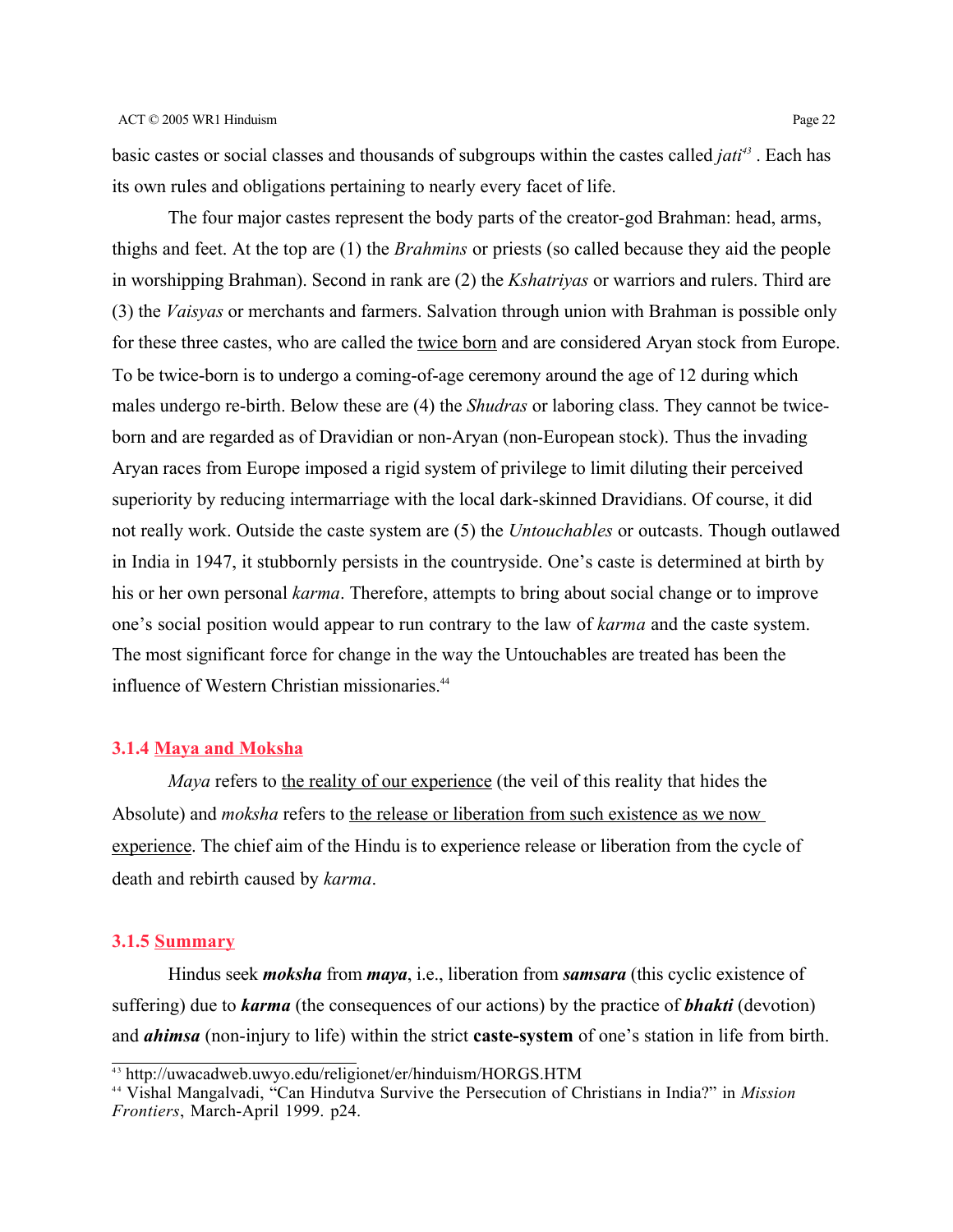#### **3.2 GOD & CREATION**

Hinduism rejects an eternally absolute God **distinct** from creation. Everything that pertains to Hindu thought is discovered bottom-up rather than disclosed top-down. As such, new additions to older versions of religious thought is not so much welcomed as permitted and expected. In this manner, the *Vedas* were superseded by the *Upanishads*, which were themselves imposed upon by the *Bhagavad Gita* of the *Mahabharata.*

#### **3.2.1 In the Vedas**

Early portions of the Hindu scriptures known as **Veda** describe a number of deities who for the most part are personifications of natural phenomena, such as storms and fire. An extensive system of priestly rituals, prayers, and sacrifices was eventually developed which served as means of obtaining the blessings of these gods.

### **3.2.2 In the Vedantic Upanishads**

Later portions of the Vedas called the **Upanishads** reflect a significant departure from the Vedic view of the divine. Here are some doctrines:

- 1. There exists just one ultimate reality beyond our comprehension called Brahman. Though Brahman is impersonal in nature, it is sometimes referred to in personal terms by the name of **Isvara.**
- 2. The core of our being (*atman*) is identical with this ultimate reality. Atman is Brahman; all living things are Brahman at their innermost core!
- 3. Intuitive knowledge of the oneness of all things rather than ritual sacrifice, came to be endorsed as the way of contact with divine reality.
- 4. The material world (including our conscious personalities) is less than fully real. The word *maya* is used to designate the power by which God, or ultimate or eternal reality, brought this less than real world into existence.

The orthopraxic focus of of Vedic worship is replaced by the orthodoxic focus on knowledge of the Vedantic Upanishads.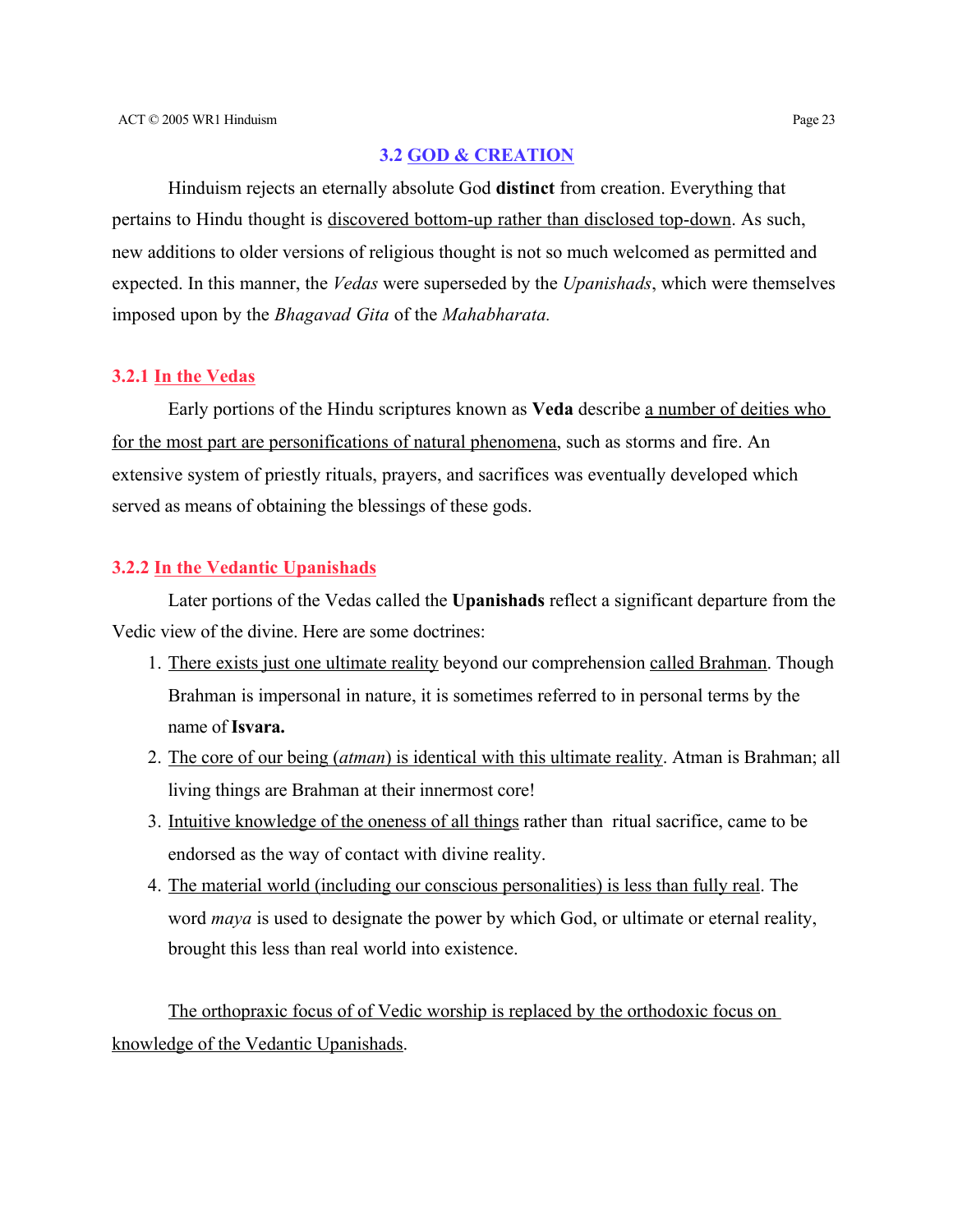### **3.2.3 In the Gita**

From the reformations initiated by the Upanishads (Vedanta) and the Gita, two major streams of Hindu thought and practice grew and developed. **Vedantic notion of Brahman** [not Brahma] (Absolute Spirit) became the more intellectual and philosophical stream that emphasized devotion to the oneness of all things, and the prominence of **bhakti** in the **Gita**  offered a stream that emphasized personal devotion to a god. The Gita has predominated among the common people of India to this present day.

Chief among the gods so venerated are the **Trimurti**:

- *• Brahma [not Brahman]* (the creator),
- *• Vishnu* (the preserver), and
- *• Shiva* (the destroyer).

In India there are many temples devoted to *Shiva* (or to one of his "wives," such as *Kali*), or to *Vishnu* (or to one of his ten incarnations known as avatars). All in all, it is often stated that Hinduism claims 330 million gods and goddesses!

There is a widespread recognition that none of the personal gods of Hinduism is in any way exclusive or unique. They are all simply different ways of conceiving of the one reality behind all things - Brahman [not Brahma].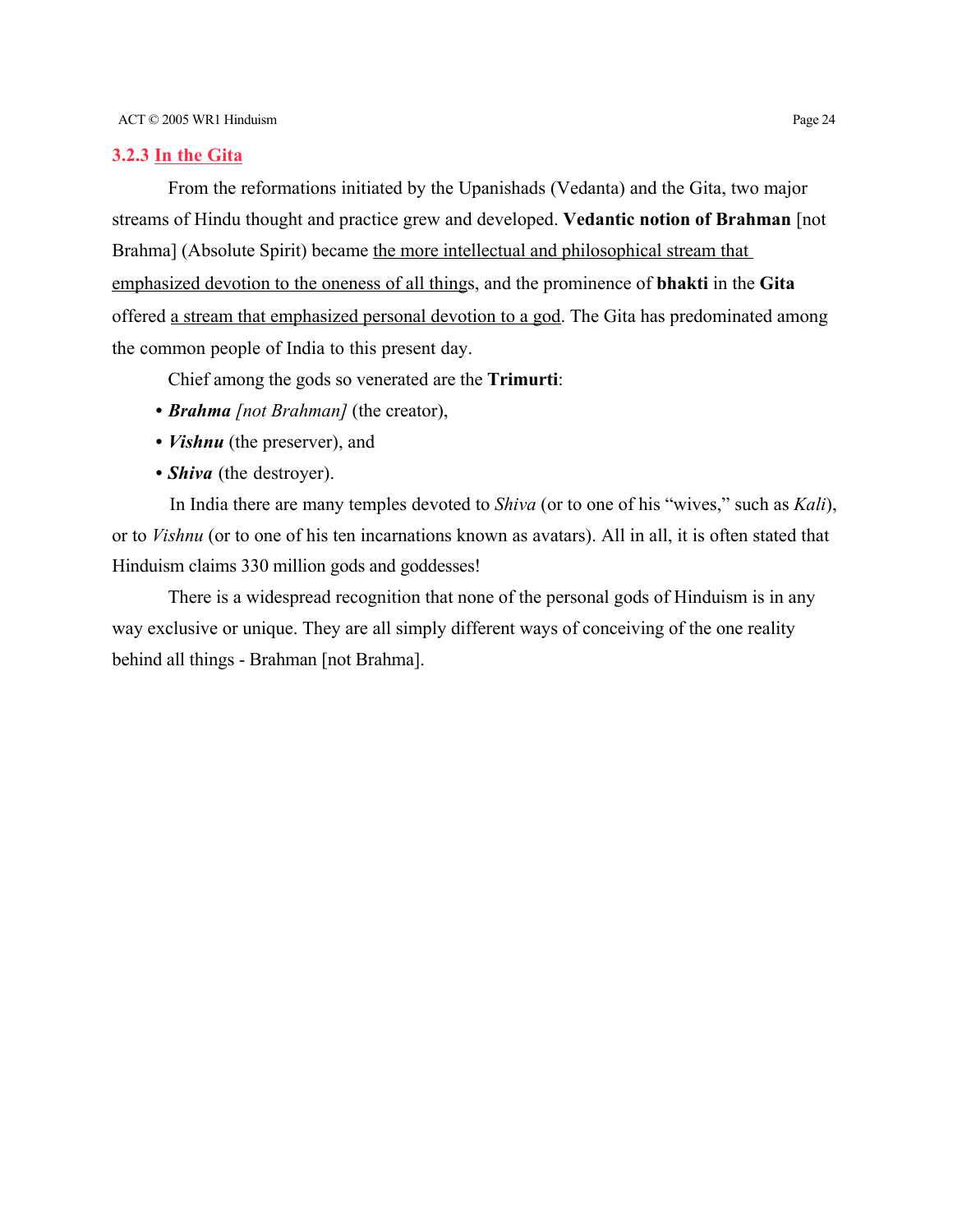#### **3.3 PRACTICE: FOUR GOALS OF LIFE & FOUR WAYS OF SALVATION**

Yoga and meditation are central to the Hindu search for salvation!

The chief aim in Hinduism is to gain release from the cycle of reincarnation caused by *karma,* the consequences of past actions, in this or in previous lives! Let us look at the primary ways in which Hindus seek to achieve this salvation - liberation from earthly existence.

#### **3.3.1 Four goals of the Hindu life (PMML)**

In the course of many lifetimes people may give themselves to any of these goals: Pleasure, Material wealth, Moral duty, and Liberation. **Pleasure (***kama***)** seeks enjoyment, particularly through love and sexual desire, *kama*. **Material wealth (***artha***)** seeks material wealth and success. **Moral Duty (***dharma***)** renounces personal pleasure and power to seek the common good. **Liberation from this existence (***moksha from maya into nirvana***)** is the final aim in life and entrance into another realm of existence, *Nirvan*a. Moksha can be achieved by different paths.

#### **3.3.2 Four paths to Moksha, or salvation**

- 1. The way of works or *karma yoga*. This is a very popular way of salvation and lays emphasis on the idea that liberation may be obtained by fulfilling one's familial and social duties thereby overcoming the weight of bad karma one has accrued. *The Laws of Manu* lists many of these rules, including certain rituals that may be conducted at various stages of life.
- 2. The way of knowledge or *jnana yoga*. The basic premise is that the cause of our bondage to the cycle of rebirths in this world is ignorance or *avidya*. According to the predominant view, our ignorance consists in the mistaken belief that we are individual selves and are not one with the ultimate divine reality called Brahman. This ignorance gives rise to our bad actions, which result in bad karma. Salvation is achieved through attaining a state of consciousness in which we realize our identity with Brahman. This is achieved through deep meditation, often as a part of the discipline of yoga.
- 3. The way of devotion or *bhakti yoga*. This is the way most favored by the common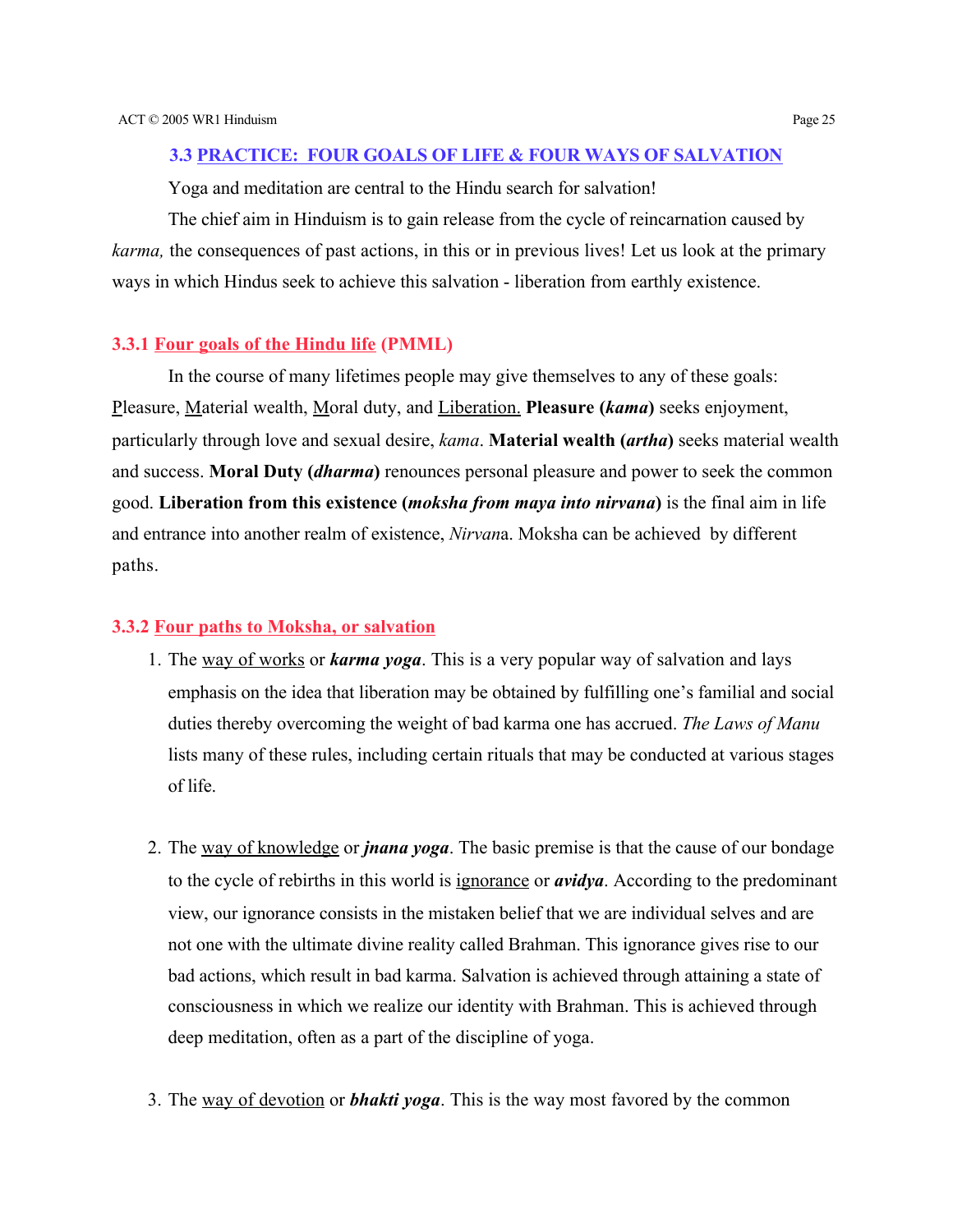people of India as it satisfies the longing for a more emotional and personal approach to religion. It is self-surrender to one of the many personal gods and goddesses of Hinduism. Such devotion is expressed through acts of *puja* or worship at the temple, in the home, through participation in festivals in honor of such gods, and through pilgrimages to one of the numerous holy sites in India. In the way of devotion, one is focused on obtaining the mercy and help of a god in finding release from the cycle of reincarnation. Some Hindus conceive of ultimate salvation as absorption into the one divine reality, with all loss of individual existence. Whereas others conceive of it as heavenly existence in adoration of the personal God.

4. The way of meditation or *raja yoga,* "the royal road". This makes use of meditative yoga techniques. *Raja yoga* is usually viewed as the highest way, but for the majority of people who cannot become wandering monks, the other ways are considered valid.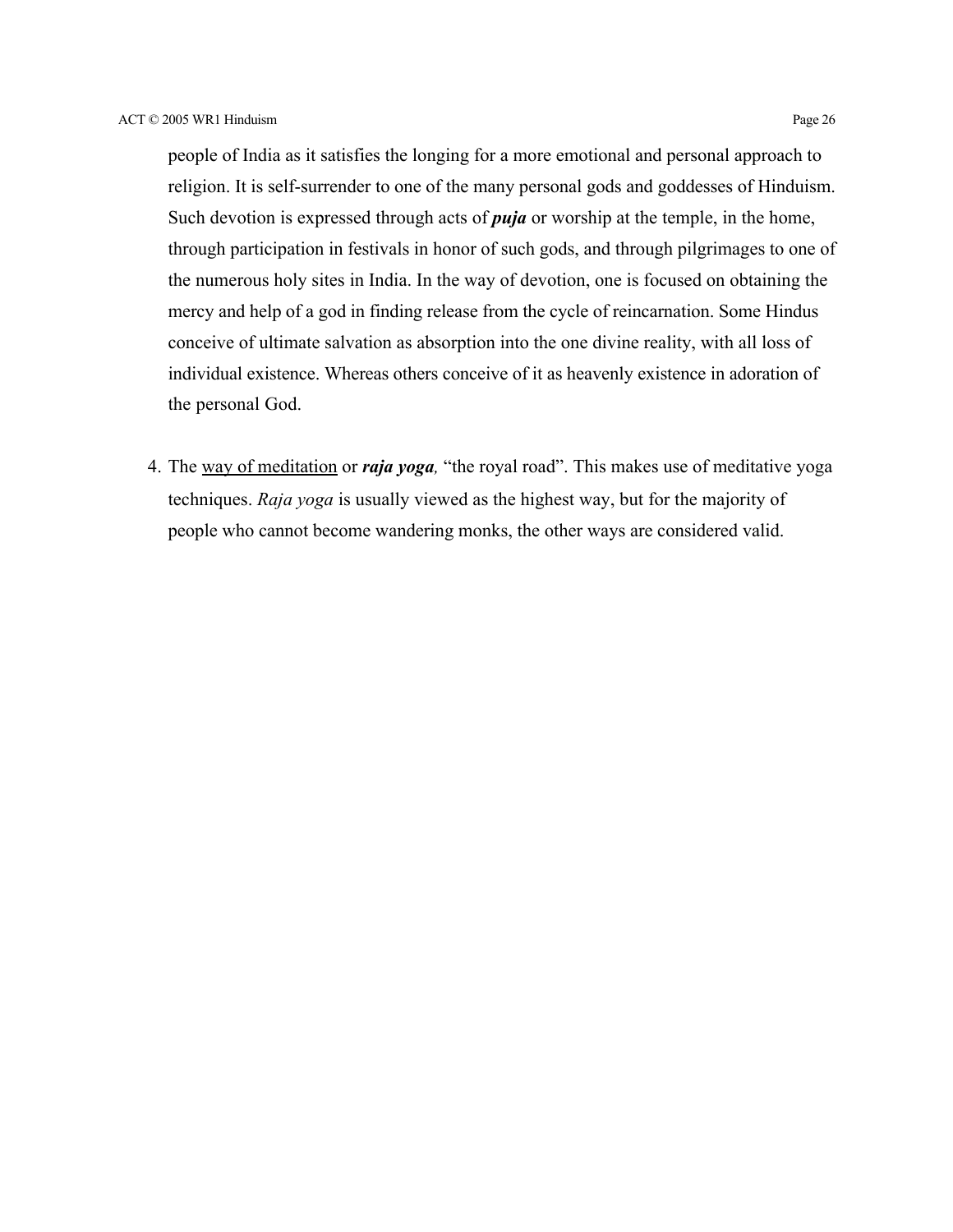# **4. HINDUISM & CHRISTIANITY**

Although there is no "Hindu orthodoxy", there is a common set of <u>core beliefs</u> shared by all Hindus, as well as a reliance on the Veda as authoritative. Christianity regards the Bible as the primary and canonical authority and the inspired message of God for humanity. The teachings are mutually exclusive but the subjects they respond to are in many ways, more similar than they are different.

# **4.1 THE SIGNIFICANCE OF HINDU THOUGHT FOR CHRISTIAN FAITH**

Christianity is founded upon the imperative to proclaim to everyone and make disciples of all nations. This mandate is central to the gospel of Jesus Christ. This means that it is the privilege and duty of every Christian to bear witness to every Hindu, all one billion of them. But first we have to ask, who are they and what do they believe?

Hinduism is a family of gradually developing beliefs and practices. Its pliable and adaptive nature gives it the potential of syncretizing Christian beliefs if such beliefs are not founded and grounded upon doctrines which are apologetically anchored and theologically thought out. This means that Hindu philosophical and theological teachings can appear so close to Christian doctrines that it may be taken to either mean the same thing or to refer to the same idea. This is the effect of syncretization, when different ideas and meaning merge, combine or are fused to emerge as novel ideas that are not representative of the initial ideas. One example is the idea of the Hindu-Christian, an ideological oxymoron that exists in practice among less than careful practitioners of faith.

Reasons why Christians ought to know something of Hinduism include:

### **4.1.1 The imperative of responding to Hindu criticism**

When Christian missionaries and evangelists share the gospel with Hindus, they are effectively telling them that they have been deceived by their loved ones into believing lies about reality and God. This is a bold and mighty affront unless we know what we are talking about. We may begin by first learning something about this ancient culture to first ask if and why we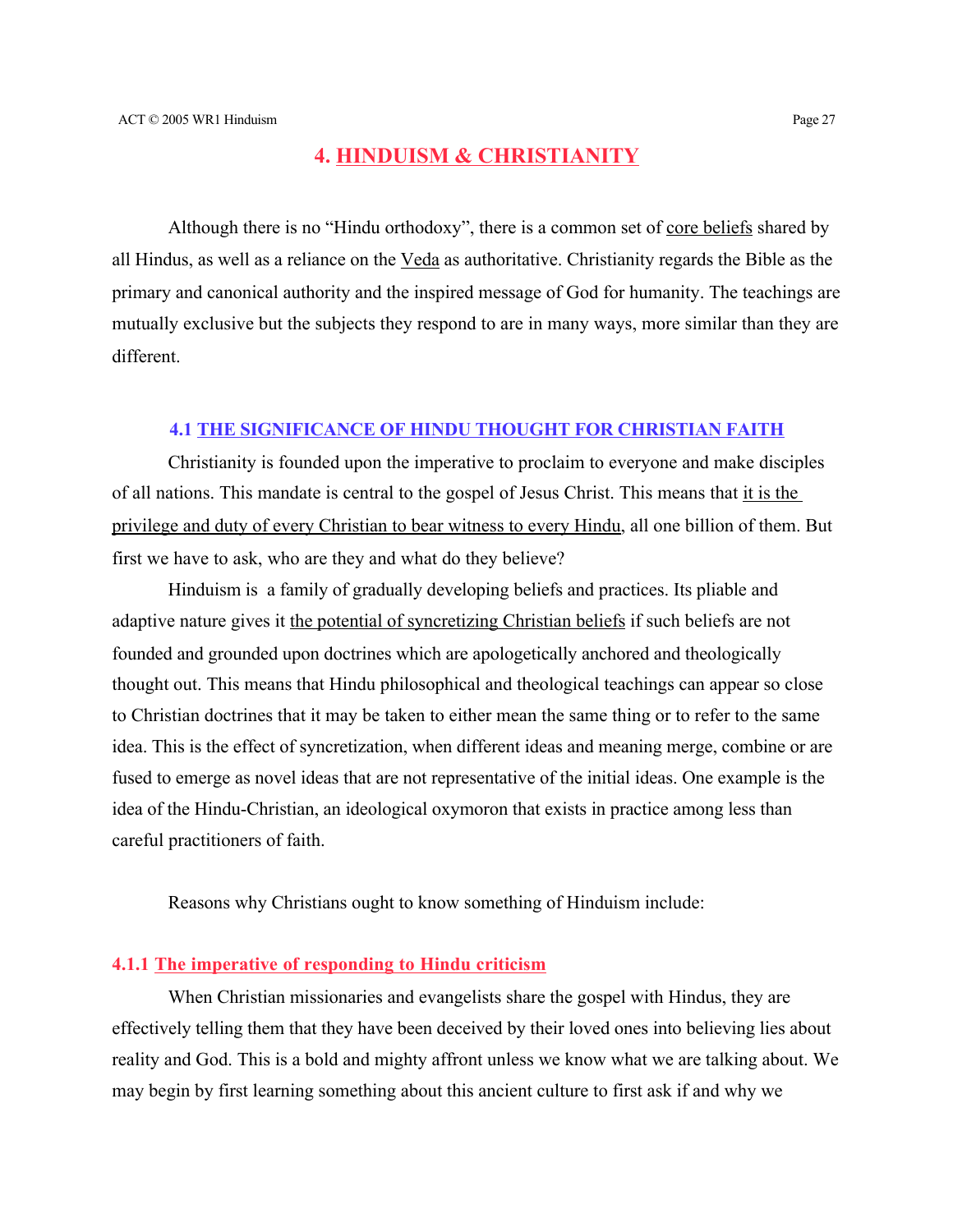respond to Hindu teaching as we do. Only then may we begin to say with any level of credibility that we have examined Hinduism and found it lacking. If the cure to this inadequacy is the Gospel, then we ought to be able to articulate what is missing in Hinduism.

Since the act of making disciples of all nations begin with apologetics, followed by evangelism and then mission, we are duty-bound to first

- 1. know something about our target audience, then
- 2. receive fair criticism graciously and seriously,
- 3. examine the merits of the arguments against the Christian faith, in order to
- 4. strengthen our defenses.

#### **4.1.2 Hinduism is the wellspring of New Age thinking**

Hinduism's eclectic nature has the potential to unite the non-Christian religious world. This makes it one of the most powerful opponents to the Christian message and a worthy one at that. We must be unafraid to take on this challenge.

We now find Hindu doctrines deep inside the gatekeepers of Western culture, in Hollywood and within the corridors of power at our communications and media networks, indelibly stamped into our educational philosophies, and presumed to be integral to contemporary moral and ethical thought. Hinduism has even entered the sports culture and influenced the philosophy of competition, such as the curse of jinx. Since professional sports is one of America's most successful export, its public image abroad assists in shaping world opinion about the West and ultimately, about Christianity.

#### **4.1.3 Hindu philosophy employs the same Greek philosophy of the New Testament.**

The Christian faith has been greatly understood in the New Testament through the lens of Greek philosophy. The existence of a world religion such as Hinduism whose ideas have taken hold in the West invites Christians to consider how its teachings compare with those of Christianity. This is important in apologetics, evangelism and missions because each of these enterprises use the same philosophical tools to express truth claims derived from the Bible.

It is our responsibility to have some understanding of why Hinduism is an inadequate expression of God. Failure to do this consigns us to a theological shouting match with our Hindu friends and we miss the opportunity to assess Christian doctrines in the marketplace of ideas.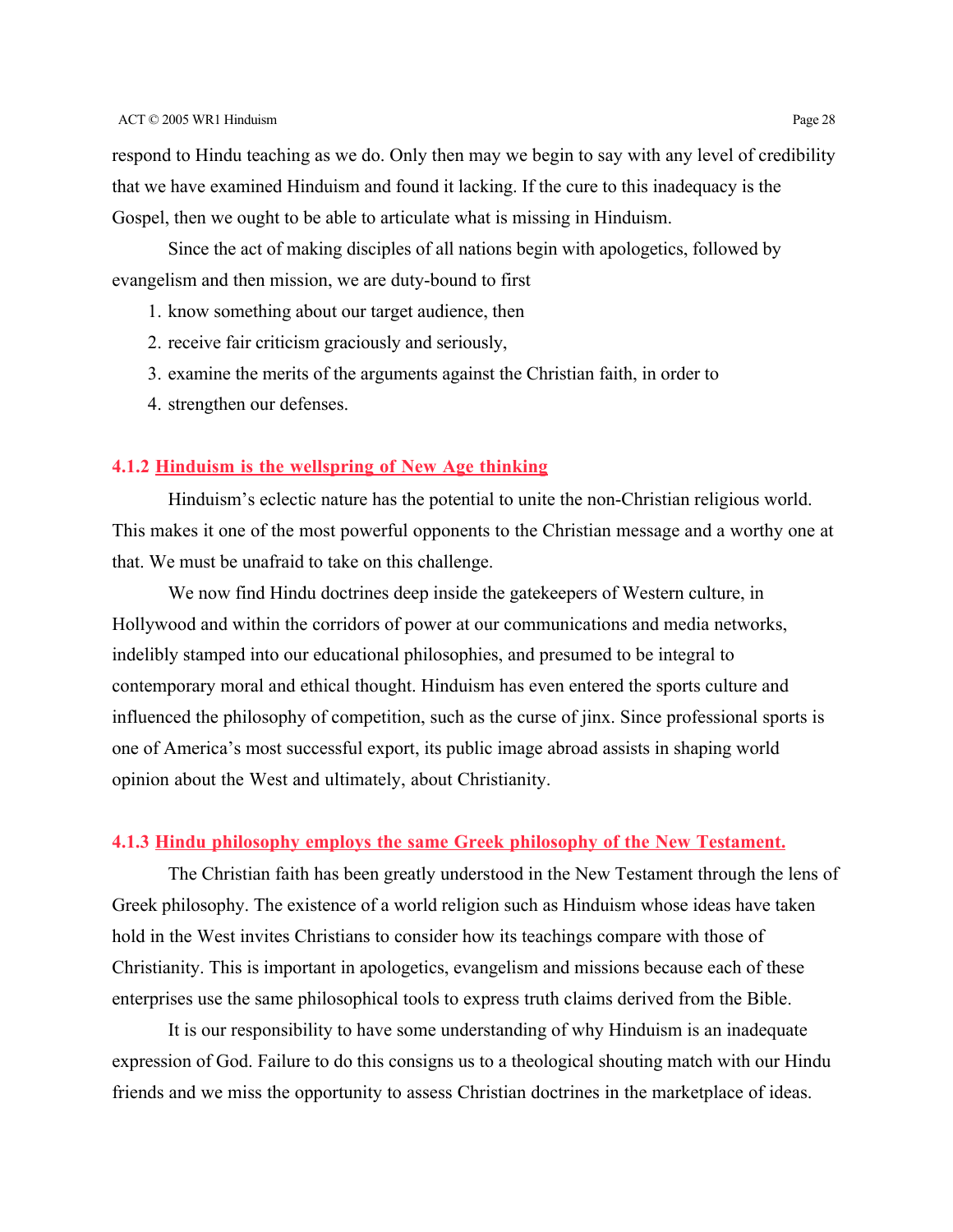#### **4.2 THE APPEAL OF HINDUISM**

The appeal of Hinduism to Western culture is not difficult to comprehend. It offers a friendlier and apparently tolerant religion which is almost immune from criticism. It empowers people by claiming that we are all essentially divine. In its Western form it claims an advance over the Christianity by being non-exclusive and hence, no message of fire and brimstone. Its popularity as Transcendental Meditation in the 1960s and the Free-Love movement embraced by the hippie generation as well as the Hare Krishna movement at American airports in the 1970s has left an indelible mark in American culture. The Ayurvedic 'medicine' of holistic healing promised by the telegenic Deepak Chopra who used his Western medical credentials to make his case for a non-Western approach seems lost on his fans. His attempt to claim the chemistry of ancient Hindu phramocological practices has not convinced the majority of the Western medical fraternity. While this in itself is irrelevant to his claims, Chopra clearly utilizes the benefits of the title M.D. for scientific credit.

#### **4.2.1 Spiritual Evolution**

Just as modern science emphasizes our physical evolution, so Hinduism emphasizes our spiritual evolution and is comfortable with evolutionary thinking. This contrasts with Christianity's public image of being anti-science and the unfortunate misapprehension of the pertinent issues regarding the creationism-Darwinism debate. The true culprit is not the general notion of biological evolution but rather the Darwinian philosophy of Natural Selection.

#### **4.2.2 Immanent Divinity**

Much of modern psychology emphasizes the basic goodness and unlimited potential of human nature. Hinduism extends this and emphasizes our essential divinity as well. With no ontological distinction between creator (god) and created (man), there is no need for the notions of sin, forgiveness, redemption or hell.

This immanent divinity of humanity by which humans are considered divine is attractive to many people. In one fell swoop it does away with guilt. Hinduism can be seen as progressive and humanitarian when in fact it is merely humanist. Humanitarianism is compassion for humans while humanism is the ideology that man is the measure of all things and God (as distinct from man) does not exist. While Christianity privileges humans among the animal kingdom, Hinduism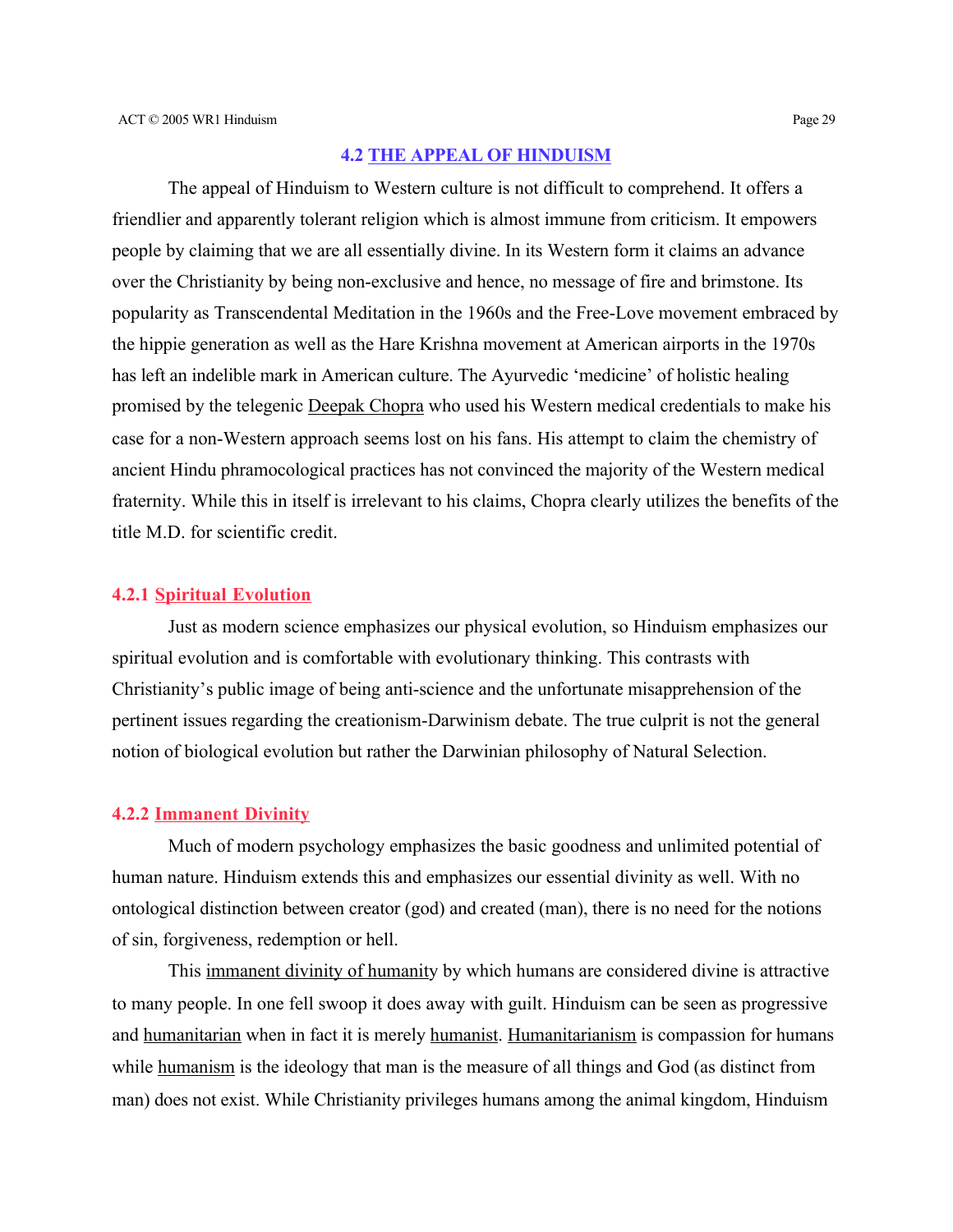considers humans the equal in dignity of animals. The net result is that sometimes, *humans are treated with less dignity than some animals*. There is no escaping the logic. To confer human rights on animals is to confer humans with merely animal rights.

It is important for Christianity to reclaim its role as custodian of the earth's resources, because humanity as the crown of creation ought to mimic the generosity of God to value life and not tolerate killing for sport. Paradoxically, it is the Christian teaching about the primary dignity of the human race as the crown of creation that in fact offers the best protection for everything else that lives. This is not to say that Christianity objects to all killing of life forms. No, the very nature of life demands that death is a prerequisite of life so that some die in order that others may live. Rather, a Christian doctrine of life demands a serious balance between necessary and unnecessary suffering and death of non-human life forms.

#### **4.2.3 Relativism as Tolerance**

As postmodern philosophy emphasizes the relativity of all truth claims and the inaccessibility to absolute truth, so contemporary Hinduism appears to tolerate many contradictory religious beliefs. The erroneous view that relativity leads to tolerance, and thus a virtue, embraces Hinduism for its apparent tolerance of differences. In fact, Hinduism is intolerant of any view which impinges on its claim as the religion of choice for the peoples of the Indian subcontinent. This is why classical Hinduism is neither missionary nor evangelistic. Conversions of Hindus to either Christianity or Islam is still often met with violence especially in India. It was the Hindu Renaissance of the 19th century which promoted a new kind of Hinduism for the West, one which claims to be tolerant and scientific.

#### **4.2.4 Spiritual Prioritization**

Hindu emphasis on the primacy of the spiritual over material reality which adopts Greek philosophical bias, appeals to many who are disillusioned with the excesses of material pursuits found in the West. However, spirituality should not be confused with transcendence. In Hinduism, nothing exists which is other than the being of which man is part - there is in fact no god! The spirituality of Hinduism is transcendentally bankrupt. The priority given to spirituality in Hinduism does not correspond to the Western view of transcendence. Hindu spiritually is ultimately and essentially humanistic and materialistic because there is nothing to transcend.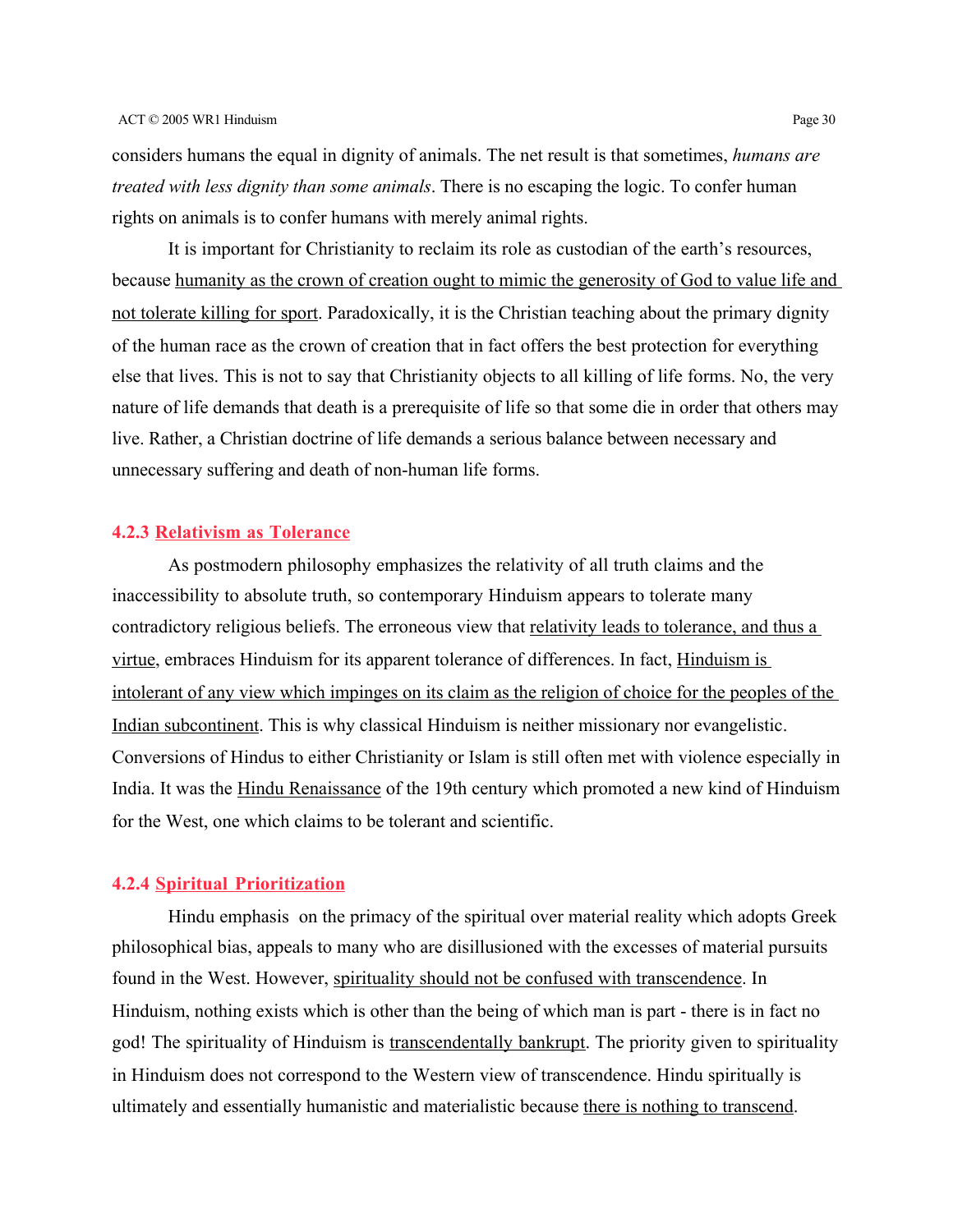#### **4.3 HINDU & CHRISTIAN DOCTRINES COMPARED**

How do the major doctrines of Hinduism and Christian compare? Can one be both a Hindu and a Christian? Is it possible to align oneself to Hinduism as an ethnic Indian while claiming to be a follower of Christ?

The Hinduism of the ancient Vedic texts is different from the Vedantic Hinduism of the Upanishads and both are different from the Hinduism of the Gita practiced by most modern Hindus in India today. And all three differ from the Hindu Renaissance which came to the West, introduced and shaped since the 19th century. However, we may make a comparison by taking into account the common elements in much of Hinduism.

There are four non-negotiable doctrines which every Christian ought to hold to as a Christian. The doctrines of

- **• God as creator**
- **• Alienation by sin**
- **• Salvation by grace**
- **• Jesus**.

These automatically require the doctrines of the trinity, of the canonical scriptures, of eschatology etc.

### **4.3.1 God & Creation**

In the *Brhadaranyaka Upanishad*<sup>45</sup> **Brahman** (God) is without a fixed form, an abstract, eternal being with no attributes but who takes the form in a  $\text{trinity}^{46}$  as well as millions of deities.

1. God and creation as one**.** This need not mean that the material universe is eternal, but rather that the universe came about as an issue of or as an exercise of the supreme power. Christianity teaches that God is one and distinct from creation.

<sup>&</sup>lt;sup>45</sup> Francis X. Clooney, S. J., *Hindu Wisdom for all God's Children*, (Maryknoll, NY: Orbis Books, 2001), 1.

<sup>&</sup>lt;sup>46</sup> Yes, the concept of three gods represented as one and vice versa is not unique to Christianity even if the actual meaning of the Christian triunity is.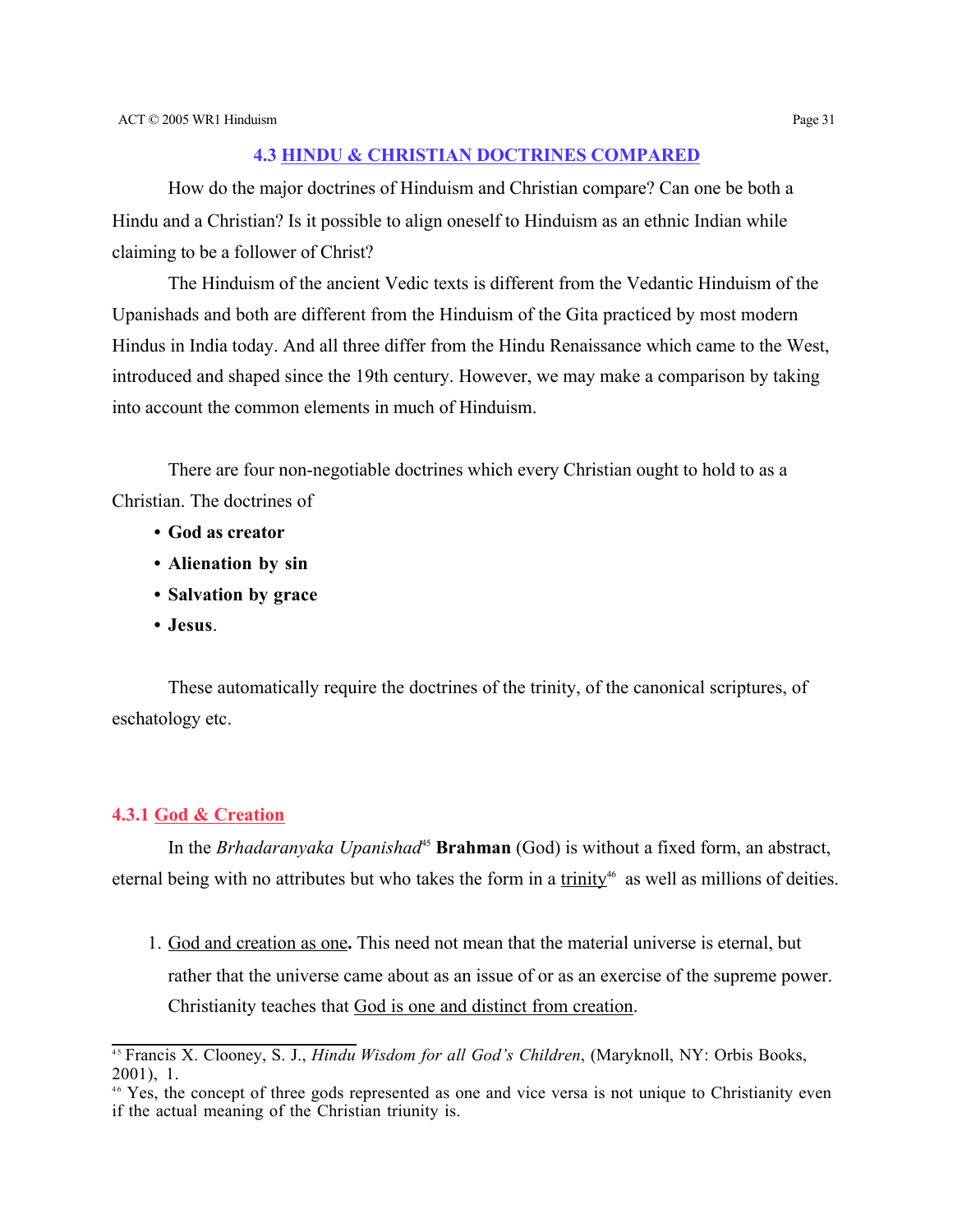- 2. In the beginning, there is only self which rather than created the universe, *was* the universe, while Christianity speaks of God as prior to the beginning of our physical reality. In Indian thought, the beginning always follows on something that has gone before<sup>47</sup>. The universe is either eternal or self was itself created.<sup>48</sup>
- 3. Christian teaching is that God freely created the universe for a purpose: relationship with it. Hinduism does not speak of such relations since all of physical reality is in fact ontologically one with its source: any notion of fellowship or relationship is not one with another but rather one with itself.
- 4. Christianity conceives of God as infinitely holy and righteous; the One to whom we as His creatures are accountable for the way we conduct our lives, but Hinduism does not distance the divine from the profane in terms of righteousness or holiness, but rather in terms of ignorance and spiritual blindness.
- 5. In Christianity the triune God was in perfect fellowship and has no need but in generosity, wanted to create other than itself to share joy in fellowship. In Hindu teaching, the original self or 'Person' was alone and in creating, it expanded itself into multiple selves of its own nature. This lack of fellowship is a problem in monotheism.
- 6. Why did the self become many selves, you might ask? Hindu theology teaches that the "Person" was alone. Since there was no one else, there was no fear of another. However, there was also no joy since there is no one to rejoice with. The Person desired a second<sup>49</sup>. Creation began. Thus need caused creation. Another story tells of "Existent" who thought to itself, "Let me become many. Let me propagate myself"<sup>550</sup>. One of the Vedanta texts, *Vivekacudamani* (The Crest Jewel of Discrimination), composed around 800 A.D., describes the **evolution of the self** as a movement in four stages:

<sup>4 7</sup> Clooney, *Hindu Wisdom for all God's Children*, 4. See *Chandogya Upanishad* 6:2.1, 3, 4.

<sup>4 8</sup> Clooney, *Hindu Wisdom for all God's Children*, 3. See *Brhadaranyaka Upanishad* 1.4.1-6.

<sup>4 9</sup> Clooney, *Hindu Wisdom for all God's Children*, 4.

<sup>5 0</sup> Clooney, *Hindu Wisdom for all God's Children*, 18.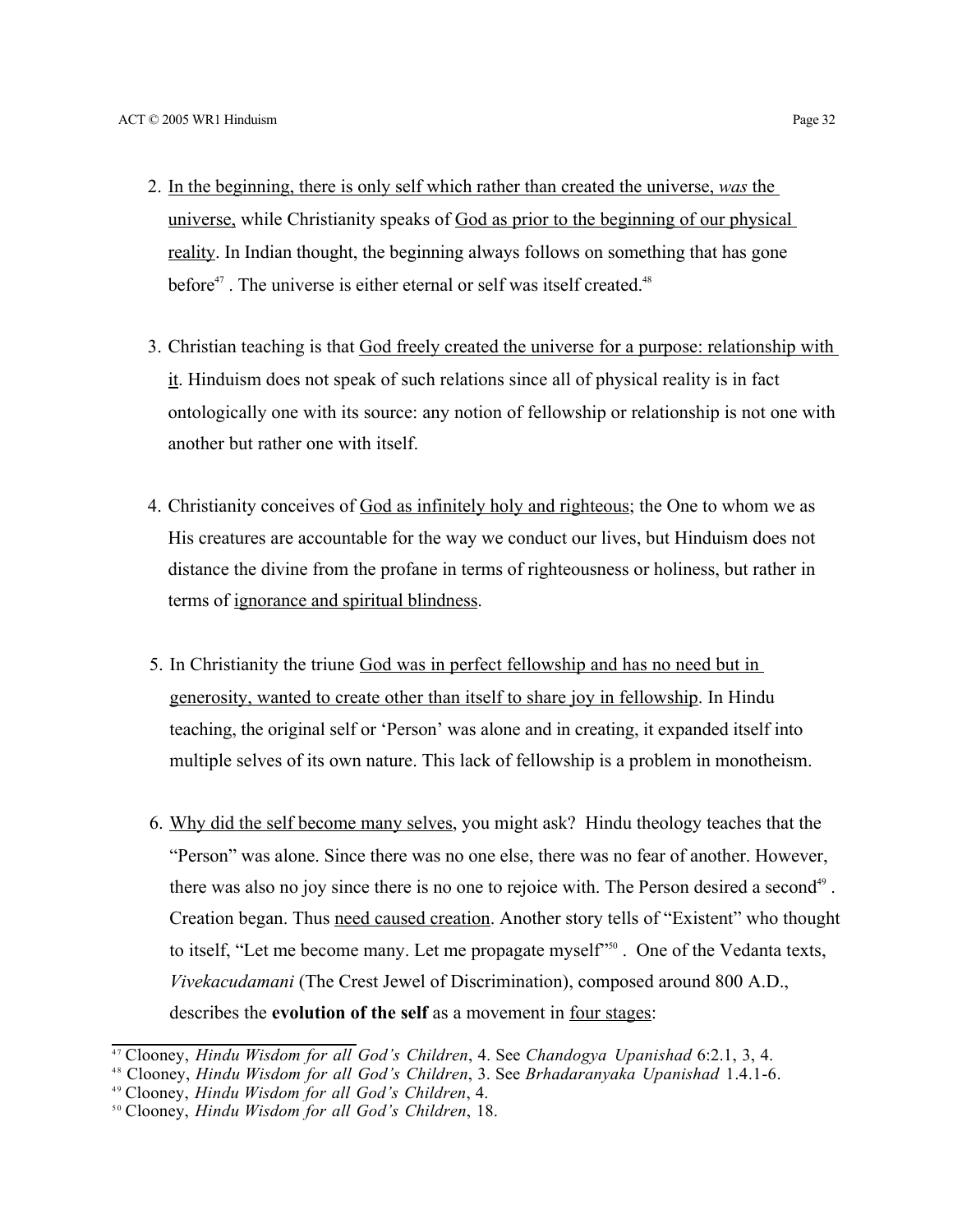- Stage one is the initial crisis when the self is dissatisfied with itself.
- Stage two is the realization of what the self is not.
- Stage three is the realization of what the self truly is.
- Stage four is the realization of this self-knowledge in a changed way of life.<sup>51</sup> This is the celebration of true self-awareness.<sup>52</sup> Nothing much matters anymore. Misery can now be blissful. No longer need we sweat the small stuff, and everything is small stuff. With **plurality**, the self can no longer retreat to self-contentment. The merit seen in this ideology is that Hinduism confronts personal self-interest with selflessness. We ought to be caring to others because they are part of us.<sup>53</sup>

In Christianity, generosity caused creation. In Hinduism, necessity which caused creation. For Christianity, creation is not part of God but derives from God's power. Can it be argued that if nothing except God exists before creation, then creation must necessarily be from God in the sense of being a part of God?

This is where Christian cosmogony departs from Hinduism. The Christian God is capable of bringing into existence something which is not Himself but yet which did not exist before creation, i.e., *ex nihilo*. There is speculation that although matter did not exist prior to creation, energy did and creation is merely the conversion from energy to matter, as per **E=mc2**. While this is a possible scientific explanation for a theological doctrine, it is a theologically insufficient explanation since this would merely shift the burden of explanation one step back, by demanding that energy is eternal. If energy is eternal, might energy not be equal to God? This is the task of philosophy: to test the claims of both science and theology for consistency and coherence.

In Hinduism, the fact that *atman* is *Brahman* is a great comfort. While the experience of suffering appears real, it is in fact, illusory and there is no final punishment. As for creation, it is merely manifestation of the one being.

<sup>5 1</sup> Clooney, *Hindu Wisdom for all God's Children*, 20.

<sup>5 2</sup> Clooney, *Hindu Wisdom for all God's Children*, 27.

<sup>5 3</sup> Clooney, *Hindu Wisdom for all God's Children*, 5.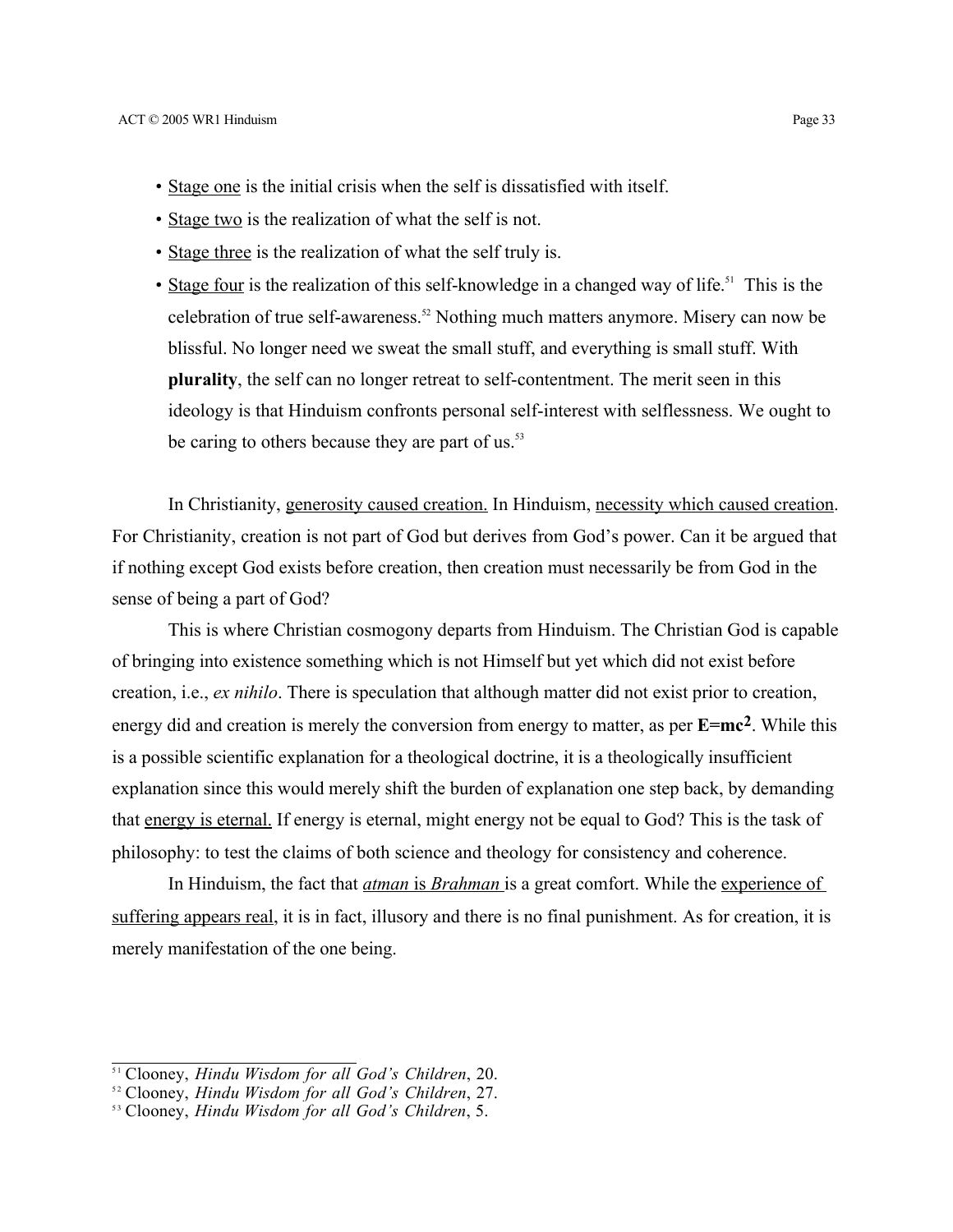#### **4.3.2 Sin, Grace or karma?**

In Christianity sin is a central doctrine which affirms our helplessness and dependence upon God for salvation. Sin is the source of our alienation from God and is expressed in our rebellious will against God. Knowledge alone is insufficient to cure us of this defect. We need the transforming power of God to change the way we will.

In Hinduism, sin does not exist. Good and evil are relative terms. This is because man is divine and is one with God but he is ignorant of this fact. His focus on this temporal and material world blinds him and gives rise to acts that result in bad *karma*, trapping him in the cycle of reincarnation. Human evil and wickedness is due to ignorance rather than sinfulness.

Has knowledge of the good ever caused people to refrain from doing the bad? No, but the kind of ignorance Hinduism calls attention to is not observational ignorance or even ignorance of reflective knowledge but rather ignorance of revealed enlightenment. Hinduism relies on the doctrine of *karma* which serves to explain the human condition of suffering. It is also *karma* that acts as a sanction against improper behavior.

#### **4.3.3 Jesus and Salvation or Moksha to Nirvana?**

Hindus believe that Jesus was a mere human and could not have died for the sins of anyone. Jesus may be one of the many incarnations of God, but not of the essence of God since a transcendent god does not exist. They object to the doctrine of the Trinity because it seems incoherent. Do Christians worship one or three gods? The answer is that Christians worship the **God who is one**: Father, Son and Spirit, in holy communion, bearing a unified and common will. This **volitional unity** sets Christianity apart from monotheism, henotheism, tritheism, and polytheism. Hindus do not seek salvation because there is nothing to be saved from. What they do seek is liberation (*moksha*) from the cycle of reincarnation. This is **achieved by our own efforts**, i.e., good works, knowledge through meditation, or devotion to a deity.

Christians acknowledge our sinful condition and seek deliverance from God by grace through Jesus. In certain Hindu groups there is a similar emphasis on God's grace (probably from past Christian influence). But Hindu teaching about grace has no need for an atonement for sin. In the gospel God became a man, died a sacrificial death on the cross, and forgave the sins of those who place complete trust in Jesus. For Hinduism, we are justified through self-control. The personal effort of *moksha* enables one to enter the state of *nirvana*.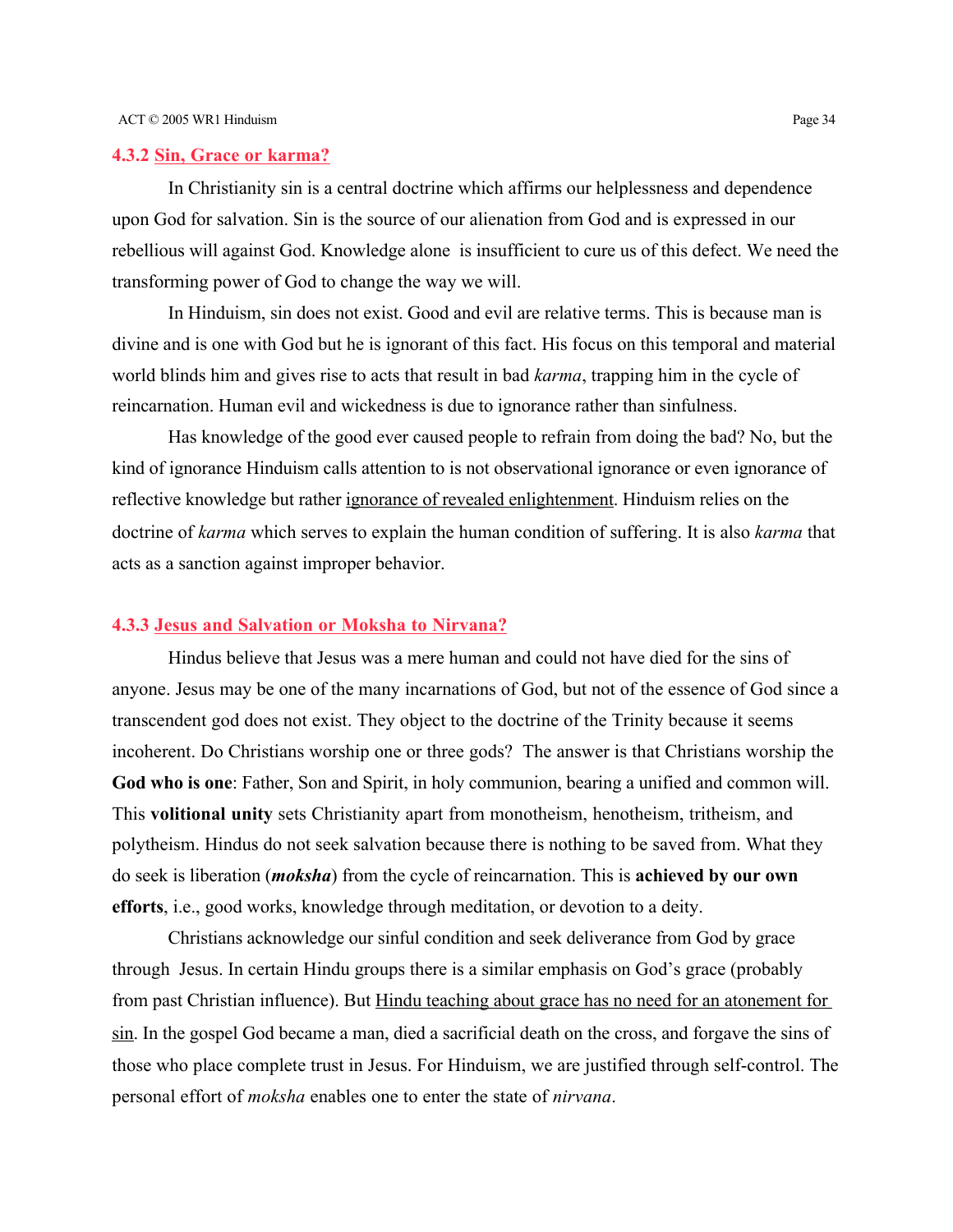#### **4.4 A CHRISTIAN APPROACH TO HINDU SOTERIOLOGY**

Soteriology is the doctrine or teaching about how one might be saved or liberated. Both Hinduism and Christian describes its own understanding of soteriology. Hinduism teaches that

# **all is not right with the world and with human existence in it,**

and

#### **the ultimate remedy to the human dilemma is spiritual in nature**

From the above, Christians may conclude in agreement with Hindus that humanity needs salvation or liberation. The question is liberation from what? For the thoughtful Hindu, it is not just liberation from existence *per se*, but from existence in this reality as we know it.

Hinduism teaches that human knowledge is veiled in ignorance. Then how do we know this teaching about human cognition being veiled in ignorance is not itself veiled in ignorance?

This is the dilemma of postmodern relativism. Ultimately, Hinduism privileges a foundational authority, whether the ancient **Veda**, the **Upanishads**, or the **Gita**.

Christianity describes a God who does not privilege specific groups of people, period in history or economic classes, i.e., it does not privilege geography, history or acquisition of material. This contrasts with classical Hinduism and its intolerance of non-Hindu gods among the peoples of India. How does the Hindu claim that *we are all one with reality* square with the reality that racial, economic, and linguistic demarcation remains a signature feature of Hinduism?

Hindu soteriology is an effort of the pious seeking to satisfy the ethical demands of God while Christian soteriology demands human surrender to God who alone can save by taking on our sin in the death and resurrection of Jesus, the second person of the Trinity.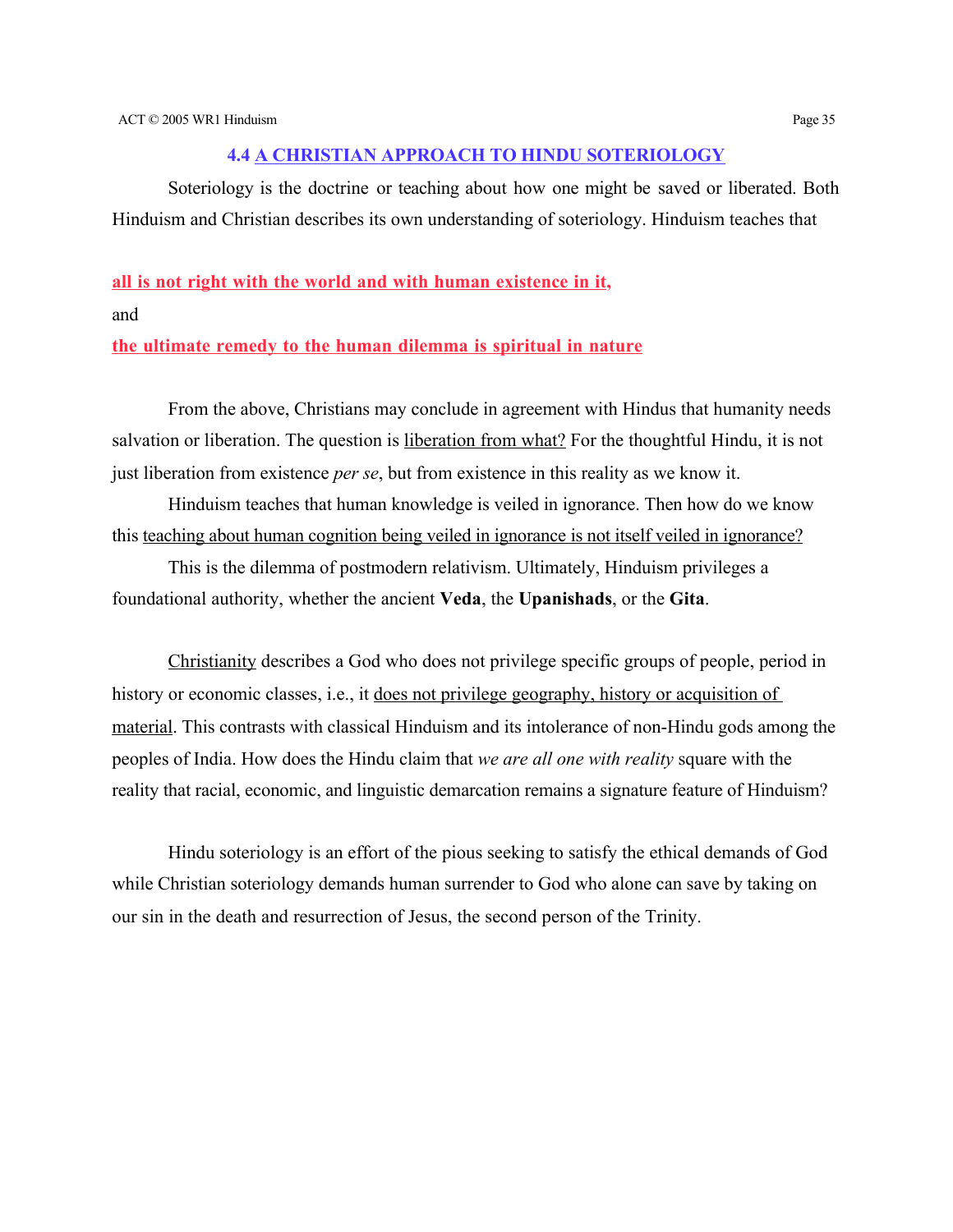### **5. HINDU RENAISSANCE AND GLOBAL HINDUISM**

In the 19th century, Ram Mohan Roy (1772-1833) began what Gavin Flood calls the Hindu Renaissance<sup>54</sup>, a religious and political movement which fueled the Indian nationalism of the 20th century. This paved the way for the development of Hinduism as a global religion with a distinct identity. Hinduism may be practiced under the **Brahmanic**, the **Renouncer**, or the **Popular** tradition. The Brahmanic orthopraxy possesses the master narrative for all traditions<sup>55</sup> and it is this which permits any notion of an identifibly Hindu religion.

### **5.1 BRAHMANIC TRADITIONS**

There exists three Brahmanic systems of Hinduism:

- **1. VAISNAVA** focused on the deity **Vishnu** and his incarnations. In the Shiva trimurti, he is considered the creator of the world as Brahma, preserver as Vishnu, and destroyer as Rudra<sup>56</sup>
- 2. **SAIVA** focused on **Shiva**, (tantric forms emerge from this system) Lord of Benares.<sup>57</sup>
- **3. SAKTA** focused on the Great Goddess or Maha **Devi**, 58 each with its own sacred texts under the rubric of Hinduism. Devi is sometimes called by its most important manifestation, **Durga** the warrior goddess.<sup>59</sup> For the Saktas, Devi is the real ultimate power and the other male gods are merely her instruments.<sup>60</sup> She is the creator, preserver as well as consumer of the cosmos.<sup>61</sup>

Devotees adopt one of these traditions, each of which is linked to a major god, which is then considered the supreme Lord, delegating the other gods to inferior positions. Hence, a worshipper of Vishnu considers Shiva and Devi minor deities.

All of them accept the influence of the **Vedanta**, which became the philosophical basis for the Hindu Renaissance during the 19th century and forms the foundation of the world religion called modern Hinduism. The brahmanic tradition is the tradition of the Hindu Householder.

<sup>5 4</sup> Flood, *An Introduction to Hinduism*, 250.

<sup>5 5</sup> Flood, *An Introduction to Hinduism*, 16.

<sup>&</sup>lt;sup>56</sup> Klostermaier, 239.

<sup>&</sup>lt;sup>57</sup> Klostermaier, 261-262.

<sup>5 8</sup> Flood, *An Introduction to Hinduism*, 174.

<sup>5 9</sup> Flood, *An Introduction to Hinduism*, 175.

<sup>&</sup>lt;sup>60</sup> Klostermaier, 279.

<sup>&</sup>lt;sup>61</sup> Klostermaier, 278.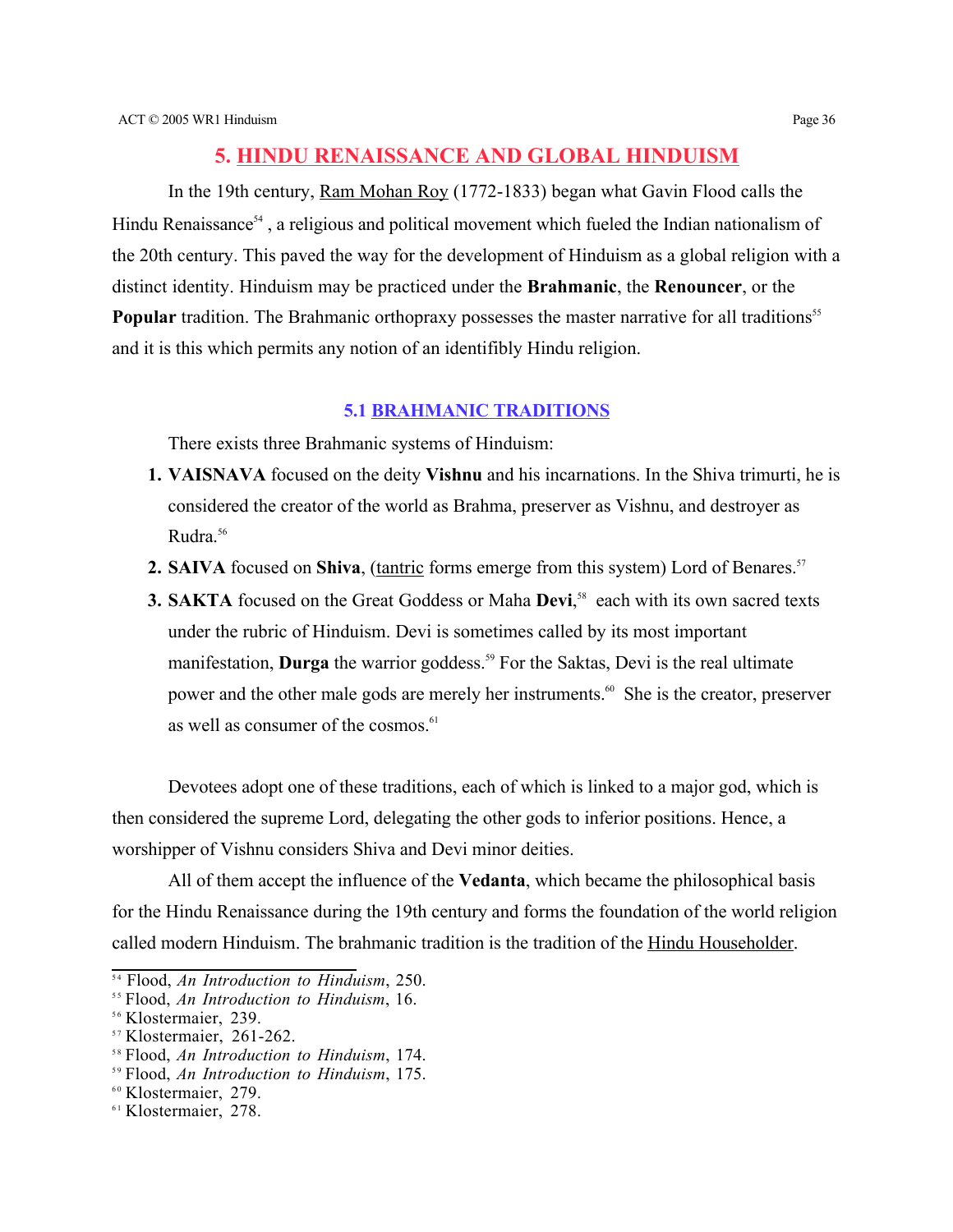#### **5.2 RENOUNCER TRADITIONS**

Renouncer traditions may have originated outside the vedic tradition in the *sramana* movements from which Buddhism and Jainism are a part, but became incorporated into the mainstream vedic tradition. Each became a reformed versions of classical Hinduism of sorts.

For the renouncers,  $yoga$  (to control, to unite)<sup>62</sup> is the method for attaining liberation. Today they include

- **• Sramana**,
- **• Buddhism** and
- **• Jainism**. 63

# **5.3 POPULAR TRADITIONS**

These are geographically bounded local expressions. Their languages are the regional vernacular rather than the scholarly Sanskrit of brahmanic traditions and they are less interested in asceticism than that their crops grow, their children are healthy, and that they are protected from evil spirits and demon possession.

# **5.4 HINDU RENAISSANCE**

The Hindu renaissance tends to downplay the differences between the theological traditions and to relegate ritual to the popular level, below the ethical spirituality of the Upanishads and the Gita. It is characterized by

- 1. an emphasis on reason to establish the truth of the Veda
- 2. the rejection of iconic worship for being idolatry
- 3. the rejection of the caste-system, child-marriage, and *sati* (widow-burning)
- 4. the construction of Hinduism as an ethical spirituality, equal or superior to Christianity and Islam $64$

<sup>6 2</sup> Flood, *An Introduction to Hinduism*, 94.

<sup>6 3</sup> Flood, *An Introduction to Hinduism*, 17.

<sup>6 4</sup> Flood, *An Introduction to Hinduism*, 251.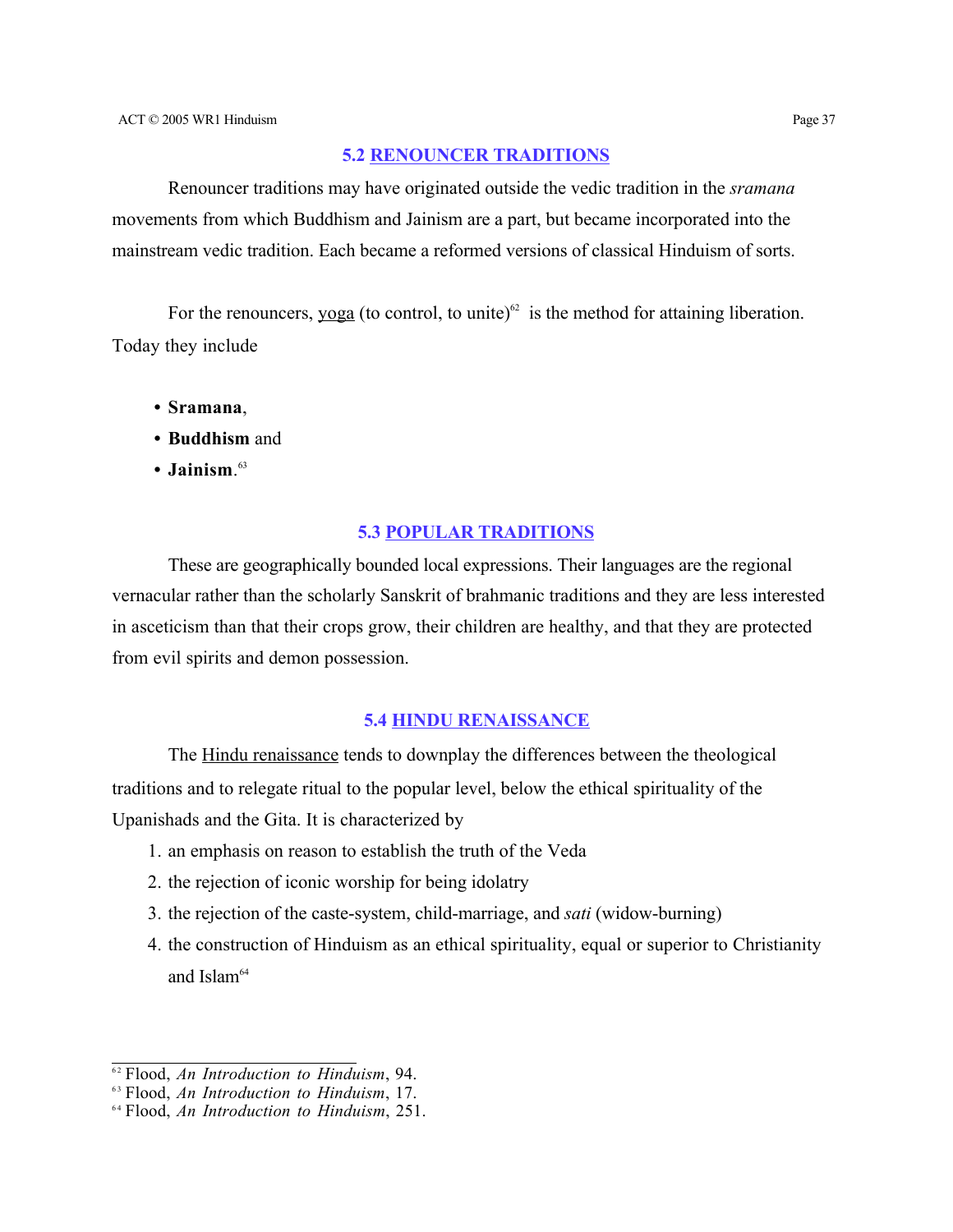#### **5.4.1 Ram Mohan Roy (1772-1833)**

Also known as the father of modern India, founded the Brahmo Samaj movement modeled on the Christian reform movements, but dedicated to the reform of Hinduism. For Roy, God is a transcendent, immutable being who is the creator of the cosmos, but who cannot be known in his essence which is ineffable. All religions are essentially one and differ only in the inessentials, he taught. This gave Hinduism the reputation in the West, of being a tolerant religion. God can be known through reason and observation of the natural world, thus adopting the tools of philosophy and science. His ethical religion strongly resembled the Deist religion of Enlightenment Europe. He rejects the doctrines of *karma* and *samsara* as well as the puranic and tantric rituals for being superstitious and incompatible with reason. After his death, he was succeeded by Debendranath Tagore (1817-1905) and Keshab Chandra Sen (1838-1884). Although Brahmo Samaj had little effect on the popular, village indians, it was successful among the emerging educated middle classes and paved the way for a sense of Hindu national identity.

#### **5.4.2 Dayananda Sarasvati (1824-1883)**

Sarasvati was born in Gujarat and was influenced by Roy. He rejected the *Saiva* tradition of his youth and sought a return to the a purer form of early Hinduism of the Veda. Rejecting the epics and puranas as contaminants in Hinduism, he accepted the teachings of the *dharmasastra* such as the *Laws of Manu* and founded the Arya Samaj in Bombay to promote his Hindu reformation. His religious teachings were shaped to become a political force against the encroachments of Christianity and Islam. It attracted the merchant classes and became popular among Hindus in South Africa and Fiji. He claimed that all modern scientific discoveries are previewed in the Veda. The Arya Samaj is highly nationalistic in character and is intolerant of other faiths and views.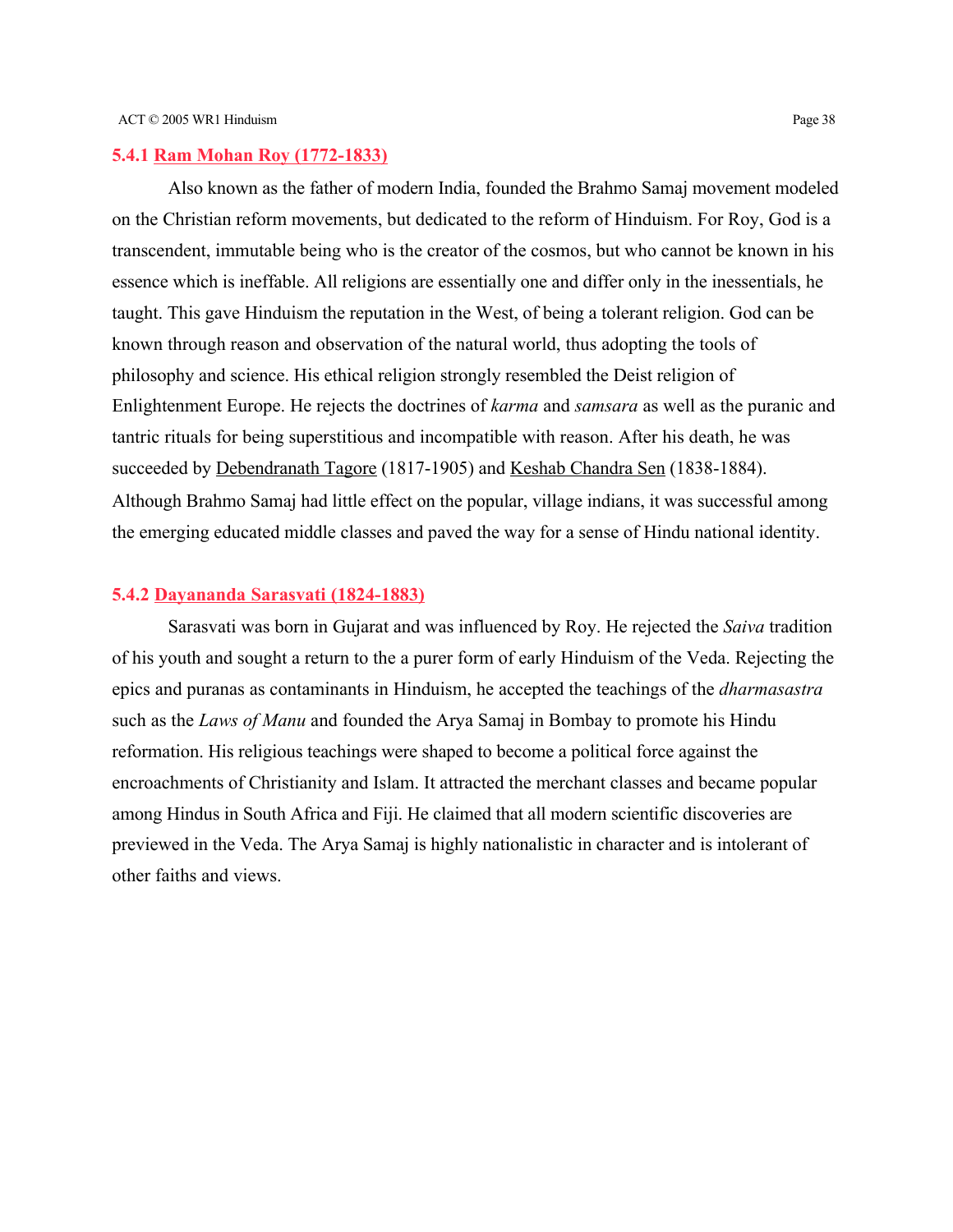#### **5.4.3 Ramakrishna (1836-1886)**

This Bengali Hindu mystic became a priest of the Kali temple near Calcutta. His extreme devotion caused others to think he had lost his mind when he received a vision of the Goddess. When his child-bride came of age at 17 she set out to be with him. Upon meeting her, Ramakrishna began to worship his wife as a manifestation of the Goddess. She served him at the temple until his death. He studied under two teachers, the female tantric initiate Bhairavi and the naked *sadhu* (holy man) Totapuri. After he learned to experience unity with the Absolute, he began to have visions even of Jesus and practiced the paths of other religions, including Christianity and Islam. He then declared **the unity of all religions**. **All religions are different paths to the One, eternal, undivided being which is absolute knowledge and bliss**.

Among his listeners was a young man, Narendranath Datta, who was strongly influenced both by western science and philosophy. Datta had a profound religious experience and fell into a trance when Ramakrishna put his feet on his chest. This prompted him to abandon his career in law to become a disciple of Ramakrishna. Datta became a world-renouncer and took on the name Vivekananda.

#### **5.4.4 Vivekananda (1863-1902)**

Swami Vivekananda is arguably the most important figure in the development of modern Hinduism and Hinduism in the West. He achieved a similar vision as Ramakrishna at Cape Comorin at the tip of India and resolved to bring his vision of Hinduism to the world. He promoted the vedantic philosophy that the divine, the absolute, exists within all beings regardless of social status. Humans can achieve union with the divine. On a social level, seeing the divine in others will promote love and harmony.

Vivekananda was invited to Chicago in 1893. He was the first effective proponent of Hinduism as a world religion and stayed on in the United States to found the Vedanta Society in New York in 1895. That same year, he returned to India to found a monastic order called the Ramakrishna Mission. Vivekananda stressed **Hinduism as a scientific religion** which greatly attracted India's English-educated middle classes. His ideas fed those of another great Indian lawyer-reformer, the Gujarati, Mohandas Karmachand (Mahatma) Gandhi (1869-1948)<sup>65</sup>.

<sup>6 5</sup> Flood, *An Introduction to Hinduism*, 259.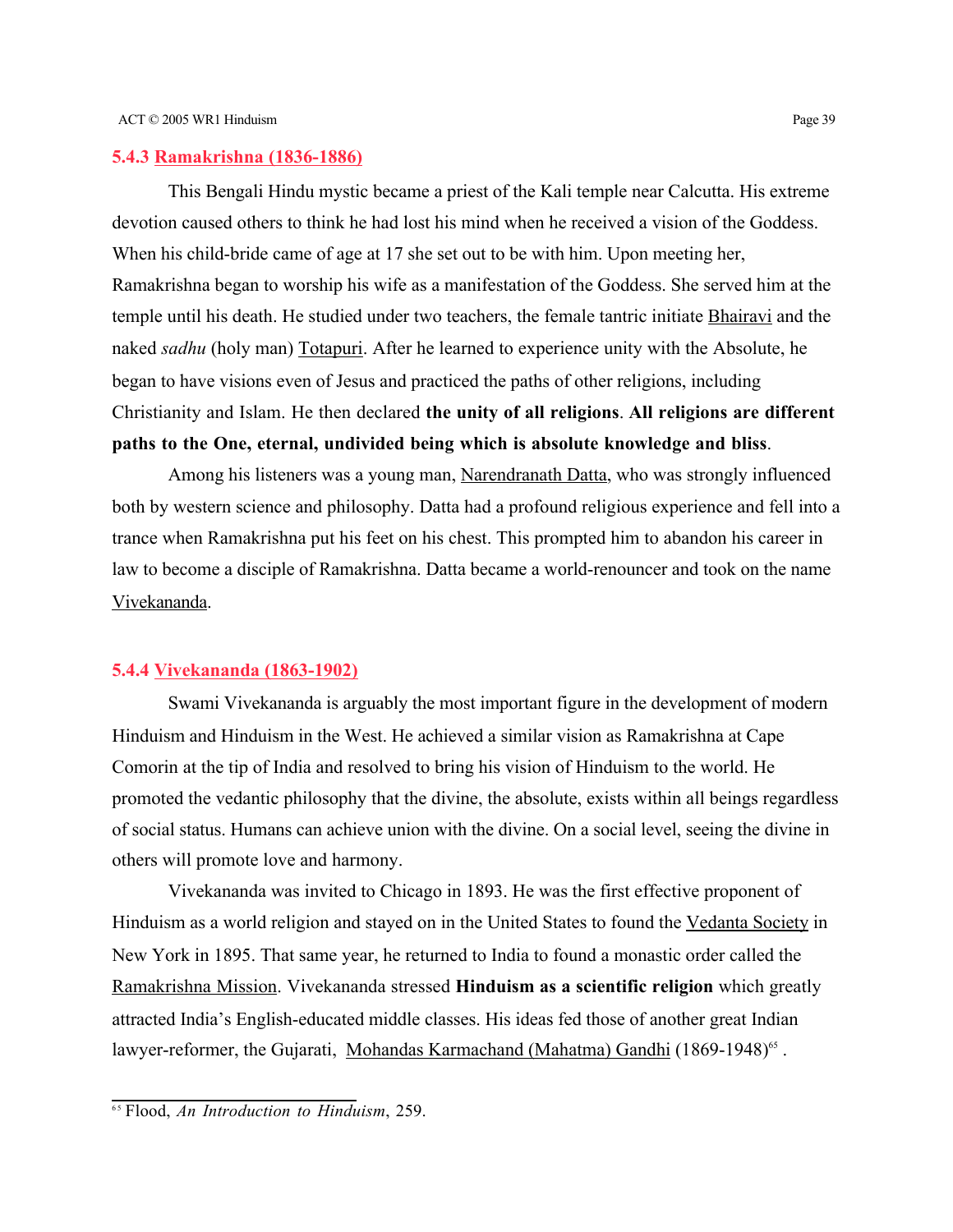#### **5.5 HINDUISM IN THE WEST**

How did Hinduism get to the West? Believe it or not, it began with missionary activity of the Christian West upon India. Vasco da Gama of Portugal opened the seaway from Europe to India arriving near Calicut in 1498. In 1606, Roberto de Nobili (1577 - 1656) engaged the Hindu scriptures in his attempt to convert Hindus to Christianity.

By the 18th century, with the establishment of the discipline of Indology, Europe boasted dozens of 'Orientalists' who were fluent in Sanskrit, the holy language of Hinduism. This study of India's culture and religions first brought Hindu thought to the West.

The **pantheism** of Hinduism influenced German philosophers including J. G. Herder (1744 - 1803), Friedrich Schlegel (1772 - 1829), Georg W. F. Hegel (1770 - 1831), Friedrich Schelling (1775 - 1854), Artur Schopenhauer (1788 - 1860), and Friedrich Nietzsche (1844 - 1900). They were less concerned with the accurate or faithful readings of the Hindu texts than they were with using Hindu philosophy to support or contribute to their existing ideas. This legacy is found in the novels of Hermann Hesse (1877 - 1962) and Carl Jung (1875 - 1961).

The impact of Latin Christian missions, although tainted by the forced re-baptism of Mar Thoma Christians of the Syrian rite, did leave its mark. Many Hindus from Roy to Vivekananda to Gandhi to Radnakrishnan tried to integrate what they found most attractive in Christianity into their own vision of Hinduism. The ethics of the Gospels and social concern of Christian missionaries were not lost on the reformers $<sup>66</sup>$ .</sup>

In the 1960s, the Beatles from Great Britain went to India and were taught transcendental meditation (TM) by Maharishi Mahesh Yogi. They brought TM to the United States and other Western countries through their music. The popular vedantic motto that has fully penetrated Western philosophical consciousness is "All approaches to God are true and valid". This was the very central claim made by the eminent philosopher of religion John Hick $^{67}$  who taught and influence generations of philosophers who teach at the world's finest universities and seminaries today. He often quotes from the *Bhagavad-Gita.*......"Howsoever men may approach me, even so do I accept them; for, on all sides, whatever path they may choose is mine". This has become his mantra and the lens by which he judges all religious truth claims.

<sup>&</sup>lt;sup>66</sup> Klostermaier, 47.

<sup>&</sup>lt;sup>67</sup> John Hick, *An Interpretation of Religion: Human Responses to the Transcendent*, Second edition, (New Haven: Yale University Press, 2005).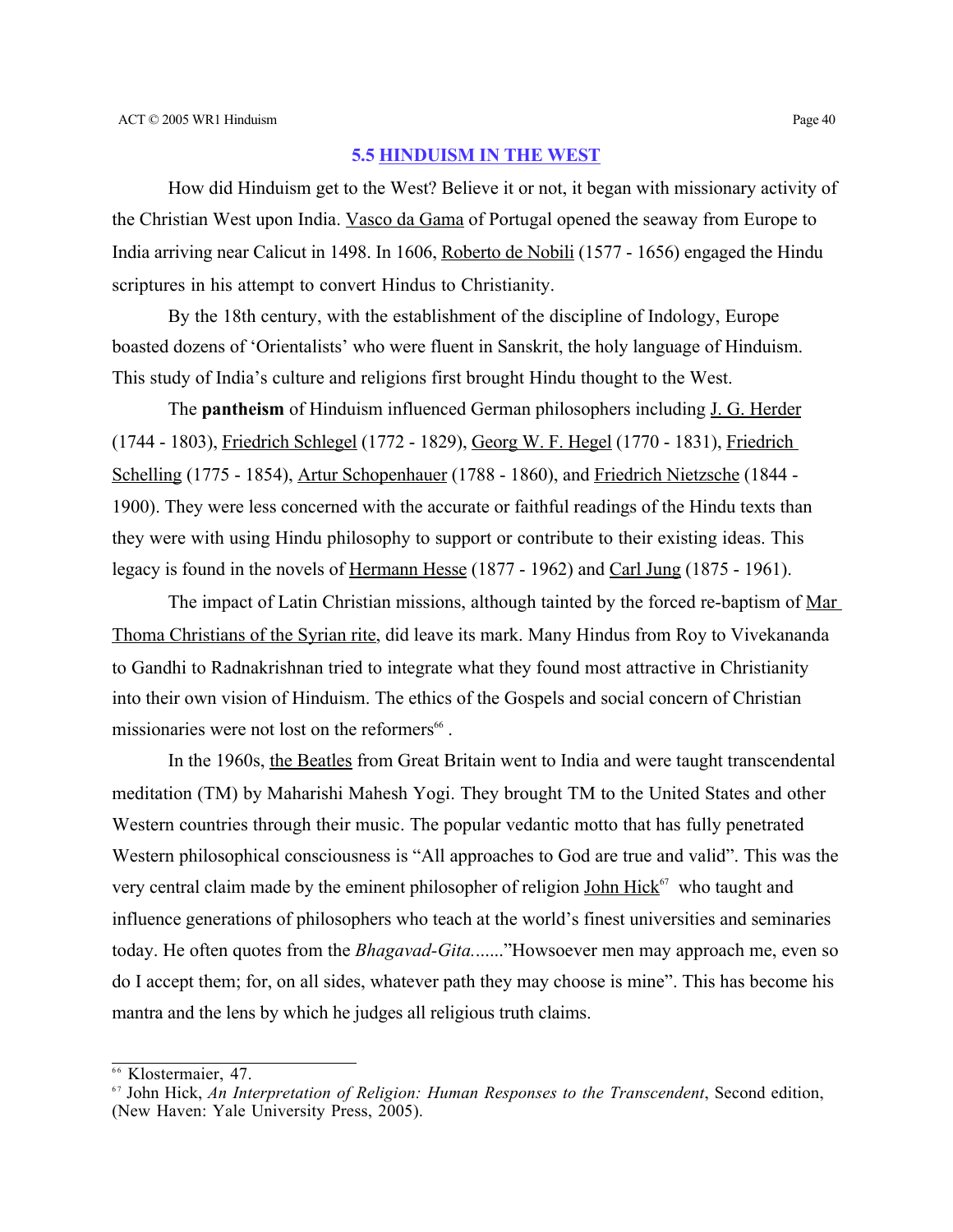# **6. HINDUISM IN AMERICA**

In the United States, Hinduism registers over 1.5 million observants, and form the fifth largest religious group. How did Hinduism come to America?

Ralph Waldo Emerson (1803-1832), a leading American exponent of transcendentalism, steeped himself in Hindu thought and came up with his concepts of the Oversoul and selfreliance which bears remarkable similarity with Hinduism. The vedantic texts made an impact on the New England Transcendentalists, including Henry David Thoreau (1817-1962), who was inspired by the *Upanishads* and the *Bhagavad Gita* when he wrote *Walden*. Their interests influenced the Unitarian Association, which was itself aligned with the Brahmo Samaj of India. At the invitation of the Unitarian Association, Protap Chunder Mozoomdar became the first Hindu to offer a public lecture about Hinduism in the West in 1883 at the home of Emerson's widow.<sup>68</sup>

# **6.1 VIVEKANANDA**

In September 1893, the powerful orator Swami (master) **Vivekananda** (1863-1902) delivered a remarkable speech at the Parliament of the World's Religions in Chicago, which was organized by the Presbyterian and Roman Catholic Churches. He effectively ignited Hinduism's coming of age in America. Here are his speeches which charmed the West:

> **Addresses at the Parliament of Religions Response to Welcome**  *Chicago, September 11, 1893*



*Swami Vivekananda* [1863-1902]<sup>69</sup>

<sup>6 8</sup> Flood, *An Introduction to Hinduism*, 269.

<sup>&</sup>lt;sup>69</sup> http://www.ramakrishna.org/sv.htm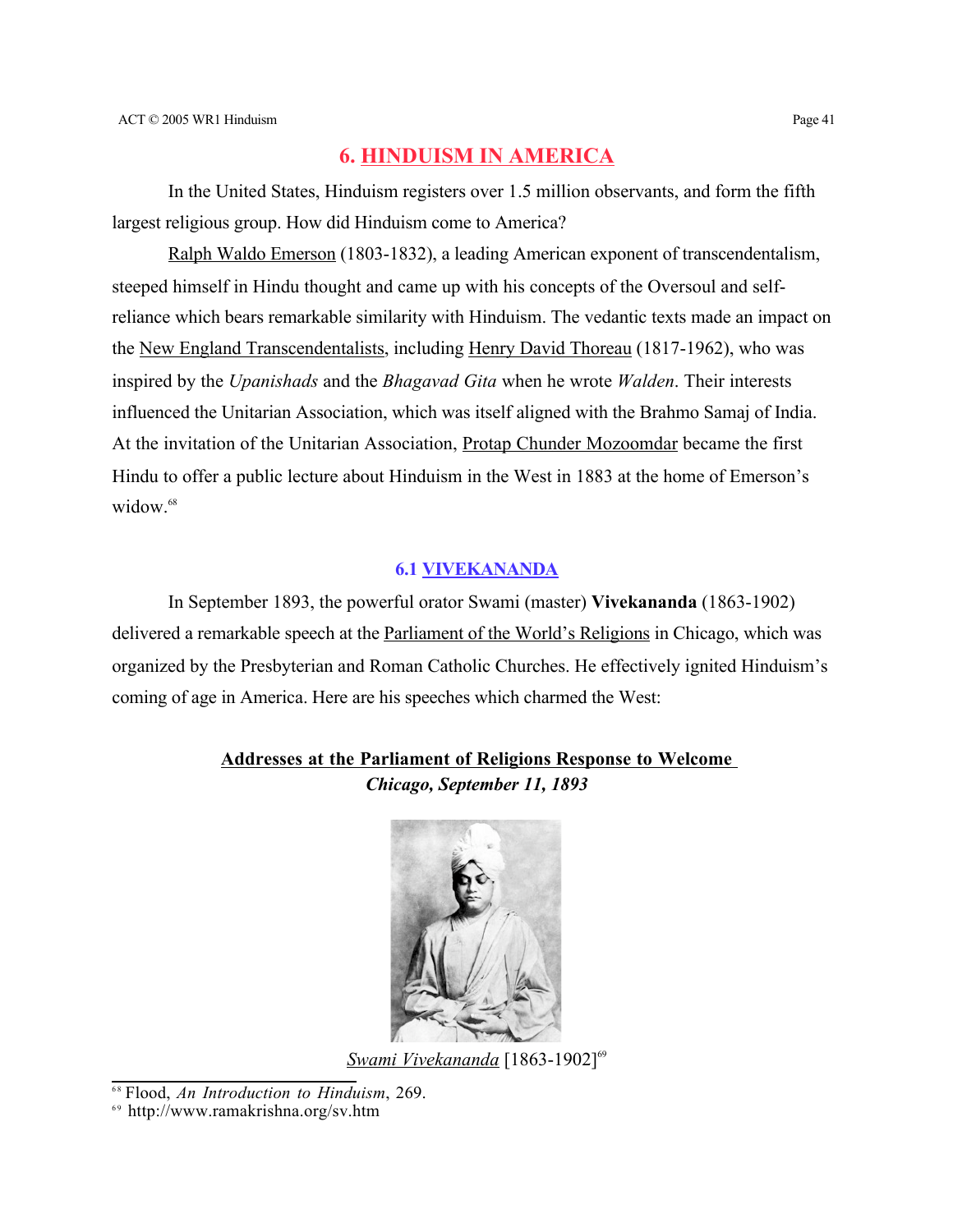*Sisters and Brothers of America,*

*It fills my heart with joy unspeakable to rise in response to the warm and cordial welcome which you have given us. I thank you in the name of the most ancient order of monks in the world; I thank you in the name of the mother of religions, and I thank you in the name of millions and millions of Hindu people of all classes and sects.*

*My thanks, also, to some of the speakers on this platform who, referring to the delegates from the Orient, have told you that these men from far-off nations may well claim the honor of bearing to different lands the idea of toleration. I am proud to belong to a religion which has taught the world both tolerance and universal acceptance. We believe not only in universal toleration, but we accept all religions as true. I am proud to belong to a nation which has sheltered the persecuted and the refugees of all religions and all nations of the earth. I am proud to tell you that we have gathered in our bosom the purest remnant of the Israelites, who came to Southern India and took refuge with us in the very year in which their holy temple was shattered to pieces by Roman tyranny. I am proud to belong to the religion which has sheltered and is still fostering the remnant of the grand Zoroastrian nation. I will quote to you, brethren, a few lines from a hymn which I remember to have repeated from my earliest boyhood, which is every day repeated by millions of human beings:* 

*"As the different streams having their sources in different paths which men take through different tendencies, various though they appear, crooked or straight, all lead to Thee."*

*The present convention, which is one of the most august assemblies ever held, is in itself a vindication, a declaration to the world of the wonderful doctrine preached in the Gita:* 

*"Whosoever comes to Me, through whatsoever form, I reach him; all men are struggling through paths which in the end lead to me."* 

*Sectarianism, bigotry, and its horrible descendant, fanaticism, have long possessed this beautiful earth. They have filled the earth with violence, drenched it often and often with human blood, destroyed civilization and sent whole nations to despair. Had it not been for these horrible demons, human society would be far more advanced than it is now. But their time is come; and I fervently hope that the bell that tolled this morning in honor of this convention may be the deathknell of all fanaticism, of all persecutions with the sword or with the pen, and of all uncharitable feelings between persons wending their way to the same goal.*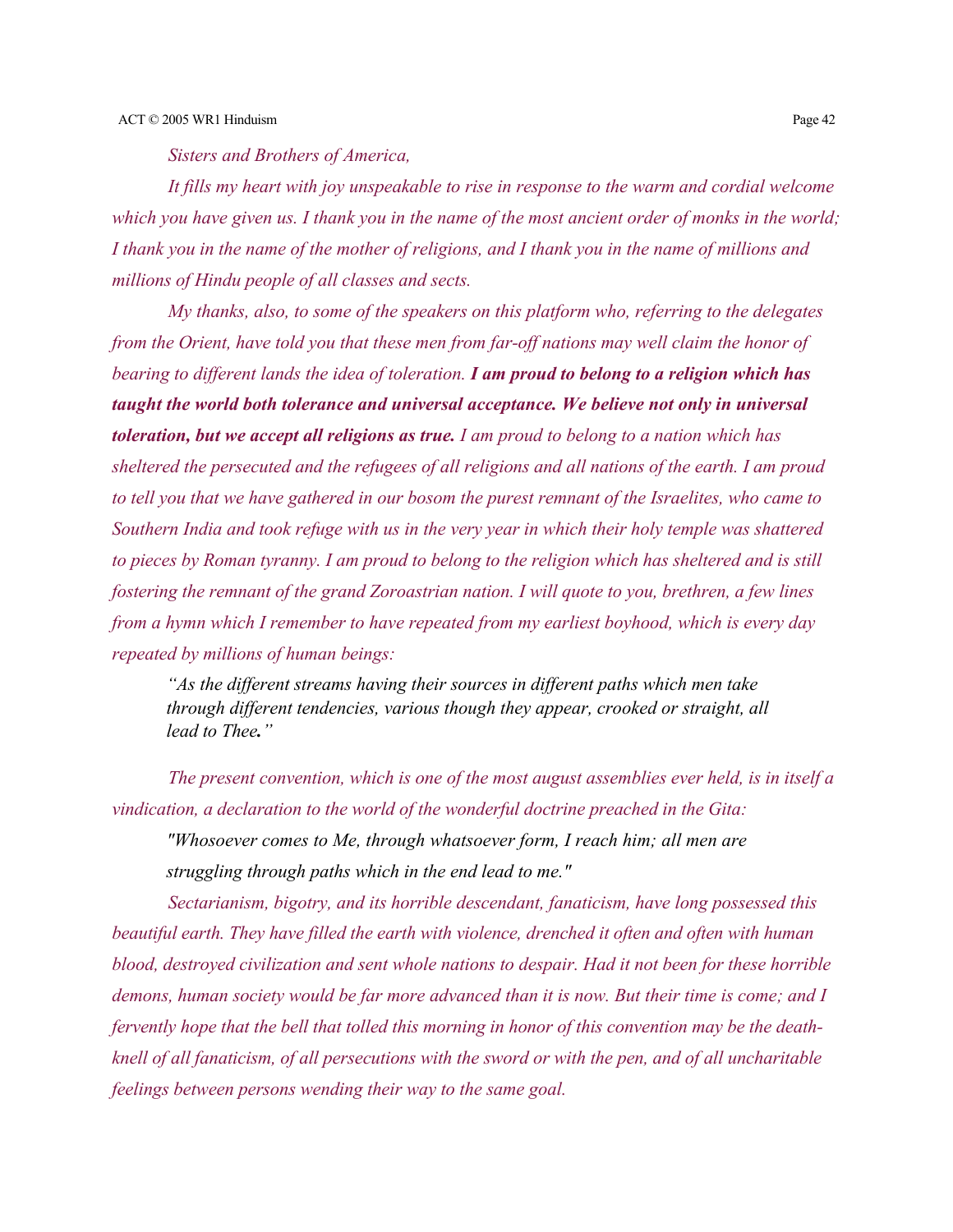#### **ADDRESS AT THE FINAL SESSION**

#### *Chicago, September 27, 1893*

*The World's Parliament of Religions has become an accomplished fact, and the merciful Father has helped those who laboured to bring it into existence, and crowned with success their most unselfish labour.*

*My thanks to those noble souls whose large hearts and love of truth first dreamed this wonderful dream and then realized it. My thanks to the shower of liberal sentiments that has overflowed this platform. My thanks to this enlightened audience for their uniform kindness to me and for their appreciation of every thought that tends to smooth the friction of religions. A few jarring notes were heard from time to time in this harmony. My special thanks to them, for they have, by their striking contrast, made general harmony the sweeter.*

*Much has been said of the common ground of religious unity. I am not going just now to venture my own theory. But if any one here hopes that this unity will come by the triumph of any one of the religions and the destruction of the others, to him I say, "Brother, yours is an impossible hope." Do I wish that the Christian would become Hindu? God forbid. Do I wish that the Hindu or Buddhist would become Christian? God forbid.*

*The seed is put in the ground, and earth and air and water are placed around it. Does the seed become the earth, or the air, or the water? No. It becomes a plant. It develops after the law of its own growth, assimilates the air, the earth, and the water, converts them into plant substance, and grows into a plant.*

*Similar is the case with religion. The Christian is not to become a Hindu or a Buddhist, nor a Hindu or a Buddhist to become a Christian. But each must assimilate the spirit of the others and yet preserve his individuality and grow according to his own law of growth.*

*If the Parliament of Religions has shown anything to the world, it is this: It has proved to the world that holiness, purity and charity are not the exclusive possessions of any church in the world, and that every system has produced men and women of the most exalted character. In the face of this evidence, if anybody dreams of the exclusive survival of his own religion and the destruction of the others, I pity him from the bottom of my heart, and point out to him that upon the banner of every religion will soon be written in spite of resistance: "Help and not fight," "Assimilation and not Destruction," "Harmony and Peace and not Dissension."*<sup>70</sup>

 $\frac{70 \text{ http://www.ramakrishna.org/chcgfull.htm}}{20 \text{ http://www.ramakrishna.org/chcgfull.htm}}$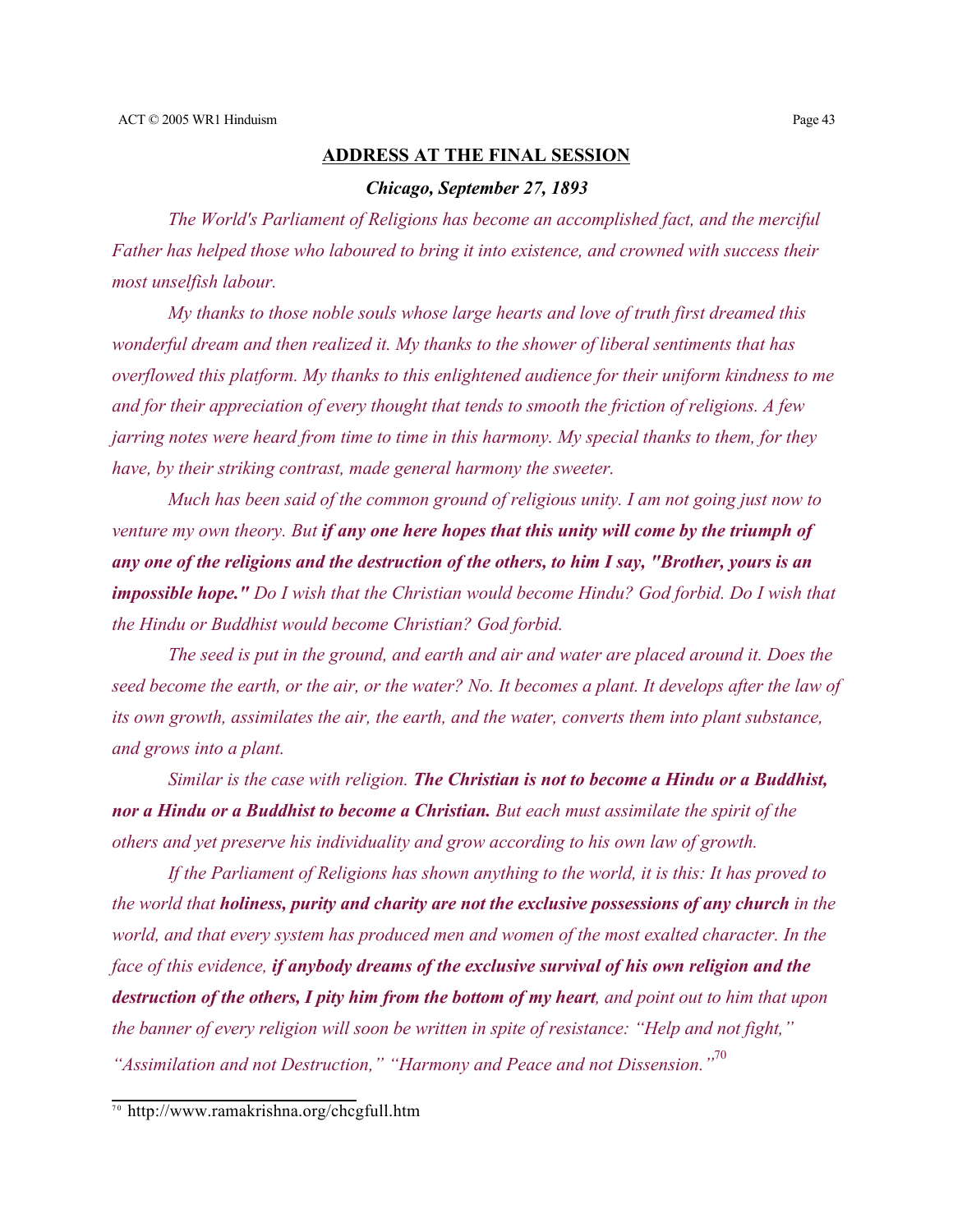The keynote of his message is: "Truth is one: Sages call it by various names." Its four cardinal points are

- 1. non-duality of the Godhead,
- 2. divinity of the soul,
- 3. oneness of existence, and
- 4. harmony of religions.

All four points contradict Christian orthodoxy. The Christian God is not one god but triune, the soul is not divine but created, existence is not unified because God is eternal, and religions are not in harmony precisely because Hinduism and Christianity, for example, are mutually exclusive. The very claim of Vivekananda to recognize the integrity of Christianity denies the integrity of the Hinduism he espouses.

The following is taken from the Ramakrishna<sup>71</sup> website:

*Religion, in the light of Vivekananda's Vedanta, is the manifestation of the divinity already in man. The central theme of Vedanta is harmony of religions. This spiritual harmony is to be realized by deepening our spiritual consciousness. Vedanta asks a Christian to be a true Christian, a Hindu a true Hindu, a Buddhist a true Buddhist, a Jew a true Jew, Moslem a true Moslem. The message was timely and powerful. America had received a rude shock from the Civil War and its aftermath. Science had already shaken the very roots of religious beliefs and dogmas, and the ideas of Darwin were challenging conventional American thought and religion. Americans were looking for a philosophy that could harmonize science with humanism and mystical experience, and Swami Vivekananda's words gave them hope for the fulfillment of their spiritual aspirations. The message was powerful not because of its dialectical superiority or philosophical subtlety, but because of the personality of Swami Vivekananda. The message was an ancient one, but it bore a fire of conviction that was new. One familiar with the life of Swami Vivekananda will recall that his Master, Sri Ramakrishna, saw in him the power and potentiality of a great world teacher. Before the Master passed away, he prophesied: "Narendra (Swami Vivekananda) will teach others ….. Very soon he will shake the world by his intellectual and spiritual powers."*<sup>72</sup>

Note the confidence with which this form of Hinduism assesses its impact on the Christian West. Vivekananda was the most powerful Hindu evangelist to America, invited and

 $\frac{71}{1}$  Sri Ramakrishna is Vivekananda's teacher and master.

 $72$  http://www.ramakrishna.org/sv\_sa.htm.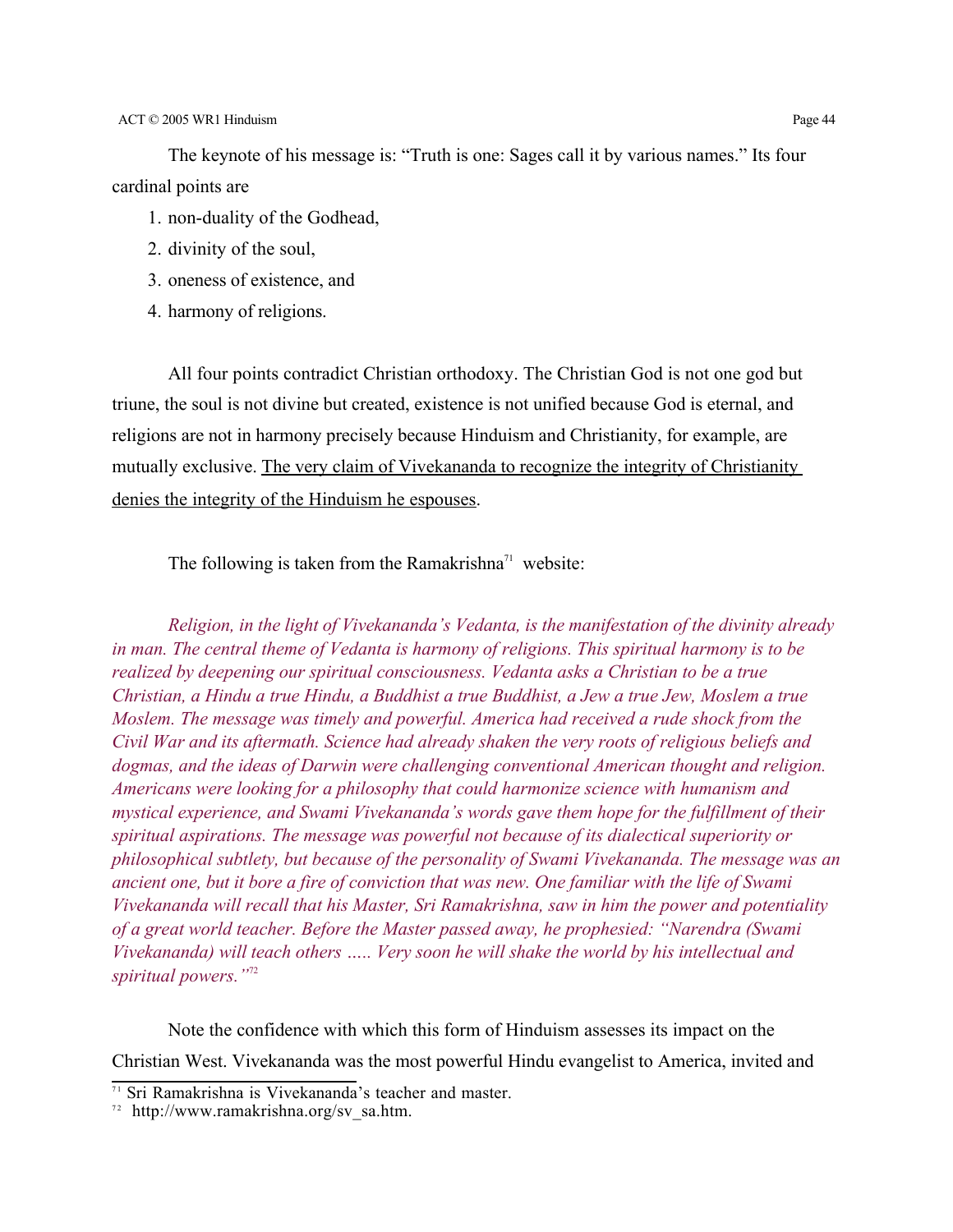welcomed by the Presbyterian Church to preach the Hindu message from Chicago.

In 1976, the memory of Vivekananda was celebrated in Washington, D.C. during the American Bicentennial Celebration. Here is how the Ramakrishna website described it:

*On the occasion of America's Bicentennial Celebration in 1976, the National Portrait Gallery in Washington D.C., mounted a large portrait of Swami Vivekananda as part of its exhibition "Abroad in America: Visitors to the New Nation," which paid tribute to the great personalities who visited America from abroad and made a deep impression on the American mind. Among those honored in the exhibition, some influenced art or literature, some science, education or social reform.* 

*But Swami Vivekananda touched the very soul of American people. The commemorative volume of the exhibition says: "The Swami charmed the audiences with his magical oratory, and left an indelible mark on America's spiritual development." This is no exaggeration. Swami Vivekananda was the first Hindu monk from India ever to visit America. Guided solely by the will of Providence, he embarked on this journey to the new world. The unknown wandering monk, lost in the streets of Chicago, suddenly became famous after his first day's brief address before the Parliament. A select audience of nearly 7,000 enlightened representatives of different branches of American thought became thrilled to hear his message and welcomed him with sustained and thunderous applause. He captured the hearts of the American people. Crowds gathered in the streets of Chicago to see the picture posters of Swami Vivekananda placed on billboards around the city, and lecture bureaus vied with one another to enlist him for lectures in different cities. Leading newspapers and journals published his words in bold letters. Some of these newspapers described him as the "cyclonic Hindu," some as "prince among men" or "Brahmin monk," while others chose to designate him by such epithets as "warrior prophet" and "militant mystic." Contemporary leaders of American thought who met him were entranced by the radiance of his spiritual personality and his powerful message.* 

Professor John Henry Wright of Harvard University told Swami Vivekananda: *"To ask you, Swami, for your credentials is like asking the sun about its right to shine."* 

*After hearing Swami Vivekananda, the correspondent of one journal wrote: "The impertinence of sending half-educated theological students to instruct the wise and erudite Orientals was never brought home to an English-speaking audience more forcibly."*  Professor William James referred to Swami Vivekananda as *"the paragon of Vedantists."*<sup>73</sup>

Swami Vivekananda's powerful arguments began the slow erosion and decline of missional evangelism in India among the 'enlightened' leaders of many mainline churches of America.

 $73$  http://www.ramakrishna.org/sv\_sa.htm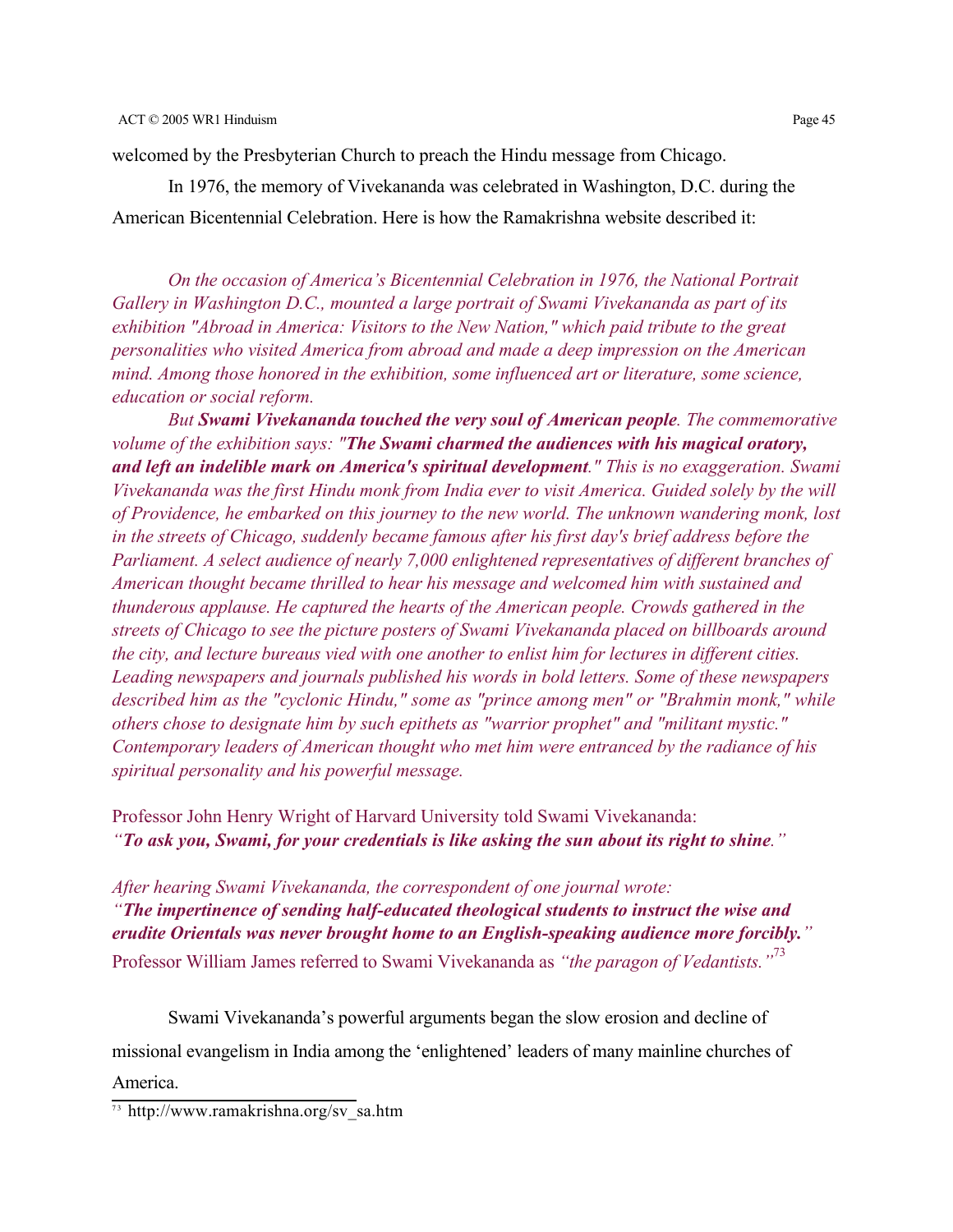#### **6.2 THE HINDUIZATION OF AMERICA**

Hinduism was also transmitted to the United States through the Theosophy movement. **The Theosophical Society** was founded in 1875 in New York by the Russian psychic madame Blavatsky and Colonel Olcott to promote and explore esoteric knowledge. The society moved to India and made its headquarters in the city of Madras. The society went on to influence poets such as Y. B. Yeats and novelists such as Aldous Huxley and Christopher Isherwood.

Later theosophists such as **Jiddu Krishnamurti** (1895 - 1986) who was educated in the West by Annie Besant (who succeeded Madame Blavatsky), became famous and attained a wide following in the West for his dialogues with physicists such as David Bohm as he sought to integrate Western science with Eastern religions.

Other Hindu teachers in America who gained large intellectual following include

- **1. Sawan Singh** (1854-1948) taught 'God-realization' through the yoga of inner sound. His disciple Dr. Julian Johnson, a Protestant preacher, brought the Radhasoami Satsang movement to the West
- **2. Aurobindo Ghose** (1872-1950) the English-speaking politician and philosopher who introduced 'integral yoga',
- **3. Ramana Maharshi** (1879-1950) lived in India but attracted many western disciples,
- **4. Paramahamsa Yogananda** (1890-1952 ) founded the Self-Realization Fellowship in California
- **5. Maharishi Mahesh Yogi** founded the Transcendental Meditation movement
- **6. Maharaji**, the teenage guru, founded the Divine Light Mission (Elan Vital)
- **7. Bhaktivedanta Prabhupada** brought the Hare Krishna movement to the West in 1965
- **8. Swami Muktananda** founded Siddha Yoga
- **9. Bhagavan Shree Rajneesh** fused Hindu mysticism with western psychotherapies

Other gurus remained in India but nevertheless influence their western disciples:

- **1. Anandamayi**, regarded as a living deity and identified with the Goddess Durga
- **2. Satya Sai Baba**, famous for his magical powers
- **3. Swami Sivananda**, who taught Neo-Vedanta
- **4. Swami Chimayananda**, another Neo-Vedanta guru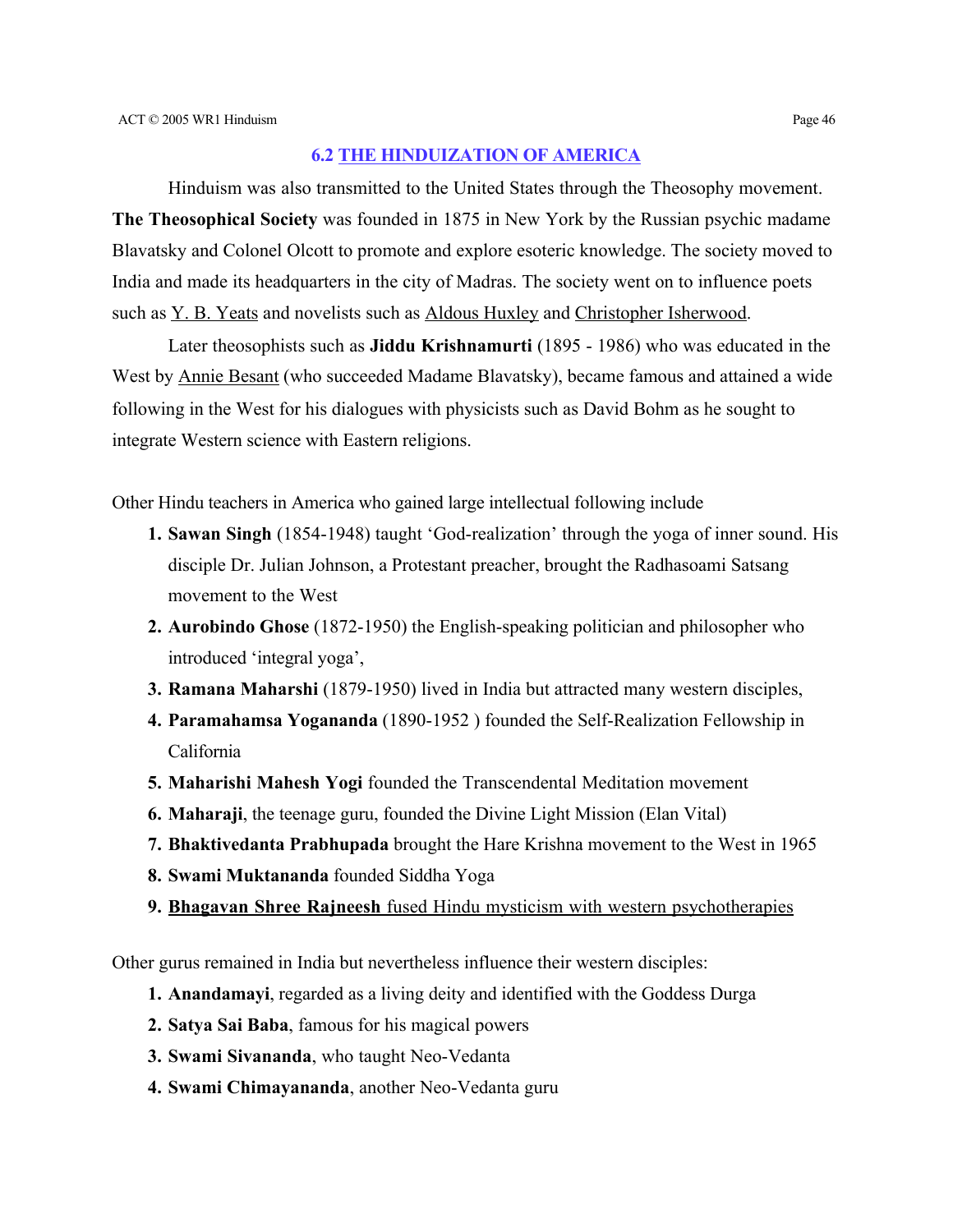# **7. HINDUISM IN SCIENCE, EDUCATION, MUSIC & THE MEDIA**

In 2004 the movie *What the Bleep do we Know!?* was screened. The main thesis of the film is that **science** shows why classical Hindu pantheism is correct, although it is not mentioned by name. This docudrama starring Marlee Matlin explores the implications (not meaning) of quantum mechanics (freedom), neuroscience (chemical influence on human behavior) and psychology (emotional consciousness) to conclude that there is no divine being called God, that religion is an inadequate and frightful description of reality, and that we are in fact evolving gods. Jesus and Buddha are *avatars* of Hindu gods which precede and invite us to follow them. This brilliant conjecture enjoys the seeming support of modern science because many scientists testify to this conclusion, and the insights of wise people, including a theologian, because many articulate pronouncements feed on the despair of the postmodern person and the accompanying skepticism about organized and institutional religion. The description of the film is "Science and spirituality come together in this mind-bending trip down the rabbit hole"

In the world of **education** many Hindu scholars are active in the science and religion movements. They include Varadaraja V. Raman, Ashok Kumar Malhotra, K. Ramakrishna Rao, K. Vasudeva Rao, Sukalyan Sengupta, D. T. Singh, A. R. Singh, M. I. Singh, W. A. Singh, and others who attempt to either make science subservient to Hindu thought by synthesizing the various accounts which appear to correlate or comport to each other, or else, make Hindu a scientific religion. This is usually done by first drawing attention to the apparently long antagonistic history between the Christian church and modern science. A commonly used straw man is the Copernican and Galilean cases as well as perhaps Sigmund Freud's contest of wills at Vienna. Many inaccurate details are glossed over because the primary goal is to establish Hinduism as a tolerant and enlightenment religion that has come of age.

The **musical world** has always been influenced by religious philosophies and indeed, much of the history of music moves in tandem with the history of religious thought, from the psalms of Judaeo-Christianity to the chants of Tibetan Buddhism. Most of what we call classical music in the west were generated by Christian piety and patronage. Music was used by the Mar Thoma Christians in India to preserve their liturgy when they were persecuted by Latin missionaries.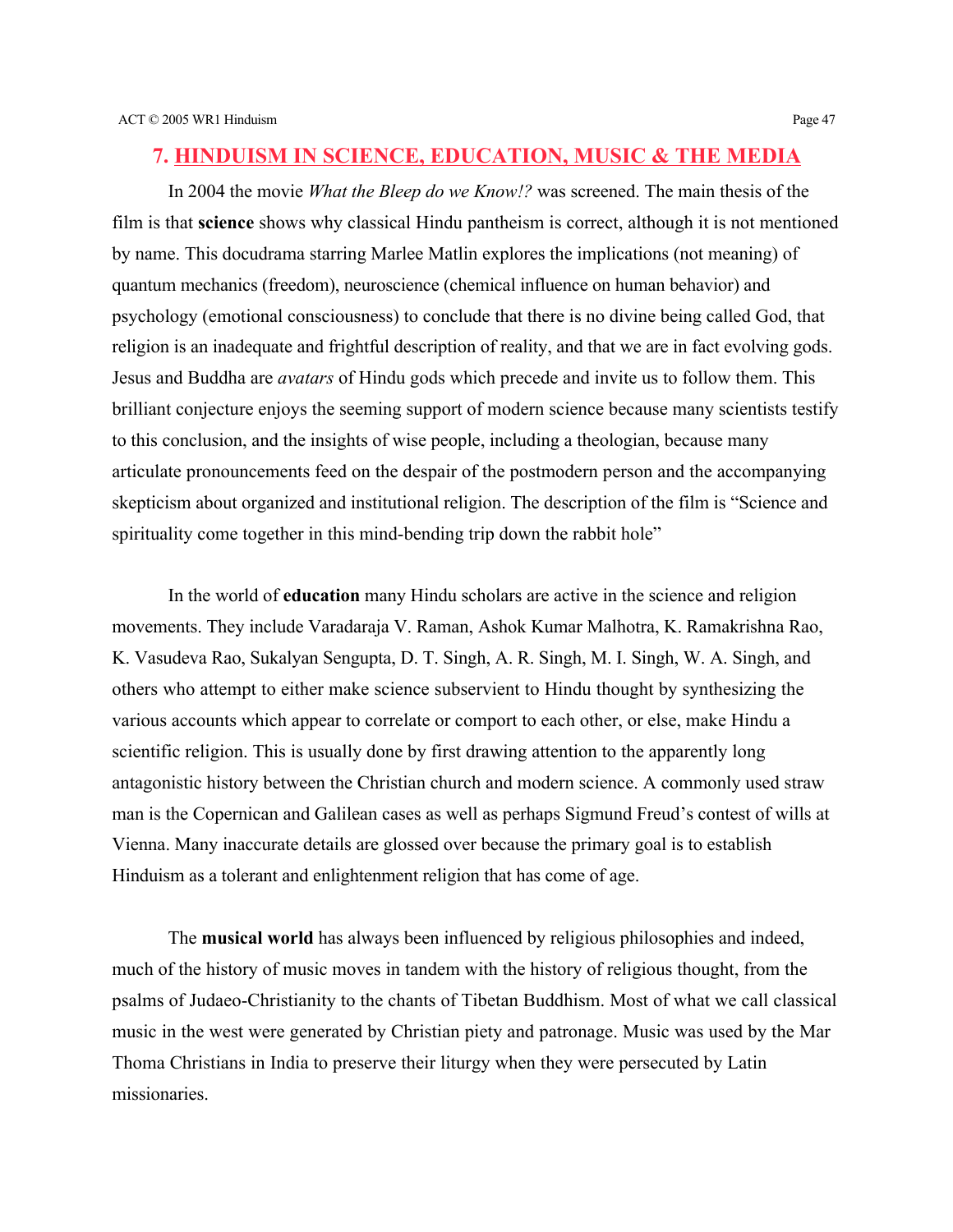Here in America during the twentieth century, many songs were dedicated to Hindu thought. Think of George Harrison's "My Sweet Lord" and you might be forgiven if you are thinking of Jesus. He was in fact singing to the Hindu deities. Take a look at the lyrics and note the chorus in parenthesis:

# MY SWEET LORD by George Harrison<sup>74</sup>

*My sweet lord Hm, my lord Hm, my lord I really want to see you, Really want to be with you Really want to see you lord, But it takes so long, my lord, My sweet lord ......... (cont'd) Hm, my lord (hare krishna), My, my, my lord (hare krishna) Oh hm, my sweet lord (krishna, krishna), Oh-uuh-uh (hare hare) Now, I really want to see you (hare rama), Really want to be with you (hare rama) ......... (cont'd) My, my, my lord (hare krishna), My sweet lord (hare krishna) My sweet lord (krishna krishna), My lord (hare hare) Hm, hm (Guru Brahma) Hm, hm (Guru Vishnu) Hm, hm (Guru Devo) Hm, hm (Maheshwara) My sweet lord (Guru Sakshaat) My sweet lord (Parabrahma) My, my, my lord (Tasmayi Shree) My, my, my, my lord (Guru VeNamah) My sweet lord (Hare Rama)*

The **media** is strongly influenced by Hindu doctrines, from 'the force' featured in the two Star Wars Trilogies by George Lucas, to the Matrix trilogy, to countless science fiction movies. *What the Bleep do we Know!?* is perhaps among the best docudrama made in which scientists who are atheists or otherwise non-Christian are given a mass media platform to make descriptive conclusion prescriptive dogma. Others include magnificently filmed productions sponsored by PBS, National Geographic, Discovery and A&E. They introduce theological themes under the rubrics of science, culture, anthropology and archaeology among other disciplines. Many of these programs are not particularly anti-Christian but they draw much inspiration from Hindu doctrines.

 $\frac{1}{74}$  http://www.lyricsdepot.com/george-harrison/my-sweet-lord.html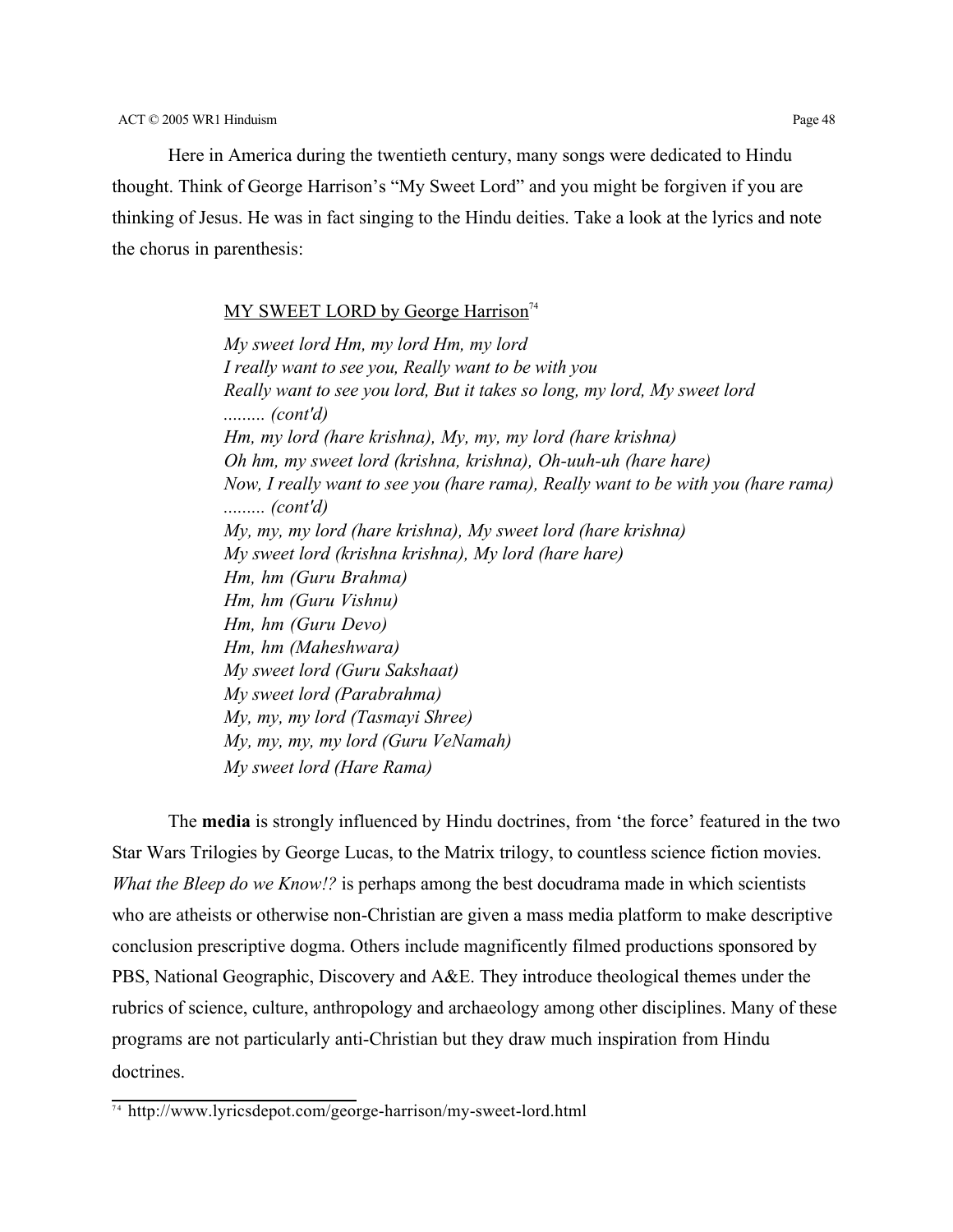### **CONCLUSION**

As with any Christian encounter with the world's great religions, the central issue of contention is the **divinity of Jesus** as described in the gospel. Hinduism cannot tolerate the Christian claim that Jesus is divine and the only savior of humanity. The differences between Christianity and all the great religions of the world hinge on Christology. Christians ought to safeguard our articulation of Jesus in the context of what the Trinity means: it does not refer to monotheism. Why does Hinduism reject so strongly the divinity of Christ? The *Upanishads*  claim that every human being can achieve what Jesus did on the Cross. Perfect humanity and perfect divinity are essential components of the human race. The sacrifice of Christ was therefore unnecessary and scandalous. The collective karmic debt of the entire human race from the past to the future cannot be erased by the act of any one person for another. Karmic debt is not transferable.

A second issue is that of **transcendent love**. Without a love that can change circumstances, Hindus turn to justice. The finality of death and the intensity of human suffering adds to the despair which prompted philosophers to account for the meaning of life in terms of justice and love. Where no overriding divine proclamation of <u>love</u> is evident, justice becomes the virtue of choice. It is through the lens of justice that Hinduism finds its foundation: the doctrines of *karma* (which assures us that 'the wages of sin is death' and that 'God will not be mocked'), *samsara* (which gives us hope that our squandered opportunities in life will not end in the final curse but will result in yet another opportunity to seek liberation), and *moksha* (the ultimate desire for release from the endless cycle of rebirths and redeaths).

#### Christians ought to be RAW witnesses: **R**eady, **A**ble and **W**illing to proclaim the gospel.

- To be Ready involves the sacrifice of expectation and ego to establish a priority for apologetic evangelism and missions.
- To be Able involves taking the time and effort to <u>learn something about the religions of</u> the world, in this case, Hinduism, that we may be equipped for the daunting task of inviting others to transform their worldviews.
- To be Willing is to make the intellectual determination overcome internal obstacles and will the right and the good because we are redeemed children of a generous God.

The RAW witness is generous beyond belief!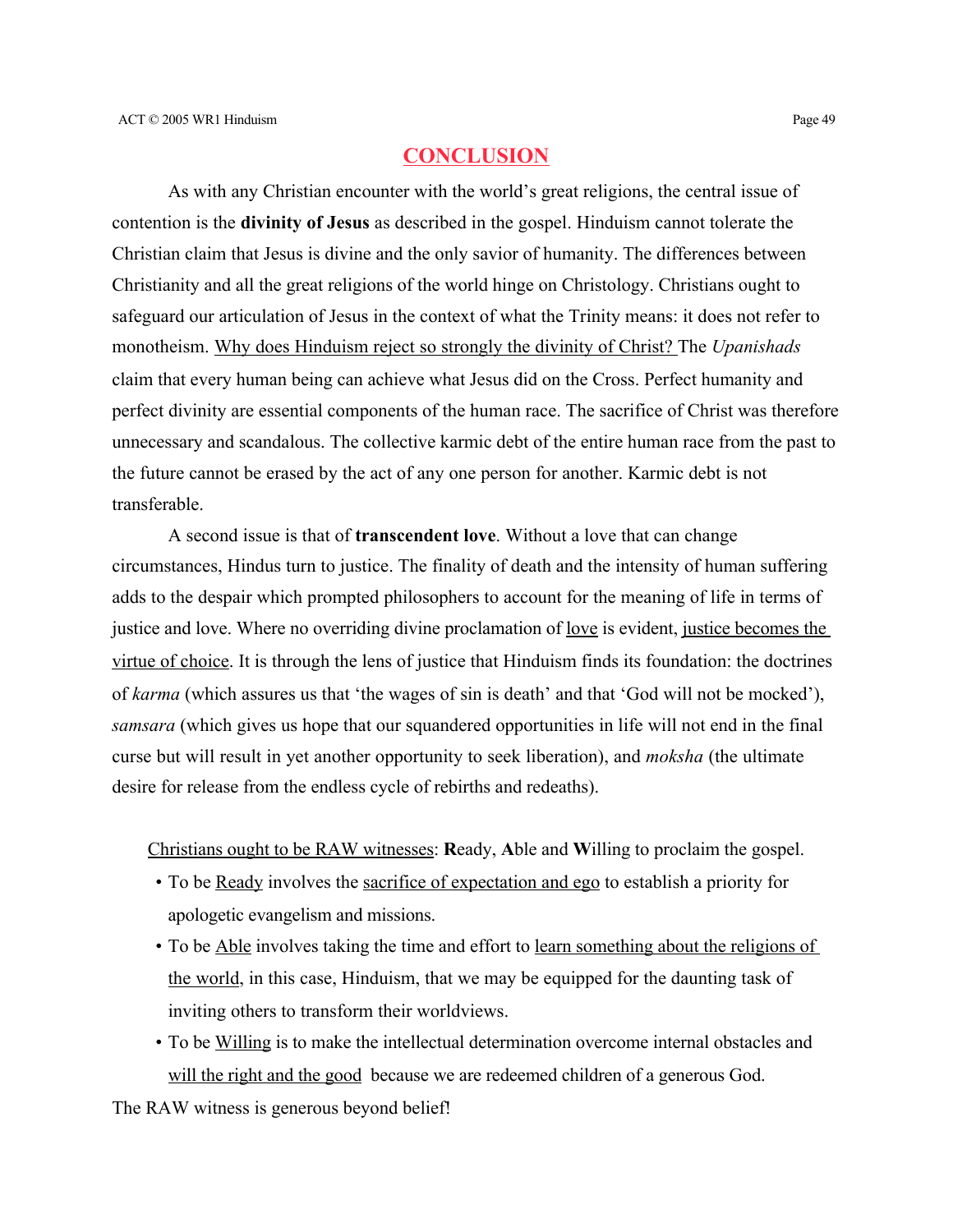# **What to tell a Hindu about Christ**

- 1. Hindus and Christians both acknowledge the contingence of life and seek salvation from future suffering.
- 2. Hinduism teaches that salvation comes by living virtuous lives and acknowledging that reality is one.
- 3. Christianity teaches that salvation comes by receiving the promise of everlasting joy and rest in the presence of the divine by the power of the Holy Trinity.
- 4. The gospel is the most promising hope for Hindus who seek a comprehensive understanding of the salvation and future of humanity.
- 5. Why should Christians tell Hindus about Christ? Is the gospel true? Hinduism claims that truth is one. But if Christianity is true, Hinduism cannot be. The best reason to bear witness to anyone about anything is because it is true. It is impossible to be an effective witness if we do not really believe what we witness to. Discovering the world of Hinduism for the purpose of bringing the gospel to our Hindu friends and loved ones forces us to confront the challenges of Hindu thought for a more robust Christian belief.

Hindu teachings confront our presuppositions about Christianity and the Gospel, prompting us into developing a comprehensive worldview by which God's revelation through the Scriptures may be offered as the worldview of choice for everyone - **because it is TRUE!**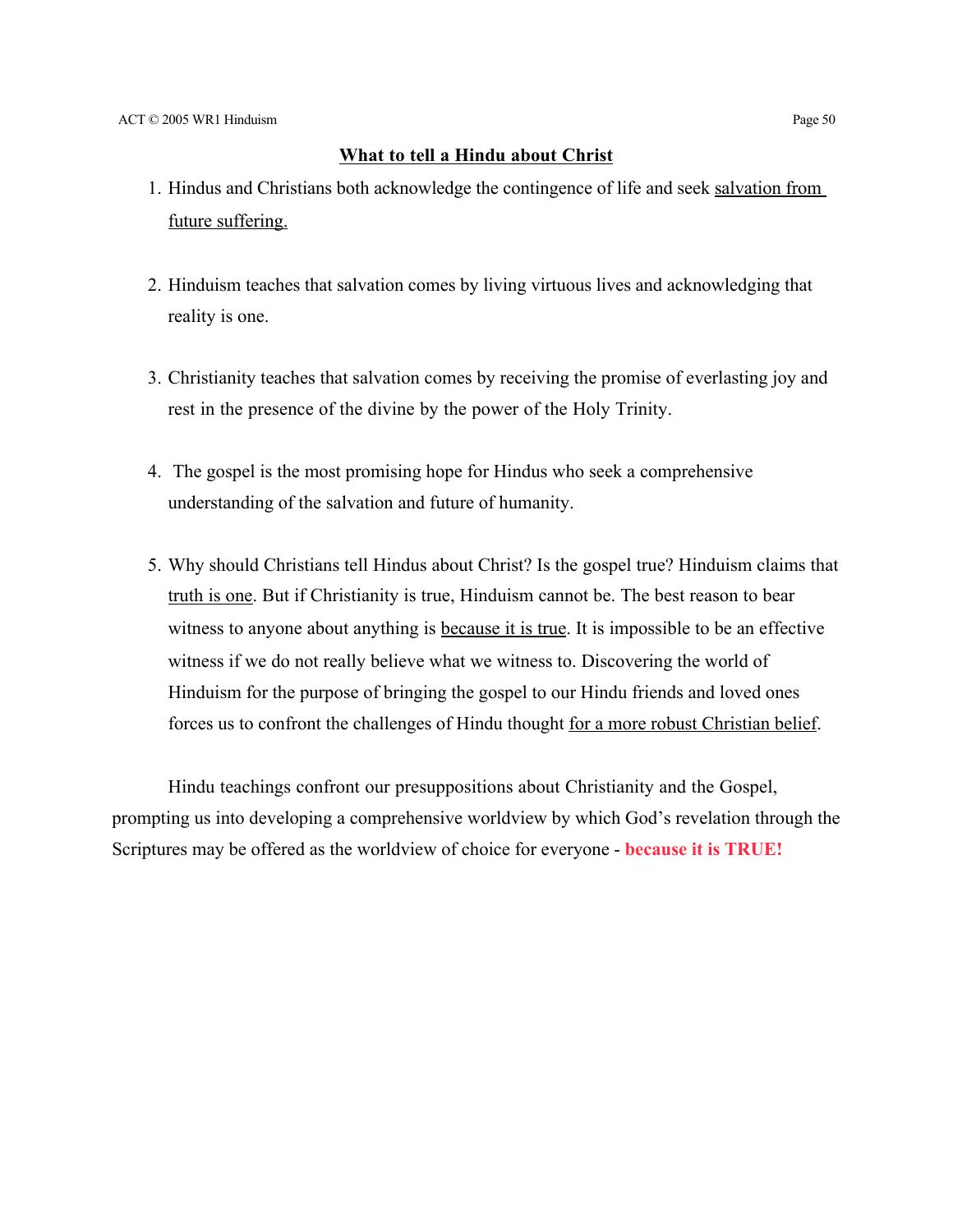#### **SELECTED BIBLIOGRAPHY**

- 1. Bhaktivedanta, Swami A. C. *The Bhagavad Gita As It Is: A New Translation.* New York: Collier Books. 1968.
- 2. Carmody, Denise L. and John T. *Eastern Ways to the Center: An Introduction to the Religions of Asia*. second edition. Belmont, CA: Wadsworth Publishing. 1992.
- 3. Clooney, S. J., Francis X. *Hindu Wisdom for all God's Children*. Maryknoll, NY: Orbis Books. 2001.
- 4. Coomaraswamy, Ananda K. *Hinduism and Buddhism.* New Delhi: Indira Gandhi National Center for the Arts and Manohar Publishers. 1999.
- 5. Demariaux, Jean-Christophe. *How to Understand Hinduism*. London: SCM Press. 1995.
- 6. Dhavamony, Mariasusai. *Classical Hinduism*. Rome: Gregorian University Press. 1982.
- 7. Devaraja, N. K. *Hinduism and Christianity: Brahmananda Keshab Chandra Sen memorial Lectures on Comparative Religion Delivered at Calcutta University*. New York: Asia Publishing House. 1969.
- 8. Eck, Diana L. *Darsan: Seeing the Divine Image in India*. Third Edition. New York: Columbia University Press. 1998.
- 9. Eck, Diana L. *A New Religious America: How a Christian Country Has Become the World's Most Religiously Diverse Nation*. New York: HarperSanFrancisco. 2001.
- 10. Edgerton, Franklin. trans. and interpreted. *The Bhagavad Gita*. Cambridge: Harvard University Press. 1944.
- 11. Embree, Ainslie T. *The Hindu Tradition: Readings in Oriental Thought*. New York: Vintage Books. 1972.
- 12. Fowler, Jeaneane. *Hinduism: Beliefs and Practices*. Portland, OR: Sussex Academic Press. 1997.
- 13. Flood, Gavin. *An Introduction to Hinduism*. Cambridge: Cambridge University Press. 1996.
- 14. Halbfass, Wilhelm. ed. *Philology and Confrontation: Paul Hacker on Traditional and Modern Vedanta*. Albany: State University of New York Press. 1995.
- 15. Hick, John. *Faith and Knowledge*. New York: Cornell University Press. 1966.
- 16. Hick, John. *An Interpretation of Religion: Human Responses to the Transcendent*. Second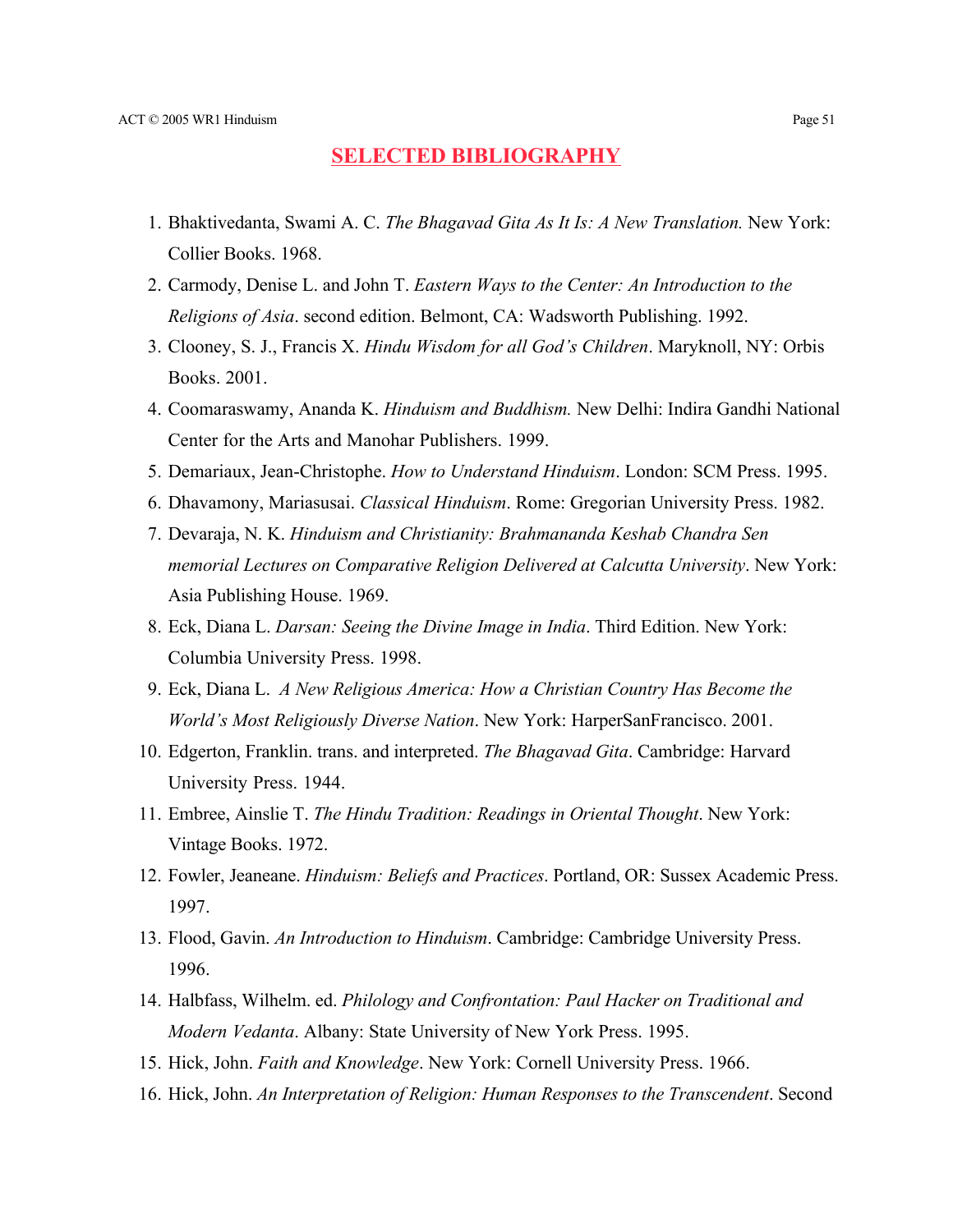edition. New Haven: Yale University Press. 2005.

- 17. Klostermaier, Klaus K. *A Survey of Hinduism*. second edition. Albany: State University of New York Press. 1994.
- 18. Mangalvadi, Vishal. "Can Hindutva Survive the Persecution of Christians in India?" in *Mission Frontiers*. March-April 1999.
- 19. McGreal, Ian P. (ed.) *Great Thinkers of the Eastern World.* New York: Harper Collins Publishers. 1995.
- 20. Mohanty, J. N. *Classical Hindu Philosophy*. Lanham, MD: Rowman and Littlefield Publishers. 2000.
- 21. Nikhilananda, Swami. *Vivekananda: A Biography*. New York: Ramakrishana-Vivekananda Center. 1953.
- 22. O'Flaherty, Wendy Doniger. (trans.) *Hindu Myths: A Source book Translated From The Sanskrit.* Harmondsworth: Penguin Books. 1975.
- 23. O'Flaherty, Wendy Doniger. (trans.) *The Rig Veda: An Anthology: One Hundred and Eight Hymns*. Harmondsworth: Penguin Books. 1981.
- 24. Olivelle, Patrick. *Upanisads*. Oxford: Oxford University Press. 1998.
- 25. Organ, Troy Wilson. *Hinduism: Its Historical Development.* Woodbury, NY: Barron's Educational Series, Inc. 1974.
- 26. Radhakrishnan, Sarvepalli and Charles A. Moore. (eds.) *A Source book in Indian Philosophy*. Princeton: Princeton University Press. 1957.
- 27. Smart, Ninian. *Religions of Asia*. Englewood Cliffs, NJ: Prentice Hall. 1993.
- 28. Smith, Huston. *The World's Religions: Our Great Wisdom Traditions.* New York: HarperSanFrancisco. 1991.
- 29. Sontheimer, Gunther D. and Hermann Kulke. *Hinduism Reconsidered.* New Delhi: Manohar Publications. 1989.
- 30. van Der Veer, Peter. *Religious Nationalism: Hindus and Muslims in India*. Berkeley and Los Angeles: University of California Press. 1994.
- 31. White, David. *The Bhagavad Gita: A New Translation with Commentary*. New York: Peter Lang Publishing. 1988.
- 32. Zimmer, Heinrich. (edited by Joseph Campbell). *Philosophies of India*. Bollingen Series XXVI. Princeton: Princeton University Press. 1951.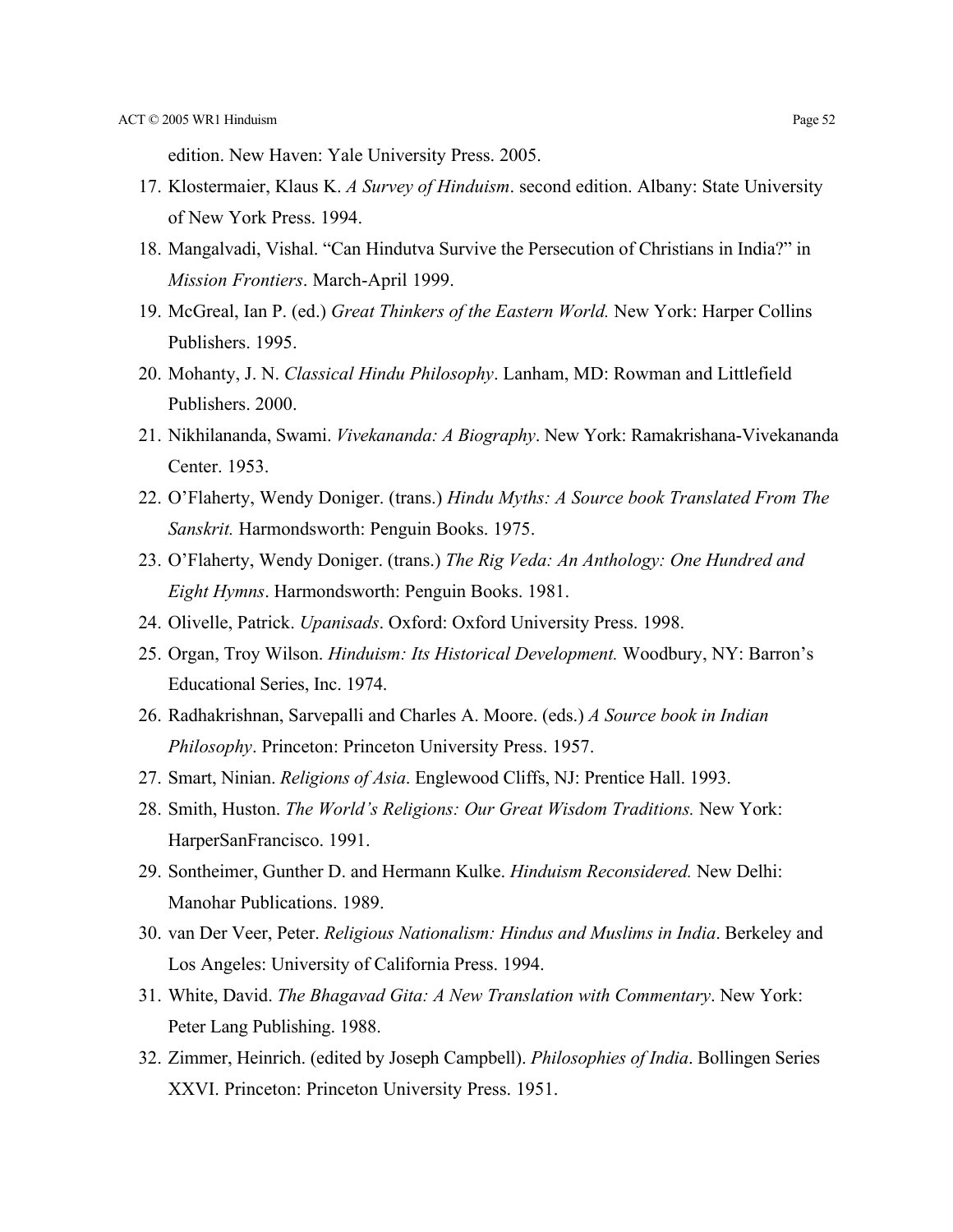# **APPENDIX A: HINDU GODS THROUGHOUT THE AGES**

# The Vedic Period

- **1. Agni** (the sacrificial fire and many-tongued mouth by which the gods eat the sacrifices)<sup>75</sup>
- **2. Indira** (creator)
- **3. Varuna** (creator)<sup>76</sup>
- **4. Usha, the Dawn** (symbol of youthful loveliness)<sup>77</sup>
- **5. Soma** (a hallucinogenic drink made from a plant)<sup>78</sup>

# The Later Gods

- **1. Brahma**-the creator, **Vishnu**-the preserver, **Shiva**-the destroyer
- **2. Sarasvati** (Brahma's consort), **Lakhsmi** (Vishu's wife), **Kali/Durga** (Shiva's consort)

# The Ten Avatars of Vishnu

- **1. Matsya**
- **2. Kurma**
- **3. Varaha**
- **4. Nara-Simha**
- **5. Vamana**
- **6. Parusha-Rama**
- **7. Rama-Chandra**
- **8. Krishna**
- **9. Buddha**
- **10. Kalki**

<sup>&</sup>lt;sup>75</sup> Ainslie T. Ambree, *The Hindu Tradition: Readings in Oriental Thought*, (New York: Vintage Books, 1972), 20.

<sup>&</sup>lt;sup>76</sup> Ambree, *The Hindu Tradition*, 23.

<sup>7 7</sup> Ambree, *The Hindu Tradition,* 16.

<sup>&</sup>lt;sup>78</sup> Ambree, *The Hindu Tradition*, 21.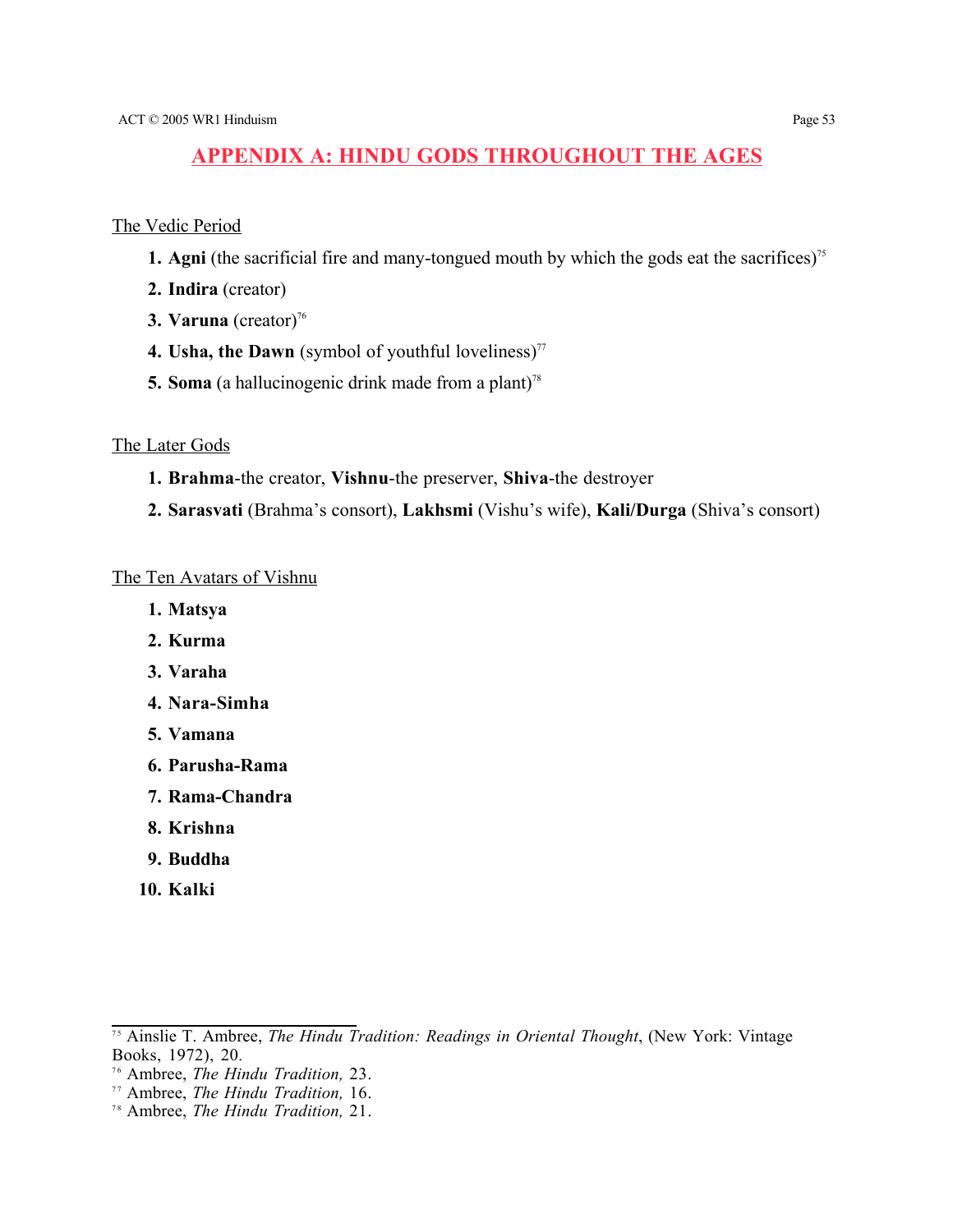# **APPENDIX B: FAMOUS HINDUS IN HISTORY**

- **1. Ishvarakrishna** (350-425)
- **2. Haribhadra** (700-770)
- **3. Shankara** (788-822): Most famous renouncer-philosopher of the Advaita Vedanta school. For him Brahman alone is god. His elitist flavor may be contrasted with Ramanuja's more popularist expression.
- **4. Ramanuja** (1017-1137): For him, Brahman encompasses all other gods, a panentheist 'all is in God'. Brahman has existence outside the world but not apart from the world.
- **5. Jayatirtha** (1365-1388)
- **6. Guru Nanak** (1469-1539) Founder of Sikhism
- **7. Sri Krishna Chaitanya** (1486-1533) The object of devotion of the Hare Krishna movement although he was not its founder.
- **8. Ram Mohan Ro**y (1772-1833)
- **9. Swami Narayan** (1781-1830)
- **10. Sri Ramakrishna** (1836-1886) Considered the most recent reincarnation of the god Vishnu
- **11. Rabindranath Tagore** ( 1861-1941) Nobel Prize winner for Literature in 1913
- **12. Swami Vivekananda** (1863-1902) Introduced Renaissance Global Hinduism to the West
- **13. Sai Baba** (d. 1918)
- **14. Mahatma Gandhi** (His real name is Mohandas Karamchand)(1869-1948): Founded a non-violent liberation movement
- **15. Aurobindo Ghose** (1870-1950)
- **16. Ramana Maharshi** (1879-1950)
- **17. Sarvepalli Radhakrishnan** (1888-1975) Professor of Philosophy at both Calcutta and Oxford, he also rose to become President of India
- **18. Ma Ananda Mayi** (1896-1982)
- **19. Bengali Abhay Charan De** (1896-1977) founded the Hare Krishna movement in New York City in 1966.
- **20. Maharishi Mahesh Yogi** (His real name is Mahesh Prasad Varma) (1917-1990): Founder of Transcendental Meditation (TM)
- **21. Deepak Chopra** (1947- ): Ayurdevic (life wisdom) medicine. It is mostly developed in the 1980s by the Maharishi Mahesh Yogi who brought Transcendental Meditation to the western world and its treatments are primarily of dietary and herbal.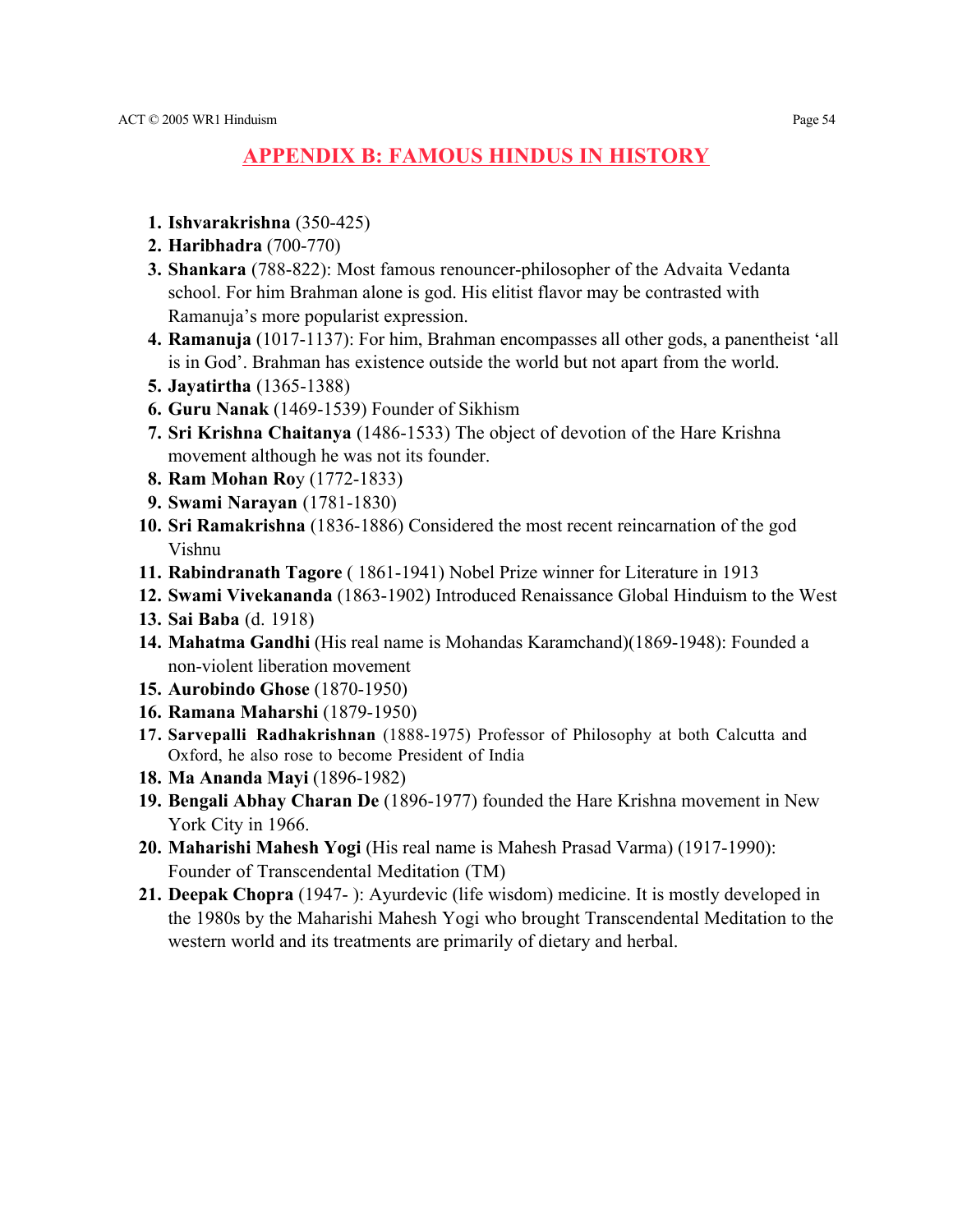# **APPENDIX C: SALVIFIC VIEWS**

What are the various Christian positions regarding the agent of salvation? Christians say that only Jesus saves. What is the scope of this statement? Can those who have no heard the gospel of Jesus articulated directly to them also be saved? Or is salvation dependent on the opportunities made available to those who receive the gospel by the agency of humans? The following is a brief survey of the three main salvific views open to Christians.

#### 1) **Exclusivist**:

- 1. The unique authority of Jesus by which to assess all other faiths.
- 2. The proclamation of the historical death and physical resurrection of Jesus.
- 3. Salvation comes through repentance and faith in Christ's work on the cross.
- 4. General revelation in science and philosophy and pre-Christian revelation are excluded.

### 2) **Pluralist**:

- 1. All religions are salvific despite their mutually exclusive truth-claims.
- 2. No one religion can claim to be the sole salvific agent for humanity.
- 3. Human experience is the ultimate criteria of religious truth.

#### 3) **Inclusivist**:

- 1. The unique authority of Jesus by which to assess all other faiths.
- 2. The proclamation of the historical death and physical resurrection of Jesus.
- 3. Universal provision implies universal access: the cross is ontologically but not epistemologically necessary.
- 4. The theological Jesus alone is redeemer but salvation is not limited to the historicity of Jesus, who can save beyond the limitations of the spacetime continuum. It is open to Jesus saving humanity beyond the constraints of his earthly life in Palestine and beyond the limitations of human evangelistic efforts but rejects Karl Rahner's notion of 'anonymous Christians', or the claims of Swami Vivekenanda and Nurcholis Madjid that Christians as anonymous Hindus and Muslims. It excludes Judaism (denies the messianic status of Jesus), Hinduism (denies the ontological distinction of God), the Buddha (denies the insufficiency of morality), or Islam (denies the divinity of Jesus).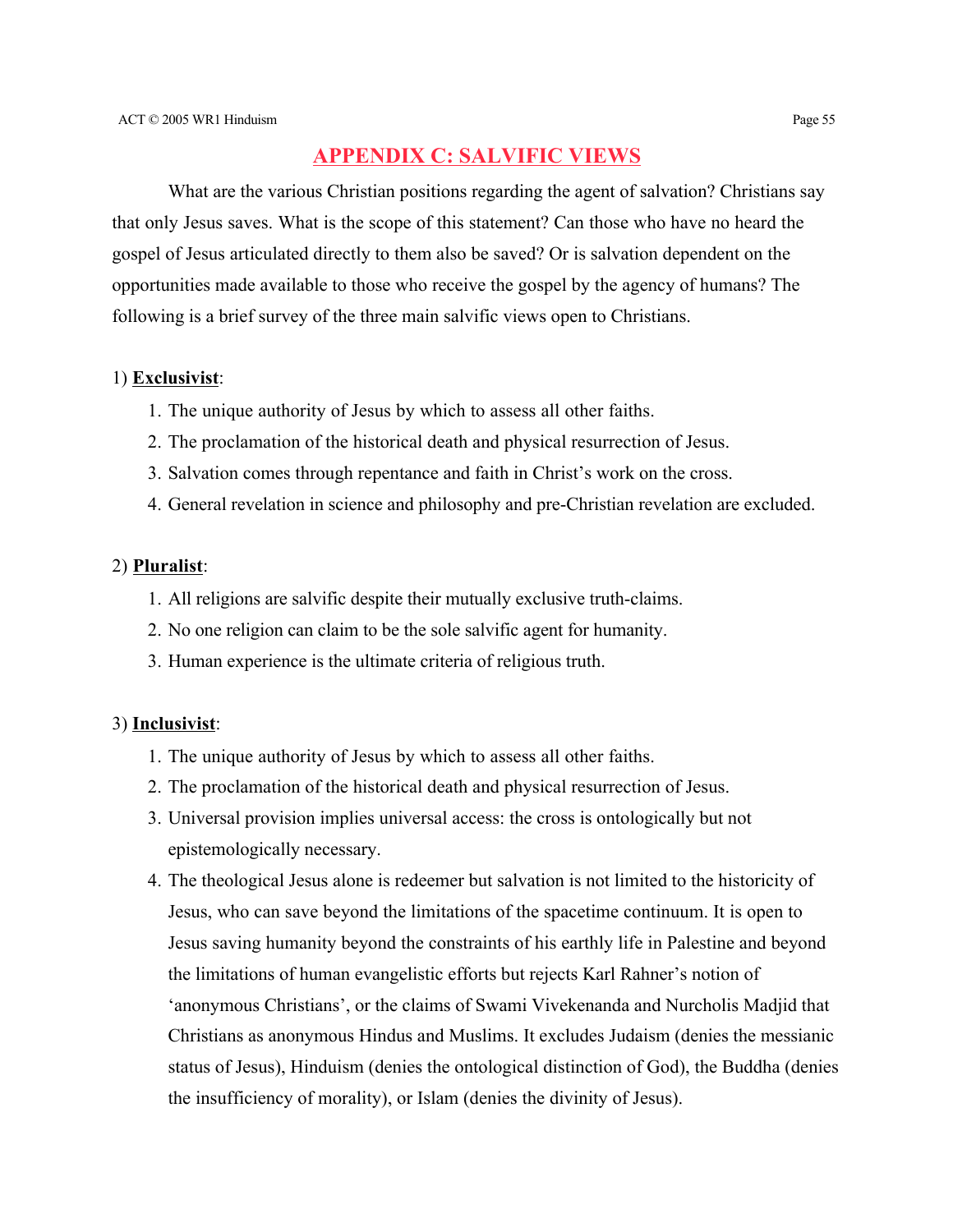# **APPENDIX D: GLOSSARY**

- **1. Atman**: The 'self' of an individual which is eternal. In Advaita Vedanta, the self is regarded as identical with Brahman.
- **2. Avatar**: Descent or incarnation of God (notably Vishnu) in such persons as Rama, Krishna, and Kali.
- **3. Bhakti**: Warm devotion to God.
- **4. Buddha** (Siddharta Gautama): Born in Kapilavastu, India in 480 and died in Kushinagara in 400 B.C., he is regarded by Hindus an one of the avatars or incarnations of God. His *sutras* (dialogues) form part of the *Tripitaka* (Pali canon), the Buddhist sacred Scriptures.
- **5. Brahma**: One of the three members of the Trimurti
- **6. Brahman**: The sacred power which is both in the sacrificial process and in the cosmos: hence the term is used for the Divine Being.
- **7. Dharma**: The pattern underlying the cosmos and manifest in the ethical and social laws of humanity. Comprises elements of truth, duty, ethics and law.
- **8. Jati**: Caste, a group with whom every individual identifies in marriage, work and in eating.
- **9. Kama**: Pleasure
- **10. Karma**: The law which governs the effects of deeds both in this life and in subsequent lives within the operation of rebirth (redeath) or reincarnation.
- **11. Maya**: This world of reality which veils us from the Absolute. All that is not Brahman is maya. It is from existence in this realm that Hindus seek relief. Contrary to popular belief, Hindus do not seek annihilation but a transfer to another dimension, to another reality beyond this, where suffering does not exist (at least not in this form).
- **12. Puja**: Worship.
- **13. Sannyasin**: A Holy person who has left ordinary duties as determined by dharma and jati behind, often as a wanderer.
- **14. Yoga**: To control, to unite. From the word 'yuj', which implies both the yoke and bond of discipline. The way to achieve enlightenment. To know the beyond that is within. Methods of meditation, sometimes involving physical as well as mental discipline. Yogic practice seeks to detach oneself completely from *maya* and attach to *atman* so as to bond with *Brahman*.